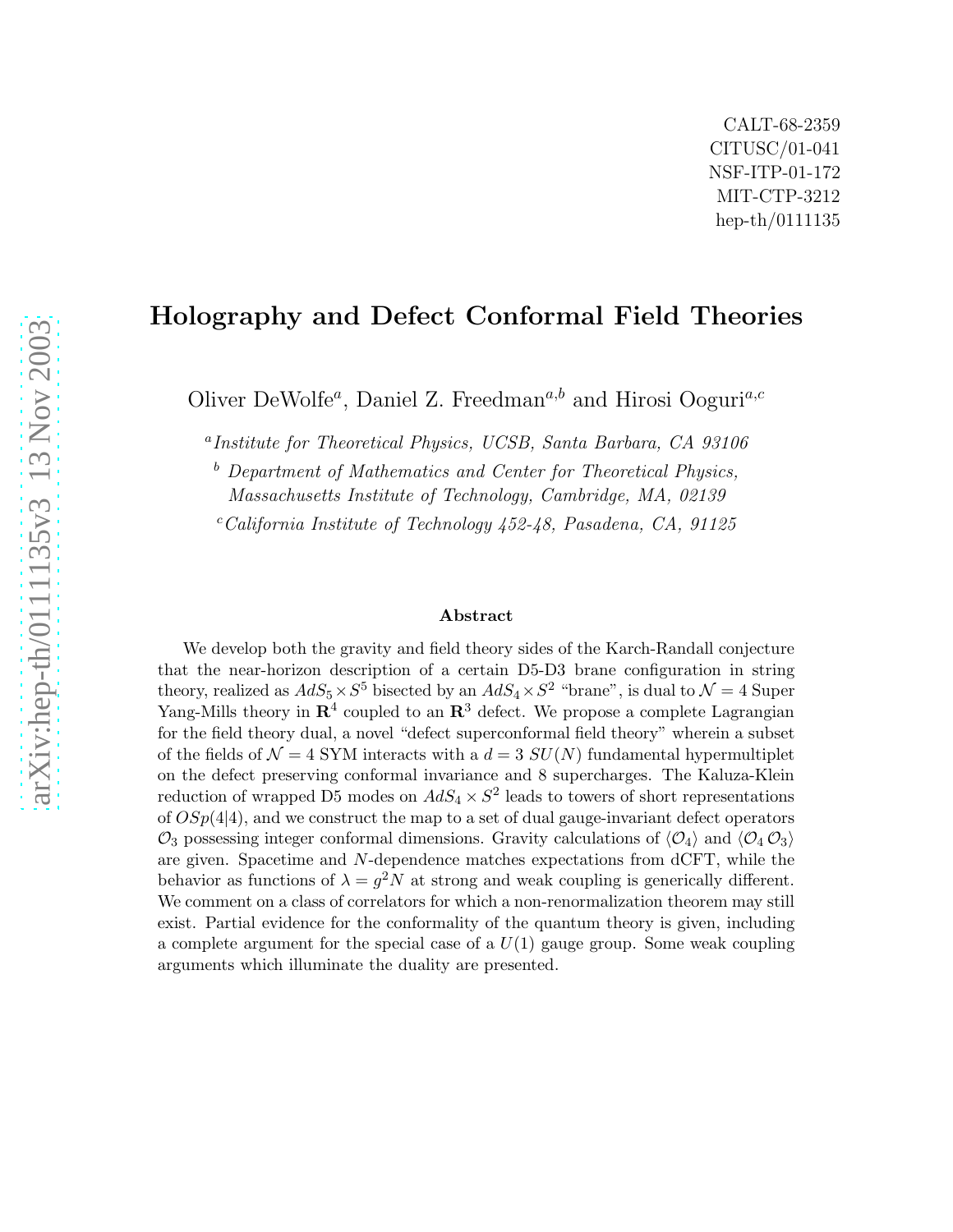### 1 Introduction

The study of the  $AdS/\text{CFT}$  correspondence [\[1,](#page-45-0) [2,](#page-45-1) [3\]](#page-45-2) (for a review, see [\[4\]](#page-45-3)) has taught us much about both the behavior of field theories and the nature of string theory. Accordingly, generalizations of the correspondence with additional structure added to both sides are inherently quite interesting, and potentially have much more to teach us about field theory dynamics, the nature of string theory and how holography relates them.

It is well-known that spatial defects may be introduced into conformal field theories, reducing the total symmetry but preserving conformal invariance [\[5,](#page-45-4) [6\]](#page-46-0). Whether one can obtain holographic duals of such "defect conformal field theories" (dCFTs) is a fascinating question. A potential gravity dual was proposed by Karch and Randall [\[7\]](#page-46-1), who studied curved branes in anti-de Sitter space in an effort to "locally localize" gravity [\[8\]](#page-46-2).

In their investigation, Karch and Randall noticed that an  $AdS_4$  brane inside  $AdS_5$  could be naturally realized in string theory using a certain D3-brane/D5-brane system. The nearhorizon limit of the N D3-branes produces an  $AdS_5 \times S^5$  background in which the D5branes occupy an  $AdS_4 \times S^2$  submanifold. Karch and Randall speculated that the  $AdS/\text{CFT}$ correspondence would "act twice" in this system, meaning that in addition to the closed strings propagating throughout space providing a holographic description of a field theory on the boundary of  $AdS_5$  as usual, the fluctuations on the  $AdS_4$  brane should be dual to additional physics confined to the boundary of the  $AdS_4$ . Hence, the dual field theory contains not only the usual  $d = (3 + 1)$   $\mathcal{N} = 4$  Super-Yang Mills theory, but also new fields and couplings living on a  $(2 + 1)$ -dimensional defect, obtained from the low-energy limit of the 3-5 open strings interacting with the 3-3 strings of the original brane setup.

We study the case of a single D5-brane, whose backreaction on the near-horizon geometry can be neglected in the 't Hooft limit, allowing it to be treated as a probe hosting open strings. The resulting dual field theory consists of  $SU(N)$   $\mathcal{N}=4$  SYM in  $\mathbb{R}^4$ , with a subset of these ambient modes interacting in a fashion we will determine with a single fundamental hypermultiplet on the  $\mathbb{R}^3$  defect. The resulting theory has half the supersymmetry of the ambient theory, but intriguingly, must preserve  $SO(3, 2)$  conformal symmetry in order to match the unbroken anti-de Sitter isometries on the gravity side. As a result the Karch-Randall system is an ideal candidate for the holographic description of a dCFT. We will construct the field theory explicitly as a novel defect superconformal theory with an exact Lagrangian description.

The reduced symmetries of codimension-one dCFTs admit interesting structures such as one-point functions for the usual operators in the ambient space, two-point functions for ambient operators with different conformal dimensions, and mixed two-point functions between these and operators localized on the defect; the functional forms of such correlators are significantly constrained  $[5, 6]$  $[5, 6]$ . On the supergravity side, we employ holography to calculate such novel correlation functions from Witten diagrams involving integrals over the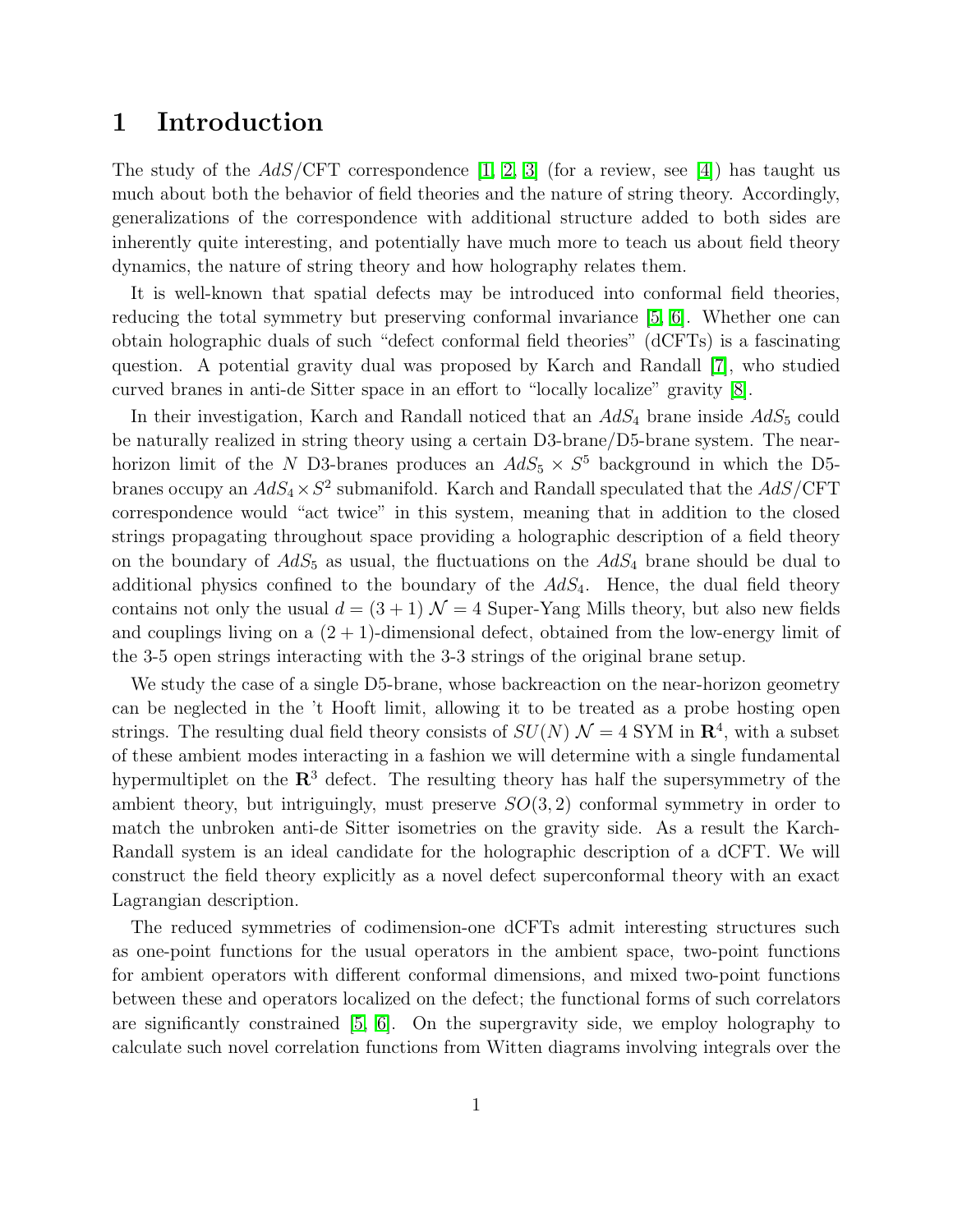$AdS<sub>4</sub>$  submanifold, and we reproduce the space-time forms required by defect conformal symmetry.

We consider the expansion of the D5-brane action through quadratic order in fluctuations about the  $AdS_4 \times S^2$  probe configuation. We perform a Kaluza-Klein reduction of quadratic terms in bosonic open string fields  $(\psi)$  and find a set of modes of integer mass and scale dimension. The lowest mode of the D5-brane gauge field on  $AdS<sub>4</sub>$  is dual to the current of a global  $U(1)_B$  symmetry in the field theory. As expected all modes can be organized in short representations of the superalgebra  $OSp(4|4)$  associated with supersymmetry in  $AdS_4$ . Other terms in the fluctuation action involve closed string fields  $(\phi)$ , specifically terms of order  $\phi, \phi\psi$ , and  $\phi^2$ . These are interpreted as interactions which determine the novel correlators discussed above. We also obtain the leading power of N and the 't Hooft coupling  $\lambda$  for the D5-brane contribution to all correlation functions, a strong-coupling prediction.

We then turn to the dual dSCFT. Using gauge invariance, supersymmetry and R-symmetry, we construct the field theory Lagrangian. This involves augmenting the usual  $\mathcal{N}=4$  Super Yang-Mills in four dimensions with dynamics on the defect. The fundamental defect hypermultiplet couples canonically to the restriction of the 4D gauge field to the hypersurface; we use the "superspace boundary" technique [\[9\]](#page-46-3) to derive a defect action preserving eight supercharges. We construct the action in  $\mathcal{N}=1$  superspace, but demonstrate that it is fully  $\mathcal{N}=4$  supersymmetric by identifying the  $SU(2)_V \times SU(2)_H$  R-symmetry. The symmetries rule out any additional marginal interactions, preserving the 4D gauge coupling  $g$  as the only dimensionless parameter, as well as forbidding mass terms, leaving the theory classically conformal-invariant. Interestingly, the bulk fields participating in the defect interaction involve not just half the scalars, but the normal derivatives of the other half. The bosonic parts of related (non-conformal) supersymmetric defect actions derived from intersecting branes appeared in [\[10,](#page-46-4) [11\]](#page-46-5).

We also match the bosonic modes of the D5-brane on the gravity side to dual field theory operators. The multiplets are short, so conformal dimensions should be protected in the usual way. There is a unique candidate for the chiral primary operator of the lowest multiplet, and we use supersymmetry to fill out the rest of this multiplet, matching the modes to fluctuations on the gravity side. We also discuss the operator structure of higher multiplets. Weak coupling calculations help to determine which operators have protected scale dimensions.

Finally, we discuss the perturbative dynamics of the field theory. We argue that for a certain class of "pinned" correlators, there are no divergences other than wavefunction renormalization of the defect fields. This is sufficient to demonstrate quantum conformal invariance for gauge group  $U(1)$ . For gauge group  $SU(N)$  non-pinned correlators must be considered as well, and we have not yet studied these. Hence the question of quantum conformal invariance remains open. We also discuss the field theory computation of various one- and two-point functions, and compare to gravity. We find that although the powers of N match perfectly, the powers of the 't Hooft parameter do not. Hence, unlike the  $\mathcal{N}=4$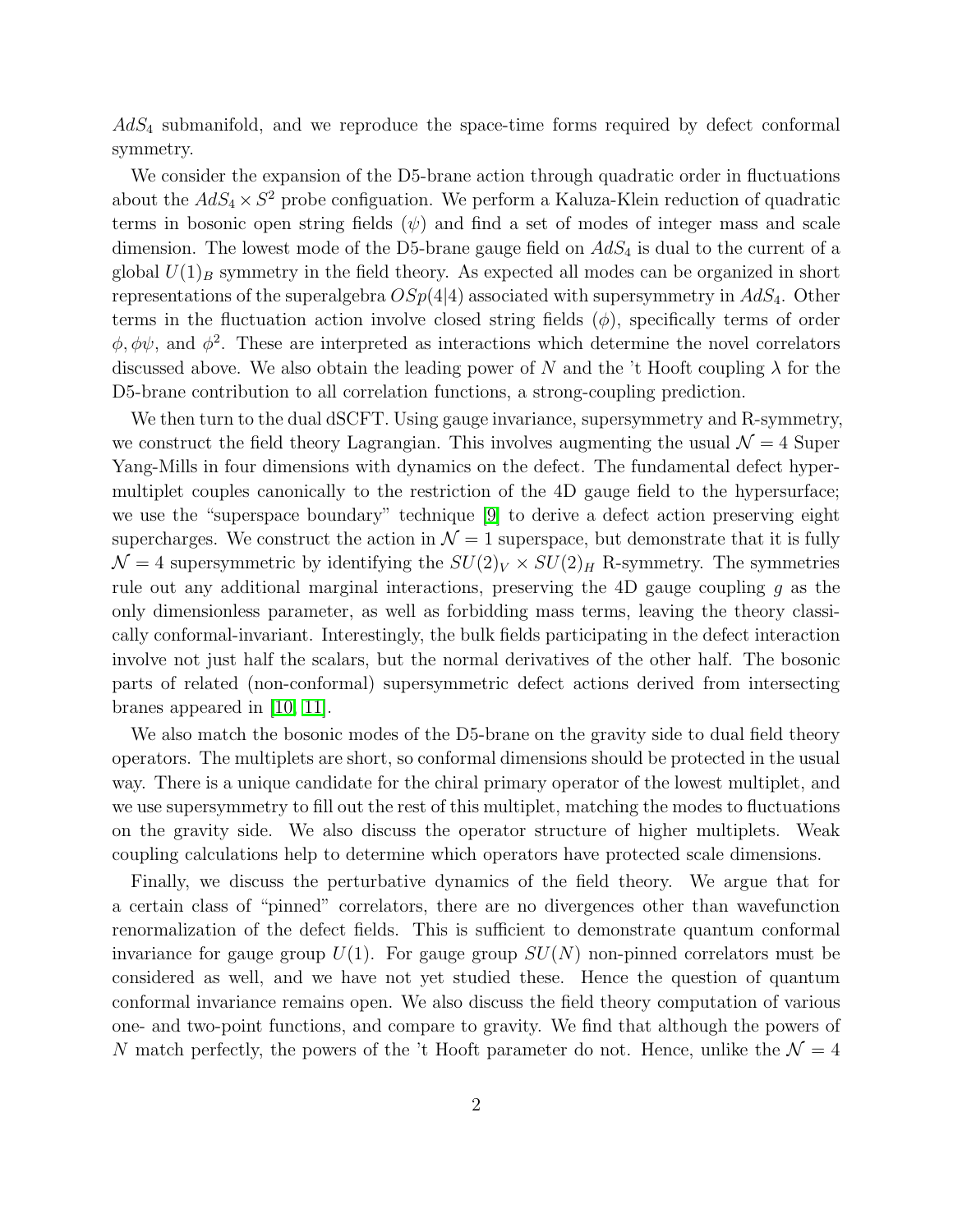case, the simplest correlators of this theory do not obey a nonrenormalization theorem. We do describe a class of correlators independent of  $\lambda$  at leading order, for which a nonrenormalization theorem is not ruled out. We conclude with a discussion of directions for future research.

One can consider analogous models in other dimensions. Defect conformal field theories in two dimensions are studied in [\[12\]](#page-46-6). Some of them have holographic duals in  $AdS_3$ , such as the  $AdS_2$  branes inside  $AdS_3$  with the NS-NS flux studied in [\[13\]](#page-46-7). In these cases, one may be able to study the correspondence beyond the supergravity approximation.

Sections [4](#page-19-0) and [6](#page-36-0) on the construction and analysis of the field theory are largely independent of holography and can be read separately.

# 2 Description of the System

#### 2.1 Brane construction

The system of partially-overlapping 3-branes and 5-branes preserving 8 supercharges has been known for some time, and was extensively studied in [\[14\]](#page-46-8) as a way to engineer 3 dimensional  $\mathcal{N} = 4$  field theories on branes. In contrast, we consider systems which have infinite D3-branes, and hence have four-dimensional (as well as three-dimensional) dynamics.

We choose coordinates as follows. The N D3-branes fill the 0126 directions, while the D5brane spans 012345; all the branes sit at the origin of the transverse coordinates. In the absence of the D5-brane, the system has 16 unbroken supercharges, an  $SO(3,1)$  Lorentz symmetry acting on  $(x_0, x_1, x_2, x_6)$  and an additional  $SO(6) \sim SU(4)$  acting on  $(x_3, x_4, x_5, x_7, x_8, x_9)$ . The D3-D5 background preserves 8 supersymmetries, reduces  $SO(3,1)$  to  $SO(2,1)$  on  $(x_0, x_1, x_2)$ , and breaks  $SO(6)$  to  $SO(3) \times SO(3) \sim SU(2)_H \times SU(2)_V$  acting on  $(x_3, x_4, x_5)$  and  $(x_7, x_8, x_9)$ , respectively.

Four kinds of strings exist in this system. As usual, closed strings propagate in the bulk, giving rise to the fields of IIB SUGRA as well as all the excited modes. Also, 3-3 and 5-5 open strings lead to sixteen-supercharge vector multiplets on the D3-brane and D5-brane, respectively; these each split into a vector multiplet and a hypermultiplet under the preserved eight supercharges. Finally, 3-5 strings localized on the  $(2+1)$ -dimensional intersection of the branes lead to a three-dimensional hypermultiplet, charged as a bifundamental under the gauge group of each brane.

### 2.2 Near-horizon Limit

We remind the reader of the familiar facts of the original  $AdS/\text{CFT}$  procedure of Maldacena [\[1\]](#page-45-0). Consider a stack of N parallel D3-branes with  $g_s \to 0$ ,  $N \to \infty$  with  $g_s N$  fixed. This system may be examined either for  $g_sN \ll 1$ , in which case the appropriate description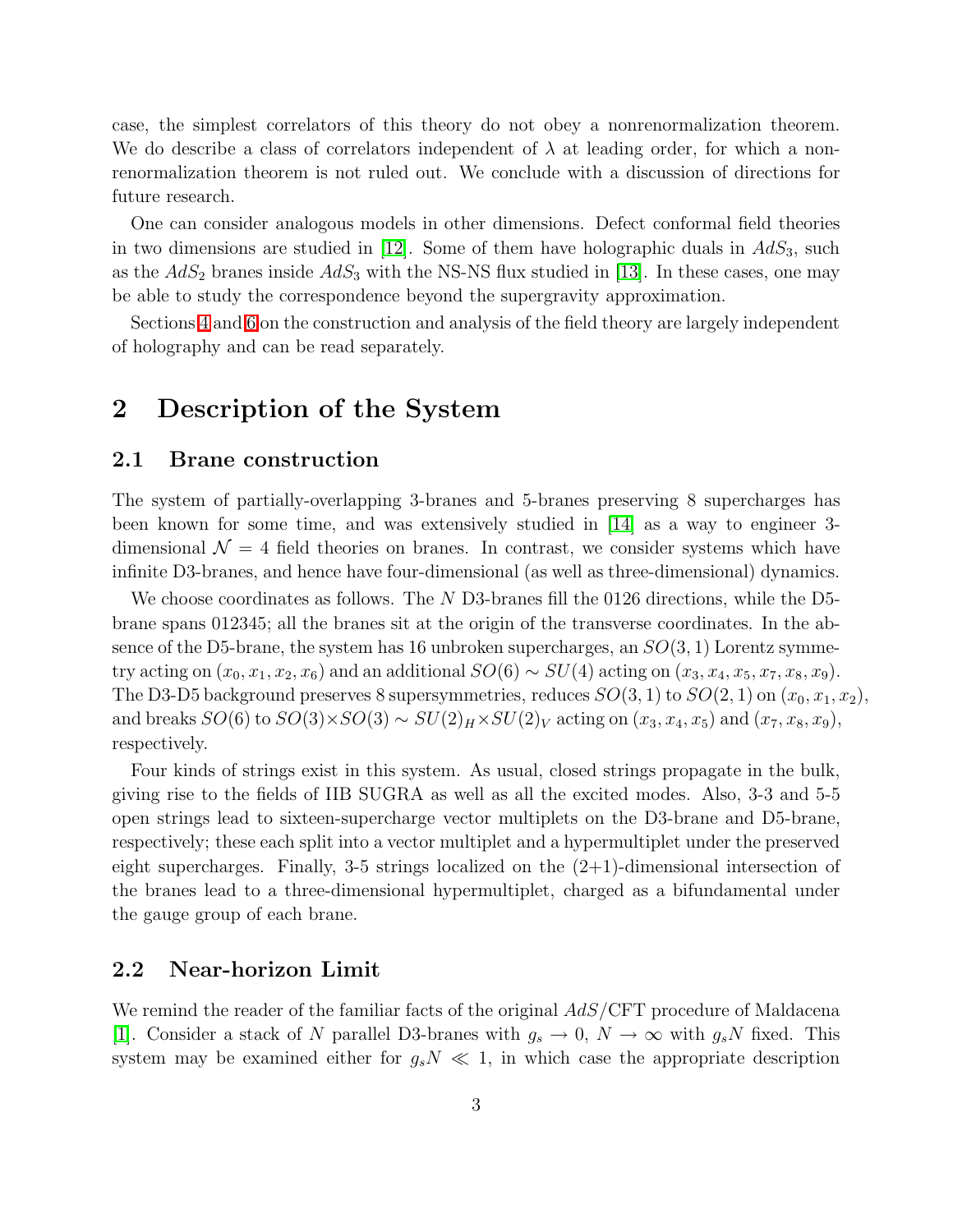is provided by open strings propagating on flat branes, or for  $g_sN \gg 1$ , in which case the appropriate description is a black three-brane solution of Type IIB supergravity. By sending  $l_s \to 0$  with the energies of fluctuations fixed, one is left in the former case with the renormalizable field theory of the massless open string states, namely  $4D\mathcal{N}=4$  Super-Yang Mills, and with closed strings propagating in the  $AdS_5 \times S^5$  near-horizon geometry of the black brane in the latter case.

Thus, the two kinds of string modes in the original brane set-up, open and closed, have been segregated from one another, yet are found to describe the same physics in the field theory/near-horizon limit. Each description is useful in a different region of parameter space. Additionally, the symmetry groups enlarge on both sides in the limit, as the field theory is exactly (super)conformal, while AdS isometries appear on the gravity side; the 4D conformal and 5D anti-de Sitter supergroups are algebraically identical, and are denoted  $SU(2, 2|4)$ . This group also contains the  $SO(6) \sim SU(4)$  of the original brane setup, which is an Rsymmetry in the field theory and the isometry group of  $S<sup>5</sup>$  in the dual.

The system we study is richer, but displays similar behavior. Again we take  $g_s \ll 1$ ,  $N \gg 1$  with  $\lambda \equiv g_s N$  fixed. For the case  $g_s N \ll 1$ , the appropriate description of the branes are as flat hypersurfaces. We take the limit  $l_s \to 0$  with the energies of D3-brane fluctuations fixed. This decouples the modes of the heavy D5-branes, as in [\[14\]](#page-46-8), and leads to the  $(3+1)$ -dimensional field theory described by  $\mathcal{N} = 4$  SYM throughout most of the space, but with a  $(2+1)$ -dimensional defect containing a localized, interacting fundamental hypermultiplet.

For  $q_s N \gg 1$ , on the other hand, the appropriate description of the D3-branes is a black three-brane. However, we still have  $g_s \ll 1$ , and hence a single D5-brane should still be described as a hypersurface with propagating open strings. Taking the  $l_s \rightarrow 0$  limit here leads to the usual  $AdS_5 \times S^5$  near-horizon geometry of D3-branes with an embedded "probe" D5-brane.<sup>1</sup> Once again the stringy modes of the brane set-up have been segregated into two sets, one for each limit of  $g_sN$ : the closed strings and open 5-5 strings describe the gravity side, while the low-energy limit of the 3-3 and 3-5 open strings produces the field theory. Once again, the expectation is that the two systems are holographic duals of one another.

We may readily see that the D5-brane lives on an  $AdS_4 \times S^2$  submanifold of  $AdS_5 \times S^5$ , as follows. In the near-horizon geometry of the D3-branes, the useful coordinates are  $\vec{y} \equiv$  $(x_0, x_1, x_2), x \equiv x_6$ , and the radial coordinate v and the angles  $\Omega_5 = (\psi, \theta, \varphi, \chi, \varsigma)$  defined by

$$
x_3 = v \cos \psi \sin \theta \cos \varphi, \qquad x_4 = v \cos \psi \sin \theta \sin \varphi, \qquad x_5 = v \cos \psi \cos \theta, \qquad (2.1)
$$
  

$$
x_7 = v \sin \psi \sin \chi \cos \zeta, \qquad x_8 = v \sin \psi \sin \chi \sin \zeta, \qquad x_9 = v \sin \psi \cos \chi.
$$

<span id="page-4-0"></span>The metric for the near-horizon geometry in this coordinate system is

$$
ds^2 = ds^2_{AdS_5} + ds^2_{S^5}, \qquad (2.2)
$$

<sup>&</sup>lt;sup>1</sup>Locally localizing gravity the D3/D5 system requires M D5-branes with  $g_s M \gg 1$ , a different regime from our case [\[7\]](#page-46-1). Other studies of  $AdS_4/AdS_5$  setups with strong backreaction include [\[15,](#page-46-9) [16\]](#page-46-10).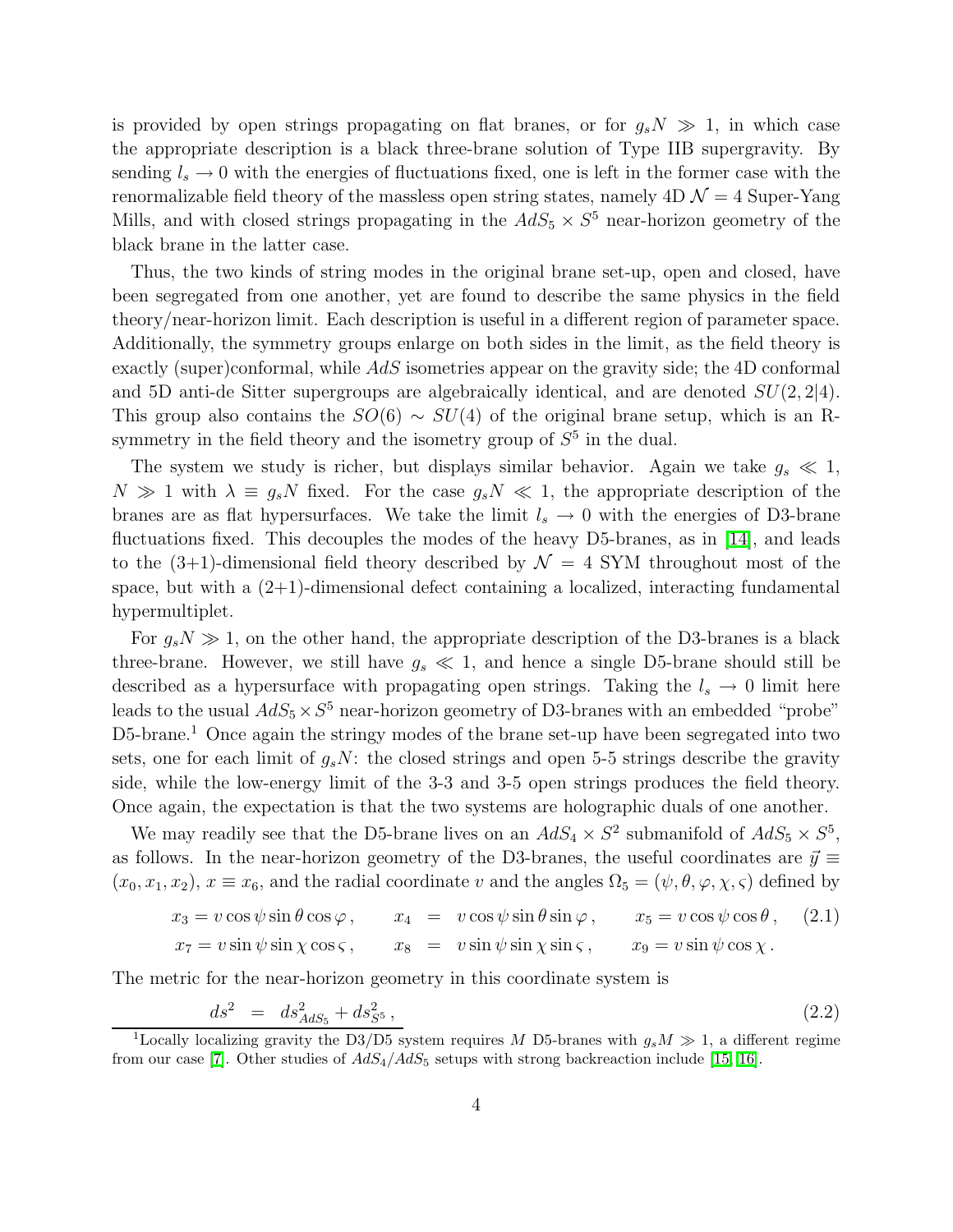$$
ds_{AdS_5}^2 = L^2 \left( \frac{dv^2}{v^2} + v^2 (dx^2 + d\vec{y}^2) \right), \qquad (2.3)
$$

$$
ds_{S^5}^2 = L^2 \left( d\psi^2 + \cos^2 \psi (d\theta^2 + \sin^2 \theta d\varphi^2) + \sin^2 \psi (d\chi^2 + \sin^2 \chi d\varsigma^2) \right), \quad (2.4)
$$

where as usual  $L^4 = 4\pi \alpha'^2 g_s N$ . The D5-brane sits at  $x = \psi = 0$ , filling the  $AdS_4$  defined by the coordinates v,  $\vec{y}$  and wrapping the  $S^2$  parameterized by  $\theta$ ,  $\varphi$ .

The isometry group of the metric [\(2.3\)](#page-4-0), [\(2.4\)](#page-4-0) preserved by the D5-brane is  $SO(3,2)$  ×  $SU(2)_V \times SU(2)_H$ .  $SO(3, 2)$  acts on  $(v, \vec{y})$ , while while  $SU(2)_H$  and  $SU(2)_V$  rotate  $(\theta, \varphi)$ and  $(\chi, \varsigma)$ , respectively. From a field theory viewpoint  $SU(2)_V \times SU(2)_H$  is the unbroken R-symmetry and  $SO(3, 2)$  is the 3D conformal group, suggesting that the dual field theory must be exactly conformal and contain the eight preserved supercharges of the D3-D5 system. Including the superconformal enehancement to sixteen supercharges, we expect to find the supergroup  $OSp(4|4)$ .

### 2.3 Correlators in a defect CFT

The symmetries and the form of correlation functions for  $CFT<sub>d</sub>$  with planar boundary have been discussed in the literature, for example in  $[5, 6]$  $[5, 6]$ . Our field theory system, a CFT<sub>4</sub> in  $\mathbb{R}^4$  with additional fields on a planar  $\mathbb{R}^3$  defect, shares these features. We therefore review the most relevant part of this information, which is mostly taken from [\[6\]](#page-46-0).

In the field theory description we denote points of  $\mathbb{R}^4$  by  $(\vec{y}, x) = x_\mu$  with the defect at  $x = 0$ . The  $SO(3, 2)$  conformal group of the dCFT is generated by 3-dimensional translations and Lorentz transformations together with the 4-dimensional inversion,  $x_{\mu} \to x_{\mu}/(x_{\nu}x^{\nu})$ . These transformations preserve the defect and act on it as standard 3-dimensional conformal transformations.

The possible forms of correlation functions for primary scalar operators  $\mathcal{O}_4$  on the ambient  $\mathbf{R}_4$  and  $\mathcal{O}_3$  on the defect are restricted by the conformal symmetry. Correlators involving only  $\mathcal{O}_3$  have the properties expected from standard 3-dimensional conformal invariance, e.g. the space-time form of two- and three-point functions is completely determined, while four-point functions contain an arbitrary function of two "cross-ratio" variables.

On the other hand the restriction of the conventional conformal group  $SO(4, 2)$  of  $CFT<sub>4</sub>$ to  $SO(3, 2)$  leads to new possibilities for correlators of  $\mathcal{O}_4$  in dCFT. Let scale dimensions of operators  $\mathcal{O}_4$  and  $\mathcal{O}_3$  be denoted by  $\Delta_4$  and  $\Delta_3$ , respectively. There are non-vanishing one-point functions  $\langle \mathcal{O}_4 \rangle$ , with fully determined space-time dependence:

<span id="page-5-0"></span>
$$
\langle \mathcal{O}_4(x, \vec{y}) \rangle = \frac{c}{x^{\Delta_4}}, \qquad (2.5)
$$

as well as two-point functions  $\langle \mathcal{O}_4 \mathcal{O}_3 \rangle$  between one ambient and one defect operator, with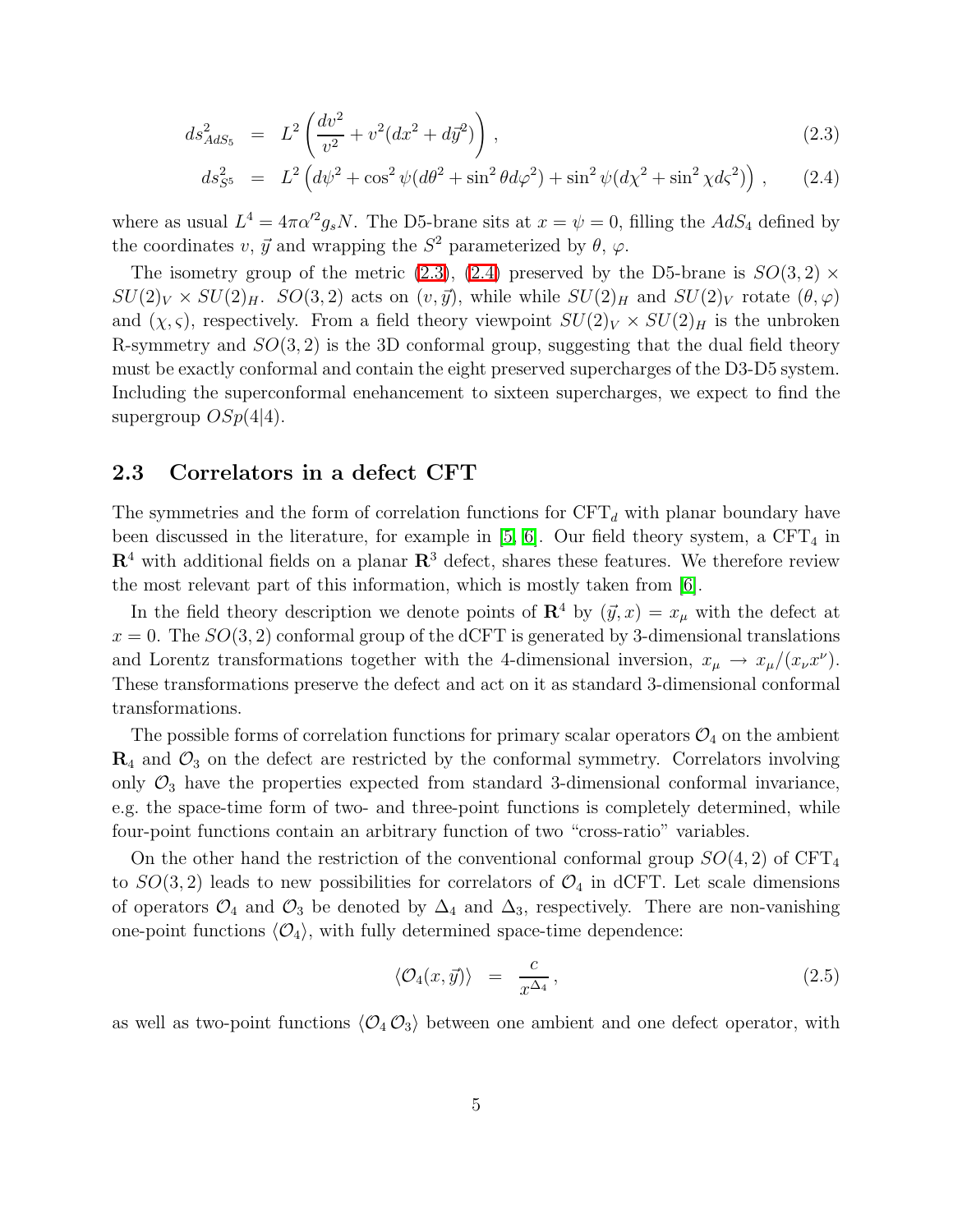<span id="page-6-1"></span>space-time dependence also fully determined:

$$
\langle \mathcal{O}_4(x,\vec{y}) \mathcal{O}_3(\vec{y}') \rangle = \frac{c'}{x^{\Delta_4 - \Delta_3} \eta^{\Delta_3}}, \qquad \eta \equiv x^2 + (\vec{y} - \vec{y}')^2, \tag{2.6}
$$

and finally there can be non-vanishing two-point functions  $\langle \mathcal{O}_4 \mathcal{O}_4' \rangle$  between ambient operators with  $\Delta_4 \neq \Delta_4'$ , containing an arbitrary function of one invariant variable:

$$
\langle \mathcal{O}_4(x, \vec{y}) \, \mathcal{O}_4(x', \vec{y'})' \rangle = \frac{1}{x^{\Delta_4} \, x'^{\Delta_4'}} f(\xi) \,, \qquad \xi \equiv (x_\mu - x_\mu')^2 / 4x x' \,. \tag{2.7}
$$

<span id="page-6-0"></span>Our calculations in both weak coupling field theory and the  $AdS_5/AdS_4$  dual confirm this structure.

On the gravity side the action of the conformal symmetries is best seen if we transform the radial coordinate v to  $z \equiv 1/v$ , in terms of which the  $AdS_5$  metric [\(2.3\)](#page-4-0) becomes conformally flat,

$$
ds_{AdS_5}^2 = \frac{L^2}{z^2} \left( dz^2 + dx^2 + d\vec{y}^2 \right). \tag{2.8}
$$

The boundary is now at  $z = 0$ . The usual inversion isometry of  $AdS_5$  preserves both the boundary and the  $AdS_4$  of the D5-brane at  $x = 0$ . It acts as the standard inversion on this  $AdS_4$ . Hence the usual relation between bulk isometries and conformal symmetries on the boundary of the usual  $AdS/\text{CFT}$  correspondence extends to the new  $AdS_5/AdS_4$  setup.<sup>2</sup>

## <span id="page-6-3"></span>3 String theory side

The bulk degrees of freedom at  $g_s \to 0$ ,  $g_s N$  fixed but large include both closed string modes, and open string excitations on the D5-brane. The former are the massless multiplet of IIB SUGRA reduced on  $AdS_5 \times S^5$ , while the latter are a 6D 16-supercharge vector multiplet living on the D5, dimensionally reduced on  $AdS_4 \times S^2$ .

With the goal of calculating correlation functions, we are interested in the fluctuation equations of this system. The total action is the sum of the IIB SUGRA action and the Born-Infeld and Wess-Zumino pieces of the D5-brane action:

<span id="page-6-2"></span>
$$
S_{tot} = S_{IIB} + S_{BI} + S_{WZ} \,. \tag{3.1}
$$

The fluctuation equations for IIB SUGRA reduced on  $AdS_5 \times S^5$  were analyzed in [\[17\]](#page-46-11), and they have been used extensively to calculate correlations for gauge-invariant operators  $\mathcal{O}_4$  in  $\mathcal{N} = 4$  SYM at large  $\lambda$  (for a review and references, see [\[4\]](#page-45-3)). These results will generically be

<sup>&</sup>lt;sup>2</sup>The 5D inversion also preserves the more general Karch-Randall  $AdS_4$  surfaces at  $x = Cz$  and acts as the standard inversion on these surfaces.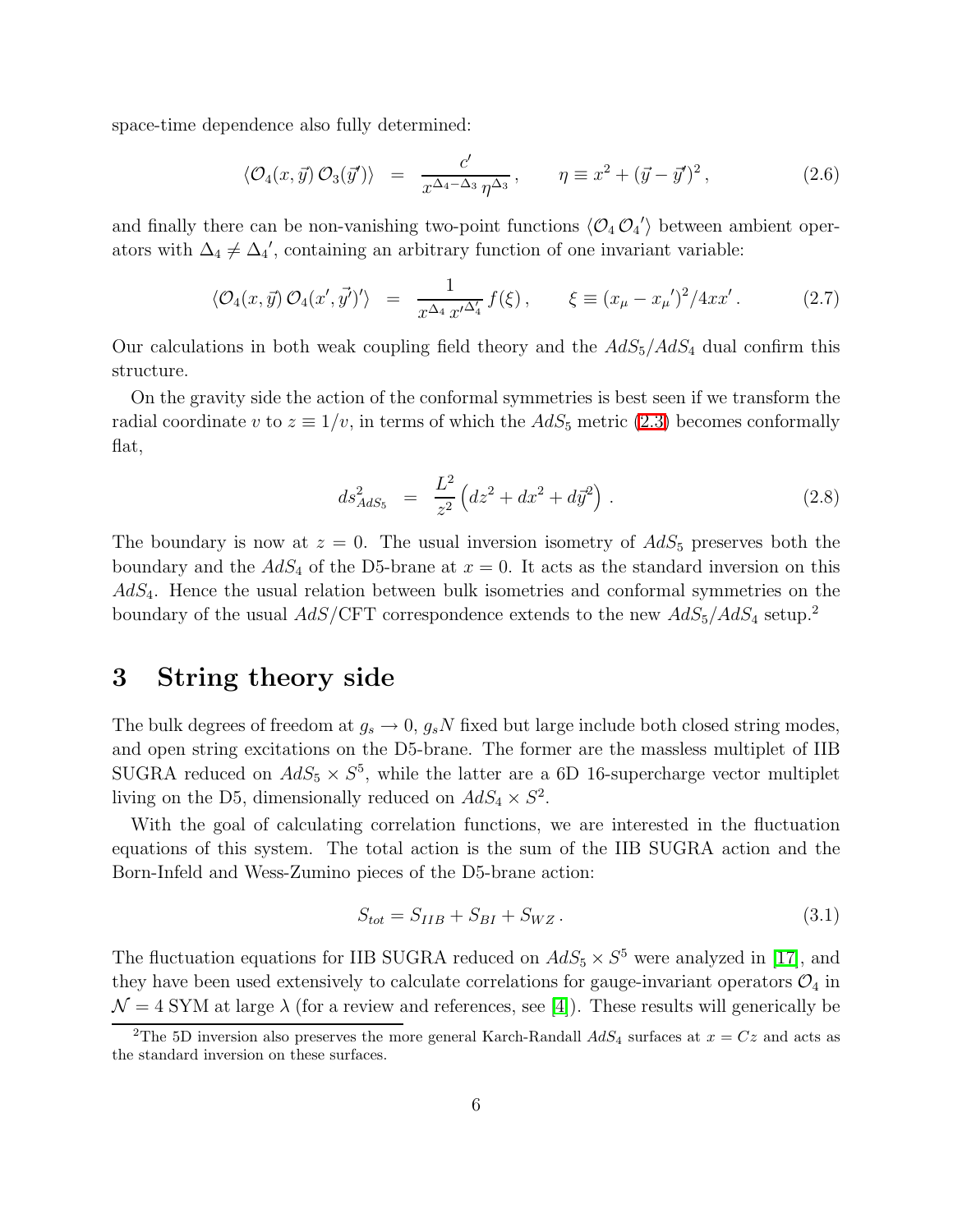corrected in our system due to the new physics on the defect, and we expect new correlators of the form [\(2.5\)](#page-5-0), [\(2.7\)](#page-6-0) to appear. On the gravity side, this is a consequence of couplings of closed-string modes to brane modes that are implicit in  $S_{BI}$  and  $S_{WZ}$ . Furthermore, terms in the brane action involving open string modes and open/closed string couplings make predictions for purely three-dimensional correlators of the  $\mathcal{O}_3$ , as well as mixed correlators involving both  $\mathcal{O}_3$  and  $\mathcal{O}_4$ , which we expect to match for example [\(2.6\)](#page-6-1).

Let us compare the normalizations of the terms in [\(3.1\)](#page-6-2) to understand the relative coupling strength of the various kinds of interaction. The overall normalization of  $S_{IIB}$  in Einstein frame is [\[18\]](#page-46-12)

$$
S_{IIB} = \frac{1}{2\kappa^2} \int d^{10}x \sqrt{-g} \left( R - \frac{1}{2} (\partial \Phi)^2 + \cdots \right) , \qquad (3.2)
$$

where  $\kappa^2 = \frac{1}{2}$  $\frac{1}{2}(2\pi)^7 g_s^2 {\alpha'}^4$  includes factors of the string coupling extracted from the dilaton before passing to Einstein frame. In calculating correlation functions, it is useful to Weylrescale the metric to extract the dimensionful parameter [\[19\]](#page-46-13),

<span id="page-7-2"></span>
$$
g_{MN} \equiv L^2 \bar{g}_{MN} \,. \tag{3.3}
$$

<span id="page-7-0"></span>In terms of the rescaled metric, we have

$$
S_{IIB} \sim \frac{L^8}{g_s^2 \alpha'^4} \int d^{10}x \sqrt{-\bar{g}} \left( R - \frac{1}{2} (\partial \Phi)^2 + \cdots \right) \sim N^2 \int d^{10}x \sqrt{-\bar{g}} \left( R - \frac{1}{2} (\partial \Phi)^2 + \cdots \right), (3.4)
$$

where in the last line we used  $L^4 = 4\pi g_s N \alpha'^2$ . This is a familiar result. If we wish we may canonically normalize the action by defining rescaled bulk fields  $\Phi' \equiv \Phi N$ .

The D5-brane action in Einstein frame is given by

$$
S_{BI} = -T_{D5} \int d^6 \xi \, e^{\Phi/2} \sqrt{-\det(g_{ab}^{PB} + e^{-\Phi/2} (B_{ab}^{PB} + 2\pi \alpha' F_{ab}))}, \tag{3.5}
$$

$$
S_{WZ} = -T_{D5} \int e^{2\pi \alpha' F + B^{PB}} \wedge \sum_{p} C_{(p)}^{PB} , \qquad (3.6)
$$

where PB denotes the pullback of a ten-dimensional quantity; the unusual powers of  $e^{\Phi}$ result from transforming out of string frame and do not affect the quadratic action. We use  $a, b = 0, 1, 2, v, \theta, \varphi$  for the coordinates along the 5-brane,  $i, j = 6, \chi, \varsigma, \psi$  for the normal directions, and M, N to run over all 10 indices. Furthermore, we will use  $\mu, \nu$  for  $AdS_4$ indices alone and  $\alpha$ ,  $\beta$  for  $S^2$  indices. Weyl-rescaling the metric in  $S_{BI}$ , we will find

$$
S_{BI} = -L^6 T_{D5} \int d^6 \xi \sqrt{-\bar{g}} (1 + \text{fluctuations}) = -\varrho N \lambda^{1/2} \int d^6 \xi \sqrt{-\bar{g}} (1 + \text{fluctuations}),
$$
 (3.7)

<span id="page-7-1"></span>where we used the expression  $T_{D5} = 1/(2\pi)^5 g_s \alpha'^3$  for the D5-brane tension, and  $\varrho$  includes the numerical factors.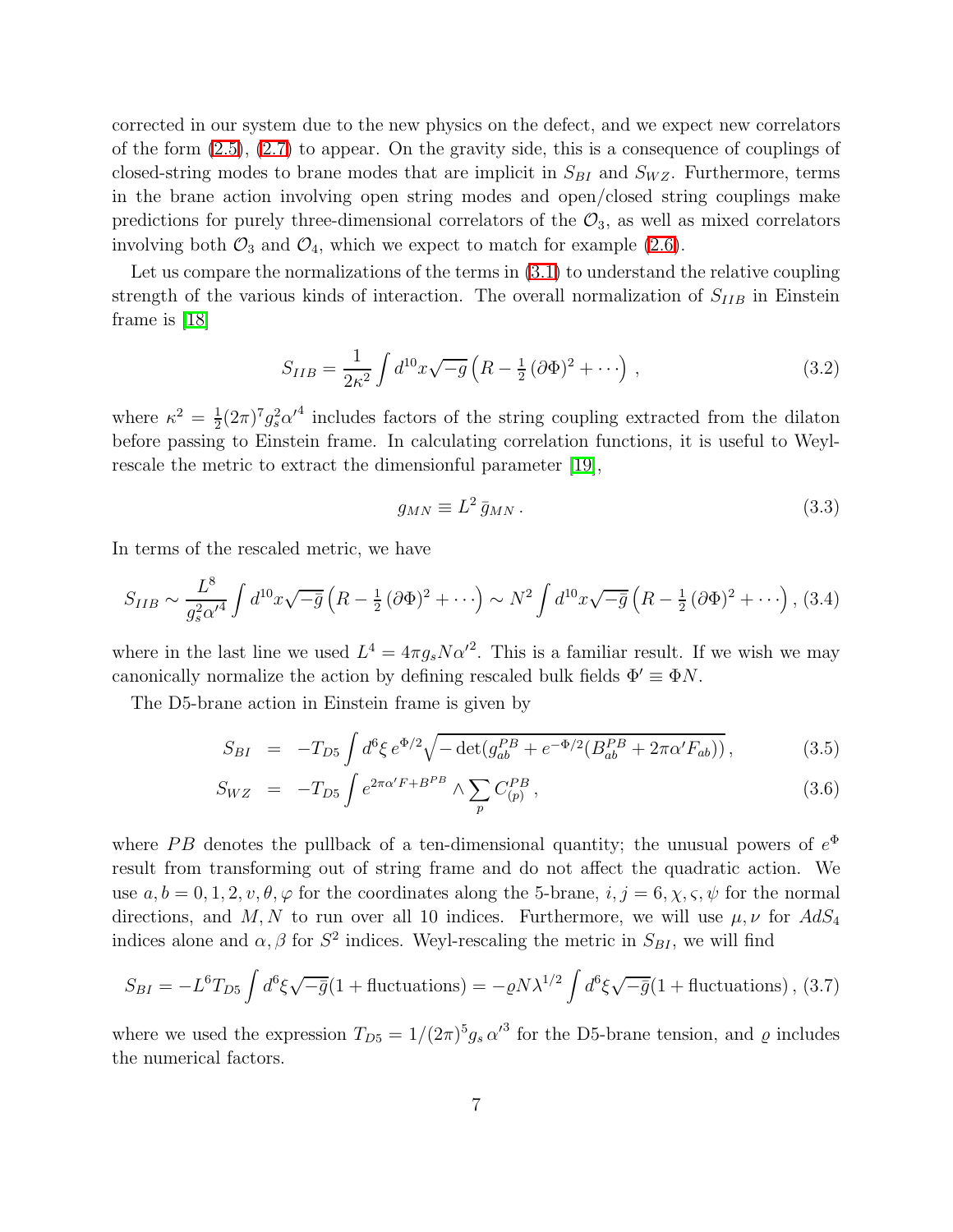### 3.1 Correlators of dCFT from gravity

<span id="page-8-0"></span>Let us imagine a generic D5-brane field  $\psi$  and some coupling of m bulk generic fields  $\phi$  to n 5-brane fields:

$$
S_{BI} = N\lambda^{1/2} \int d^6 \xi \left( (\partial \psi)^2 + \phi^m \psi^n \right)
$$
  
= 
$$
\int d^6 \xi \left( (\partial \psi')^2 + \frac{1}{N^{m+n/2-1} \lambda^{n/4-1/2}} \phi'^m \psi'^n \right).
$$
 (3.8)

where we defined a canonically normalized brane field  $\psi' = N^{1/2} \lambda^{1/4} \psi$ . The interaction terms resulting from  $S_{WZ}$  scales identically in N and  $\lambda$ . The canonically normalized fields  $\phi'$  and  $\psi'$  produce two-point correlation functions of dual operators with no factors of N and  $\lambda$ . With this normalization, the one-point function of the bulk field  $\phi'$  scales as  $\lambda^{1/2}$  $(m = 1, n = 0)$  and the two-point function of the bulk field and the defect field scales as  $\lambda^{1/4} N^{-1/2}$   $(m = 1, n = 1).$ 

Holography requires that the power of  $N$  in the gravity result for any correlator agree with that of planar graphs in the field theory at fixed  $\lambda$ . On the other hand the power of  $\lambda$  from [\(3.8\)](#page-8-0) at large  $\lambda = g^2 N$  need not agree with field theory results at weak coupling. It is quite easy to see in the present case that the N-dependence always agrees but the  $\lambda$ -dependence generically does not.

The agreement for N can best be ascertained in the normalizations of  $(3.4)$  and  $(3.7)$  in which we have the factor  $N^2$  in  $S_{IIB}$  and N in  $S_{BI}$ . All correlators  $\langle \mathcal{O}_4 \mathcal{O}'_4 \cdots \rangle$  which are non-vanishing if the defect is removed are of leading order  $N^2$ , while contributions of  $S_{BI}$  are of order  $N$  in all correlators. There is a simple normalization in the dCFT which reproduces these results<sup>3</sup>. Planar graphs with only adjoint fields are of order  $N^2$ , while in those with defect fields there is a fundamental "quark" loop which matches the  $N$  in  $(3.7)$ .

The power of  $\lambda$  for multi-point correlators is generically a negative fraction, and it is clear that perturbative field theory gives non-negative integer powers in the weak coupling limit. This situation is entirely consistent with the view that AdS/CFT amplitudes sum all planar graphs at large fixed  $\lambda$ , but it also indicates that the non-renormalization properties of correlation functions in  $\mathcal{N} = 4$  SYM which were revealed through supergravity [\[20\]](#page-47-0) are absent for generic defect correlators<sup>4</sup>. Correlation functions with  $n = 2$  and any m, however, are seen from [\(3.8\)](#page-8-0) to be independent of  $\lambda$ . This includes defect 2-point functions  $\langle \mathcal{O}_3 \mathcal{O}_3 \rangle$ and others which behave as  $\lambda^0$  at weak coupling. Non-renormalization theorems could exist for this class of correlators.

One can use [\(3.8\)](#page-8-0) to compute correlation functions of defect and ambient operators  $\mathcal{O}_3$ and  $\mathcal{O}_4$  for a generic boundary dCFT. The one-point function  $\langle \mathcal{O}_4 \rangle$  is computed by taking

<sup>&</sup>lt;sup>3</sup>For chiral primaries one can take  $\mathcal{O}_4 = N^{1-k/2} \text{Tr } X^k$  in terms of canonical X fields of  $\mathcal{N} = 4$  SYM. Defect correlators containing powers  $(\bar{\Psi}\Psi)^j$  or  $(\bar{q}q)^j$  of canonical hypermultiplet fields carry the factor  $N^{1-j}$ .

<sup>&</sup>lt;sup>4</sup>O. Aharony and A. Karch independently calculated the  $\lambda$ -dependence of  $\langle \mathcal{O}_4 \rangle$  and recognized it could not obey a non-renormalization theorem. We thank them for communicating their results.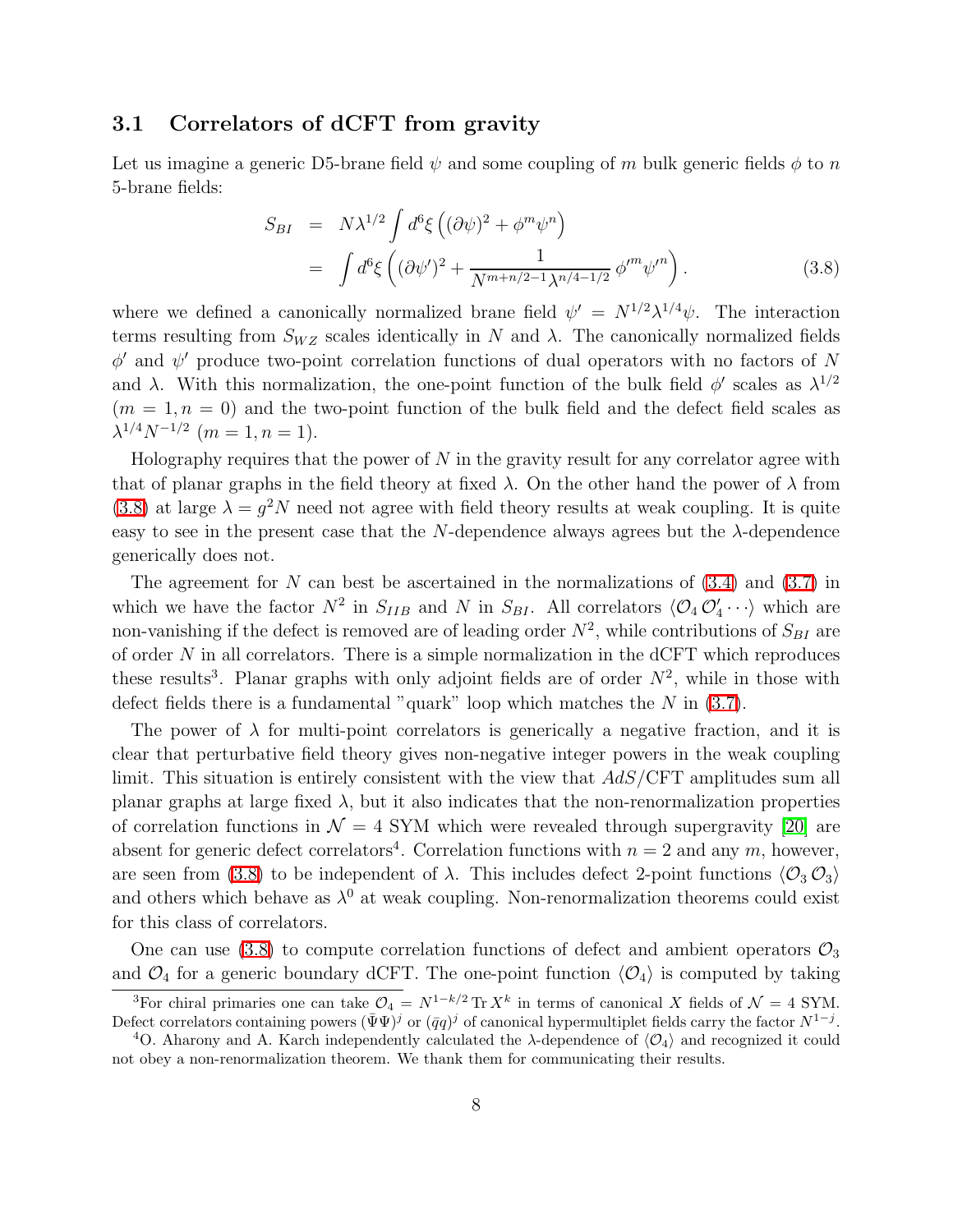<span id="page-9-0"></span>the standard bulk-boundary propagator in  $AdS_5$ , fixing a point on the boundary where  $\mathcal{O}_4$ is located, and integrating the propagator over the  $AdS_4$  subspace. Let us consider a scalar  $\mathcal{O}_4$  of conformal weight  $\Delta_4$ . The integral is convergent for  $\Delta_4 > 3$ , and one finds

$$
\langle \mathcal{O}_4(x, \vec{y}) \rangle = \lambda^{1/2} \int \frac{dz \, d\vec{z}^3}{z^4} \frac{\Gamma(\Delta_4)}{\pi^2 \Gamma(\Delta_4 - 2)} \left( \frac{z}{z^2 + x^2 + (\vec{z} - \vec{y})^2} \right)^{\Delta_4} \n= \lambda^{1/2} \frac{1}{x^{\Delta_4}} \frac{\Gamma\left(\frac{\Delta_4 - 3}{2}\right) \Gamma\left(\frac{\Delta_4}{2}\right) \Gamma\left(\frac{3}{2}\right)}{\pi \Gamma(\Delta_4 - 2)}.
$$
\n(3.9)

By translational invariance along the defect, the one-point function depends only on the transverse coordinate x. The scaling  $x^{-\Delta_4}$  is what is expected from conformal invariance [\(2.5\)](#page-5-0). We will discuss the the singularity at  $\Delta_4 = 3$  shortly.

The one-point function  $\langle \mathcal{O}_4(x, \vec{y}) \rangle$  is closely related to the two-point function  $\langle \mathcal{O}_4(x_1^{\mu}) \rangle$  $\binom{\mu}{1}$   $\mathcal{O}_4(x_2^{\mu})$  $\binom{\mu}{2}$ in the conventional  $AdS_{d+1}/\text{CFT}_d$  correspondence. It is known [\[21\]](#page-47-1) that a naive supergravity computation for the latter is incorrect and that a careful cutoff procedure is required. One may thus be worried about a similar sensitivity in the computation of  $\langle \mathcal{O}_4 \rangle$ . However, there is reason to believe that this is not the case here, and that [\(3.9\)](#page-9-0) is in fact the correct answer. One way to see this is to recall that for the two-point function, each of the two contributing terms from the action was separately divergent, and so a more careful treatment of the Dirichlet problem was required to extract the proper finite result [\[21\]](#page-47-1). Here there is no such divergence in the single term contributing to the one-point function.

Alternately, a worldsheet way to understand the subtlety in the computation of the twopoint function follows from trying to perform the calculation in string theory, which is well-defined for  $d = 2$  [\[22\]](#page-47-2). There one considers a two-point function of the corresponding vertex operators on a sphere and divides the result by the volume of the worldsheet conformal symmetry which fixes the two insertion points. The volume of this residual conformal symmetry is infinite, and it is canceled by another infinity in the numerator from the worldsheet two-point function. Thus again the computation of the target space correlator involves cancellation of two divergent factors, which may leave out a finite  $\Delta$ -dependent coefficient; in fact the proper treatment of this computation has been shown to give the correct factor for  $d = 2$  [\[22\]](#page-47-2). However, there is no corresponding subtlety in the computation of the one point function  $\langle \mathcal{O}_4 \rangle$ , since the volume of the residual conformal symmetry of a disk with one interior point fixed is finite. Hence we expect [\(3.9\)](#page-9-0) to be unambiguous and correct.

For the two-point function  $\langle \mathcal{O}_4(x,\vec{y})\mathcal{O}_3(\vec{0})\rangle$ , the integral to be done is the product of bulkboundary propagators  $K_{\Delta_4} K_{\Delta_3}$ , with the first as above and the second propagating from the point  $z_{\mu} = (z, 0, \vec{z})$  on  $AdS_4$  to the point  $\vec{0}$  on its boundary. We write

$$
\langle \mathcal{O}_4(x,\vec{y})\,\mathcal{O}_3(\vec{0})\rangle = J(x,\vec{y};\Delta_4,\Delta_3) \frac{\lambda^{1/4}}{N^{1/2}} \frac{\Gamma(\Delta_4)}{\pi^2 \Gamma(\Delta_4-2)} \frac{\Gamma(\Delta_3)}{\pi^{3/2} \Gamma(\Delta_3-\frac{3}{2})},\tag{3.10}
$$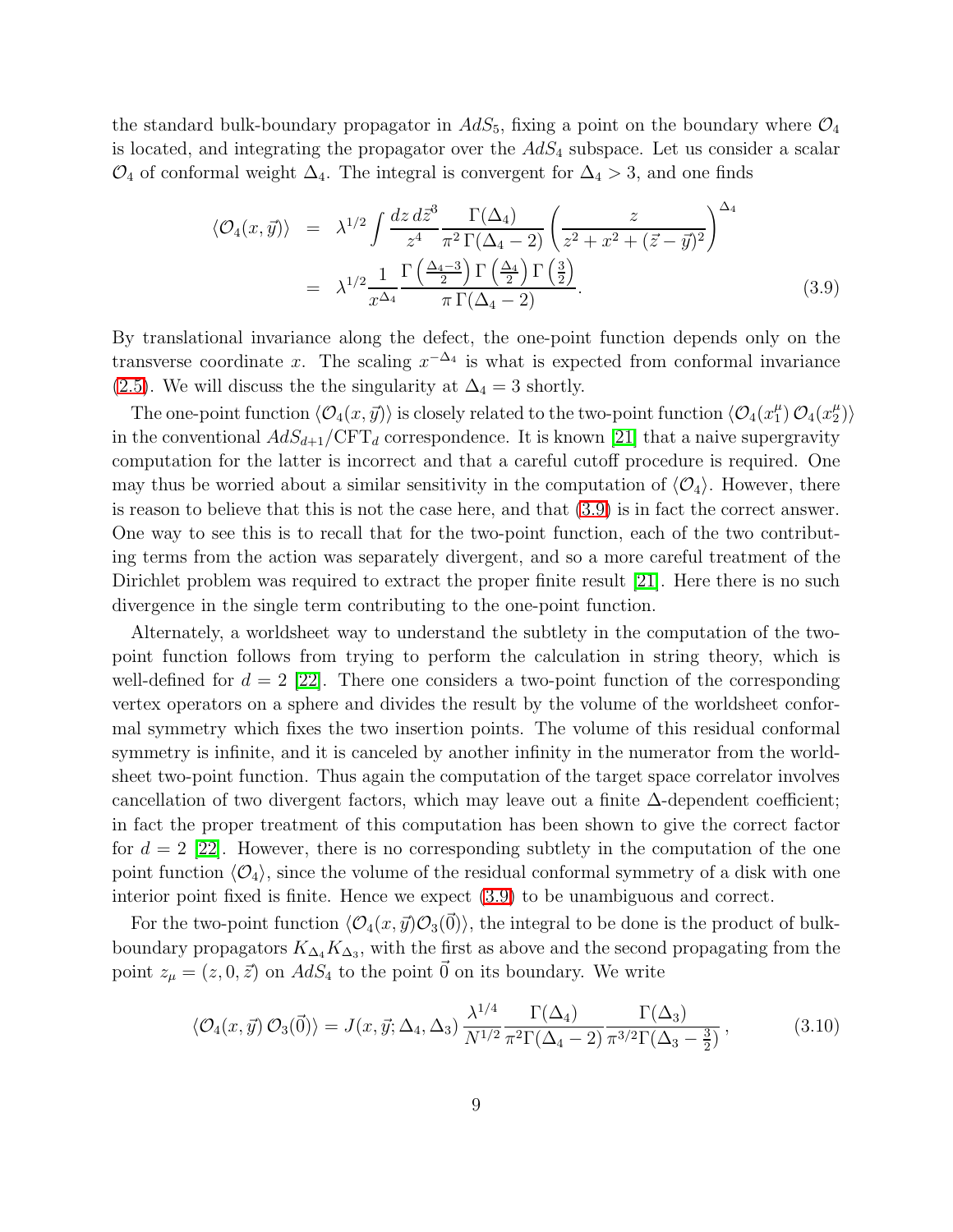with the integral

$$
J(x, \vec{y}; \Delta_4, \Delta_3) = \int \frac{dz \, d\vec{z}^3}{z^4} \left( \frac{z}{z^2 + x^2 + (\vec{z} - \vec{y})^2} \right)^{\Delta_4} \left( \frac{z}{z^2 + \vec{z}^2} \right)^{\Delta_3} . \tag{3.11}
$$

As explained in [\[21\]](#page-47-1), it is convenient to use the inversion

$$
(z, 0, \vec{z}) \equiv \frac{1}{z^2 + \vec{z}^2}(z', 0, \vec{z}'), \qquad (x, \vec{y}) \equiv \frac{1}{x^2 + \vec{y}^2}(x', \vec{y}'), \tag{3.12}
$$

to do the integral, which leads to

$$
J = \frac{1}{(x^2 + \vec{y}^2)^{\Delta_4}} \int dz' d\vec{z}'^3 (z')^{\Delta_3 - 4} \left( \frac{z'}{z'^2 + x'^2 + (\vec{z'} - \vec{y'})^2} \right)^{\Delta_4} . \tag{3.13}
$$

<span id="page-10-0"></span>After scaling  $\vec{z}' = \vec{y}' + \sqrt{x'^2 + z'^2} \vec{w}$  and  $z' = x'u$ , one finds

$$
J = \frac{1}{x^{\Delta_4 - \Delta_3} (x^2 + \vec{y}^2)^{\Delta_3}} \int \frac{du \, u^{\Delta_4 + \Delta_3 - 4}}{(1 + u^2)^{\Delta_4 - \frac{2}{2}}} \int \frac{d\vec{w}^3}{(1 + \vec{w})^{\Delta_4}} \tag{3.14}
$$

$$
= \frac{1}{x^{\Delta_4 - \Delta_3} (x^2 + \vec{y}^2)^{\Delta_3}} \frac{\pi^2 \Gamma(\frac{\Delta_4 + \Delta_3 - 3}{2}) \Gamma(\frac{\Delta_4 - \Delta_3}{2})}{2 \Gamma(\Delta_4)}.
$$
(3.15)

The conformal invariant form [\(2.6\)](#page-6-1) thus arises from gravity. The integral converges if the conditions  $\Delta_4 \geq \Delta_3$  and  $\Delta_4 + \Delta_3 \geq 3$  are satisfied. The singularity at  $\Delta_4 + \Delta_3 = 3$  is due to a divergence as the inverted radial coordinate  $z' \to 0$  and is similar to the singularity of  $\langle \mathcal{O}_4 \rangle$  at  $\Delta_4 = 3$ . The singularity at  $\Delta_4 = \Delta_3$  arises as  $z' \to \infty$ .

The poles due to the Γ-functions in the numerators of  $(3.9)$  and  $(3.14)$  were calculated using the generic form [\(3.8\)](#page-8-0) of  $S_{BI}$ . We can show that they cancel in the particular  $D3/D5$  theory we are studying because the actual couplings vanish due to  $SU(2)_H \times SU(2)_V$  symmetry. For [\(3.9\)](#page-9-0) the issue arises only  $\Delta_4 = 3$ , but the primary operator  $\mathcal{O}_4 = \text{Tr } X^3$  belongs to the  $(0, 3, 0)$  irreducible representation of  $SO(6)$  which contains no singlets under the residual R-symmetry.

To discuss the poles in  $\langle \mathcal{O}_4 \mathcal{O}_3 \rangle$ , we must anticipate one key result of the Kaluza-Klein analysis in the next subsection, namely that the primary operators on the defect carry  $SU(2)_H \times SU(2)_V$  quantum numbers  $(\ell \geq 1, 0)$  and have scale dimension  $\Delta_3 = \ell$ . Thus the pole at  $\Delta_4 + \Delta_3 = 3$  in [\(3.14\)](#page-10-0) can appear only for  $\mathcal{O}_4 = \text{Tr} X^2$  and the lowest  $\mathcal{O}_3$ , a case which violates R-symmetry. Consider next poles at  $\Delta_3 - \Delta_4 = 2n \geq 0$ . We need the fact that the primaries  $\mathcal{O}_4 = \text{Tr} X^k$  contain only components in the representations  $(k, 0), (k - 2, 0), \cdots$  of  $SU(2)_H \times SU(2)_V$ . Isospin conservation in  $\langle \mathcal{O}_4 \mathcal{O}_3 \rangle$  thus requires  $\ell = k - 2m$  or  $\Delta_3 - \Delta_4 = \ell - k = -2m$ ; thus only the case with pole  $\Delta_3 - \Delta_4 = 0$  is allowed by R-symmetry. However, the set of poles we are discussing are close analogues of those in the 3-point function on  $\mathcal{N} = 4$  SYM  $\langle \text{Tr } X^k \text{Tr } X^n \rangle$  studied in [\[21\]](#page-47-1). In the 3-point case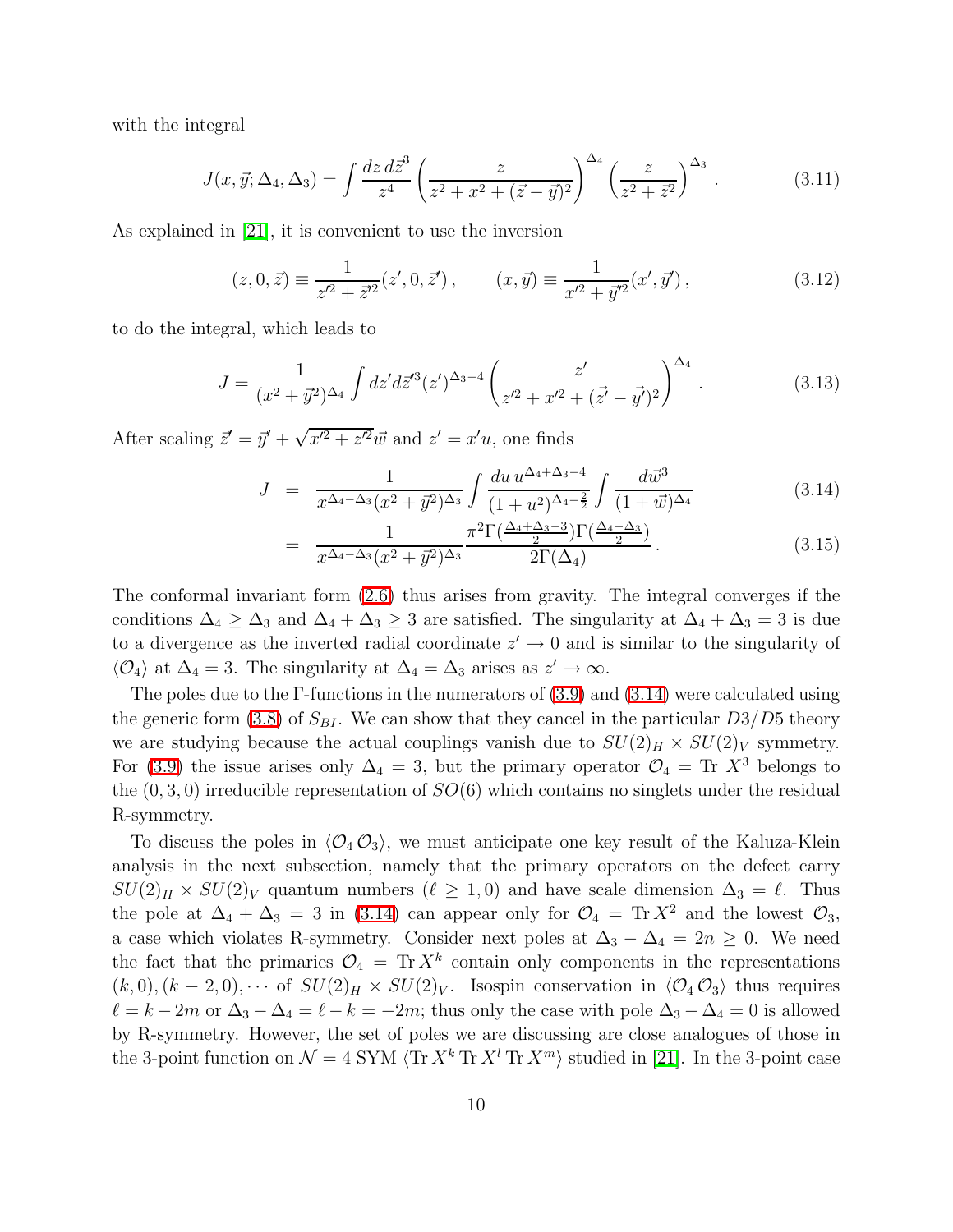a large set of singular cases is forbidden by  $SO(6)$  symmetry, and there is one remaining extremal case with  $k = l + m$ . For this case the actual bulk couplings  $g_{klm}$  from Type IIB supergravity have a zero which cancels the pole leaving a finite result [\[20\]](#page-47-0). The remaining singular case for  $\langle \mathcal{O}_4 \mathcal{O}_3 \rangle$  is extremal in exactly the same sense, and we conjecture that the specific couplings that occur in the D5-brane action will cancel the pole.

### 3.2 D5-brane open-string modes

We now turn to a more detailed study of the D5-brane action for the Karch-Randall system. We will enumerate all terms up to quadratic order in both open and closed string bosonic fluctuations. Considering first the quadratic action for the open string modes alone, we perform a Kaluza-Klein reduction on the  $S^2$ , producing kinetic terms for towers of  $AdS_4$  modes. We solve for the masses of these fluctuations, and determine the conformal dimensions of the dual operators  $\mathcal{O}_3$ . As we will see, two kinds of excitation are elementary to handle, while the remaining two types are mixed and their mass matrix must be diagonalized. Although there are three negative-mass modes in the full system, the Breitenlohner-Freedman stability bound is satisfied. All masses and conformal dimensions are nontrivially found to be integers, a sign of supersymmetry. These fluctuations fit into short multiplets of  $OSp(4|4)$ , and we will establish the dictionary relating them to gauge-invariant defect operators in the dual dSCFT in section [5.](#page-32-0)

There still remain interactions on the brane involving closed string modes. As explained in the last subsection, these give rise to various correlation functions. We list the couplings up to quadratic order in section [3.3,](#page-17-0) but do not perform the KK reductions for most cases.

The bosonic open string modes living on the D5-brane are the  $U(1)$  gauge field  $B<sub>a</sub>$  and the embedding coordinates  $Z^{M.5}$  As usual we pick a static gauge to fix the worldvolume diffeomorphisms,  $\xi^a = Z^a$ , leaving us with the dynamical fluctuations  $Z^i$ . Expanding out the determinant in  $S_{BI}$  to quadratic order, we find

$$
S_{BI} = -T_{D5} \int d^6 \xi \, e^{\Phi/2} \sqrt{-\det g} \left( 1 + \frac{1}{2} \partial^a Z^i \partial_a Z^j g_{ij} + \frac{1}{4} \mathcal{F}_{ab} \mathcal{F}^{ab} + \partial^a Z^i h_{ia} \right) \,, \tag{3.16}
$$

<span id="page-11-0"></span>where  $\mathcal{F}_{ab} \equiv B_{ab} + 2\pi \alpha' F_{ab}$ . There is still a lot of physics hidden in  $\sqrt{-\det g}$ , which is the determinant of the metric over the  $AdS_4 \times S^2$  directions. The background metric is implicitly a function both of the worldvolume coordinates  $\xi^a$  (thanks to the static gauge condition) and the embedding fields  $Z^i$ :

$$
\sqrt{-\det g} = L^6 v^2 \sin \theta \cos^2 Z^{\psi} = L^6 \sqrt{-\bar{g}_4} \sqrt{\bar{g}_2} \cos^2 Z^{\psi},\qquad(3.17)
$$

<sup>&</sup>lt;sup>5</sup>We reserve the symbols A and X for the D3-brane fields that will appear in the field theory sections.  $B_a$  should not be confused with the NSNS 2-form  $B_{ab}$ .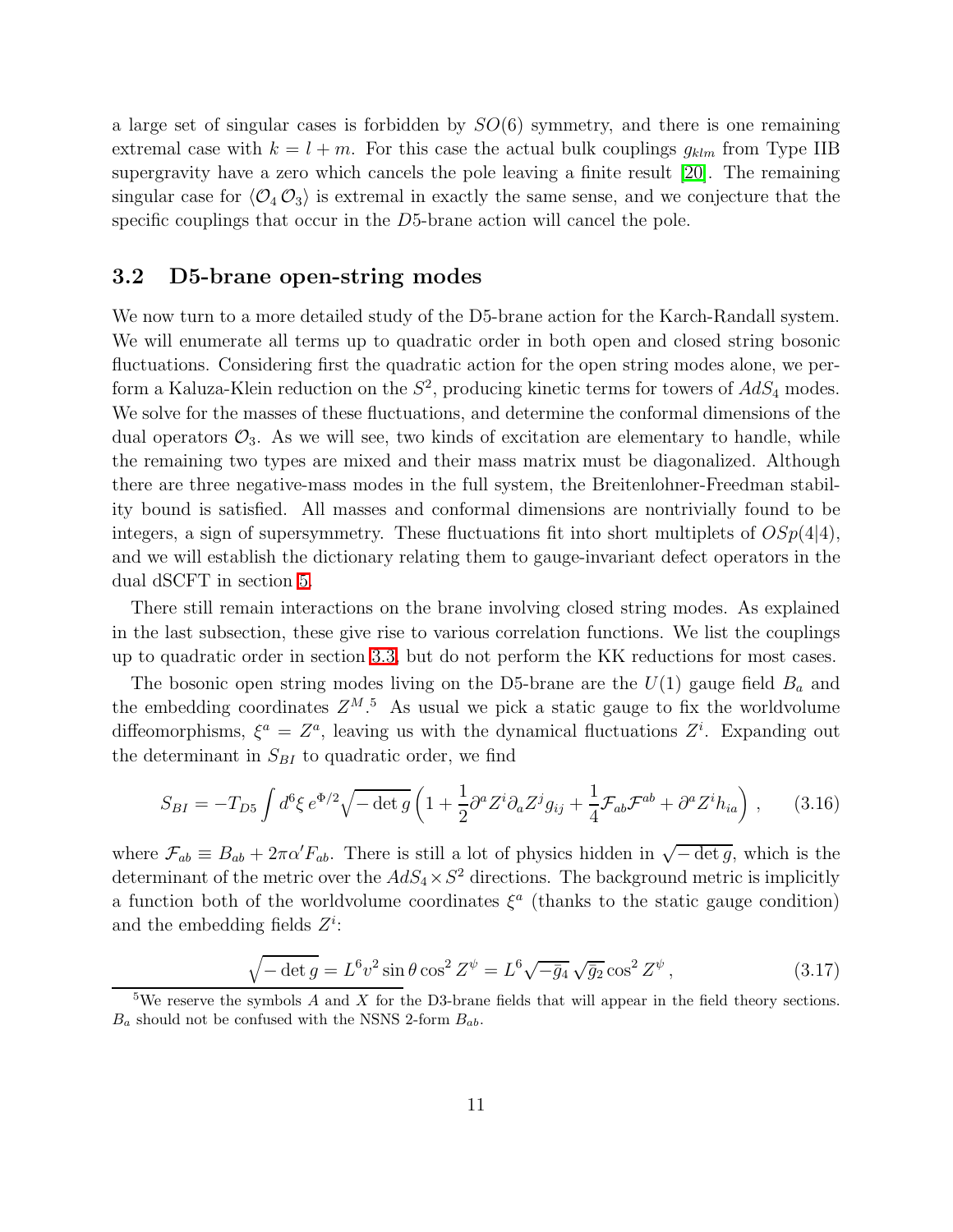where  $\bar{g}_4$  and  $\bar{g}_2$  are the determinants of the Weyl-rescaled metric [\(3.3\)](#page-7-2) on  $AdS_4$  and  $S^2$ , respectively. The cosine will provide mass terms for  $Z^{\psi}$ . Furthermore,  $\bar{g}_4$  and  $\bar{g}_2$  contain graviton fluctuations, which must be expanded out when we consider closed string modes.

For now, we concentrate on the open string modes in [\(3.16\)](#page-11-0) and postpone discussing the closed string fluctuations, including those in mixed terms such as  $\partial^a Z^i h_{ia}$ . For the various  $g_{ij}$ , we find

$$
g_{xx} = L^2 v^2, \quad g_{\psi\psi} = L^2, \quad g_{\chi\chi} = L^2 \sin^2 Z^{\psi}, \quad g_{\varsigma\varsigma} = L^2 \sin^2 Z^{\psi} \sin^2 Z^{\chi}.
$$
 (3.18)

Notice that  $g_{\chi\chi}$  and  $g_{\varsigma\varsigma}$  are higher order in the fluctuations, and hence the kinetic terms for  $Z^{\chi}$  and  $Z^{\varsigma}$  vanish to quadratic order. This is a consequence of our choice of coordinate system, as the  $\chi$  and  $\varsigma$  coordinates become degenerate at  $\psi = 0$ , the location of the D5-brane. All infinitesimal fluctuations of the D5-brane on the  $S<sup>5</sup>$  are  $\psi$  fluctuations, and they form a triplet of  $SU(2)_V$ . Thus  $S_{BI}$  to quadratic order in open string fluctuations reads

$$
S_{BI} = -(T_{D5}L^6) \int d^4x \sqrt{\bar{g}_4} \, d\Omega \, (1 + \frac{1}{2}v^2 \partial^a Z^x \partial_a Z^x + \frac{1}{2} \partial^a Z^{\psi} \partial_a Z^{\psi} - (Z^{\psi})^2 + \left(\frac{2\pi\alpha'}{L^2}\right)^2 \frac{1}{4} F_{ab} F^{ab}), \tag{3.19}
$$

<span id="page-12-2"></span>where we are now raising indices with  $\bar{g}^{ab}$ , and  $d\Omega \equiv \sqrt{\bar{g}_2} d\theta d\varphi$ . Notice that the gauge field kinetic term is down by an additional factor  $\alpha'^2/L^4 \sim 1/\lambda$ .

<span id="page-12-3"></span>Let us now turn to  $S_{WZ}$ . We find

$$
S_{WZ} = -T_{D5} \int \left( C_6^{PB} + C_4^{PB} \wedge \mathcal{F} + \cdots \right) . \tag{3.20}
$$

Of the Ramond-Ramond fields, only  $C_4$  is nonzero in the background. The relevant term<sup>6</sup> is

$$
C_{x012} = v^4 L^4. \tag{3.21}
$$

The 5-brane does not span the coordinate x. However,  $(3.21)$  contributes to the pullback

<span id="page-12-0"></span>
$$
C_{abcd}^{PB} = \partial_a Z^i C_{ibcd} + (\text{perms in } abcd) + \mathcal{O}(Z^2) \,. \tag{3.22}
$$

<span id="page-12-1"></span>We find the contribution to the part of  $S_{WZ}$  quadratic in five-brane fields,

$$
S_{WZ} = -\frac{1}{2} L^4 T_{D5} (2\pi \alpha') \int d^6 x \, v^4 \, \tilde{\epsilon}^{\alpha \beta} (2\partial_\alpha Z^x F_{\nu \beta} - F_{\alpha \beta} \partial_\nu Z^x) \,, \tag{3.23}
$$

$$
= -\frac{1}{2} L^4 T_{D5} (2\pi \alpha') \int d^6 x \, v^4 \, \tilde{\epsilon}^{\alpha \beta} (2\partial_\alpha Z^x \partial_\nu B_\beta - F_{\alpha \beta} \partial_\nu Z^x) \,,
$$

where  $\tilde{\epsilon}^{\alpha\beta}$  is the flat-space epsilon tensor with  $\tilde{\epsilon}^{\theta\phi} = 1$ , and we used integration by parts and antisymmetry to eliminate the  $\tilde{\epsilon}^{\alpha\beta}\partial_{\alpha}Z^{\alpha}\partial_{\beta}B_{\nu}$  term in the second line of [\(3.23\)](#page-12-1). Combining

<sup>&</sup>lt;sup>6</sup>There is also a term polarized in the angular directions, required for the self-duality of  $F_5$ ; it does not play a role in the quadratic Lagrangian.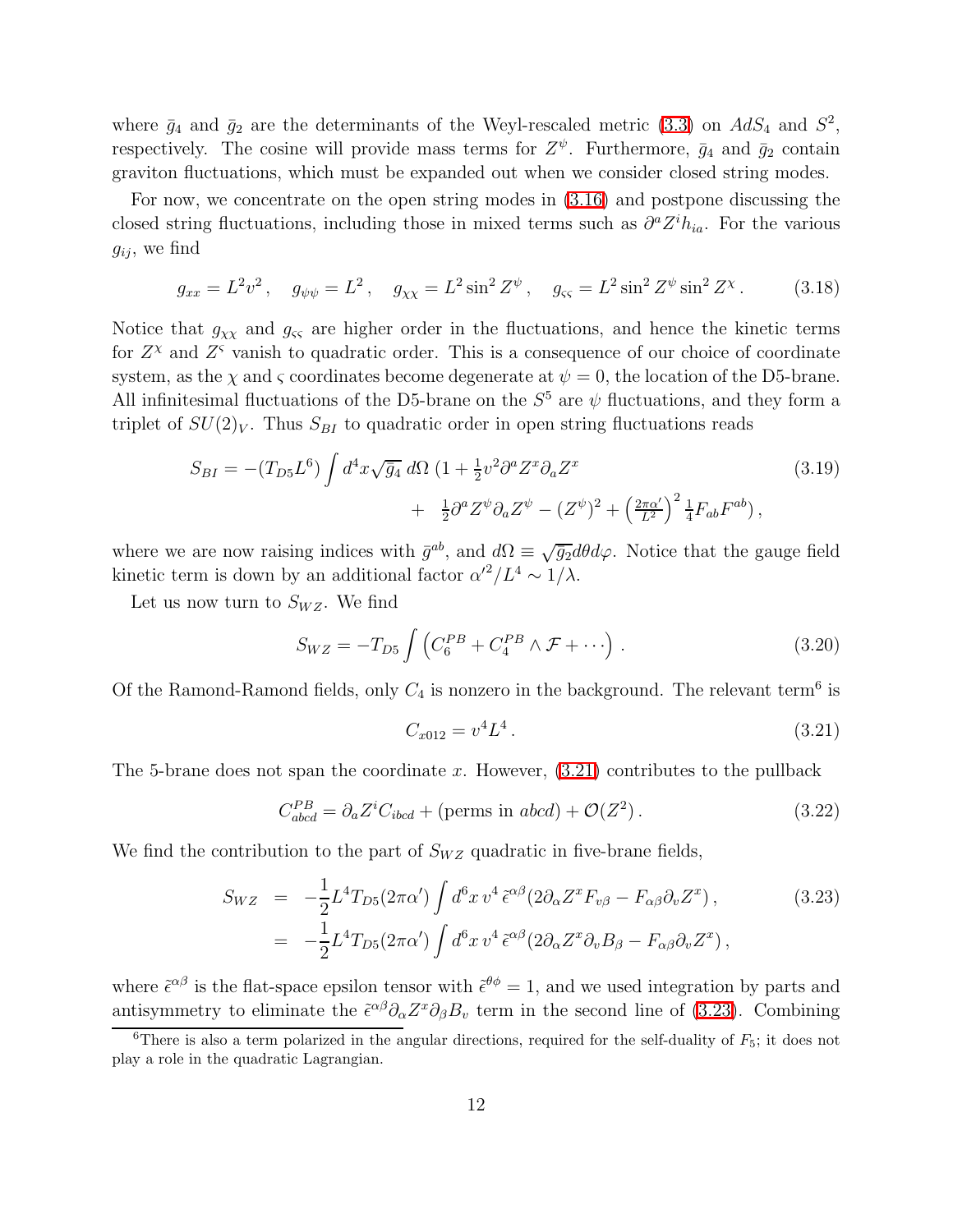[\(3.19\)](#page-12-2) and [\(3.23\)](#page-12-1), we have the complete set of quadratic terms in the open-string fields. We see that the gauge field is coupled to the scalar  $Z^x$ , while the scalar  $Z^{\psi}$  is free. We examine each of these systems in turn, expanding in spherical harmonics on the  $S<sup>2</sup>$  and computing  $AdS_4$  masses and dual conformal dimensions.

**Angular fluctuations** The D5-brane may wiggle away from its background location  $\psi = 0$  on the 5-sphere, and this is described by  $Z^{\psi}$ . The fluctuation equation follows from [\(3.19\)](#page-12-2) and is simply

$$
(\Box + 2) Z^{\psi} = 0. \tag{3.24}
$$

<span id="page-13-2"></span>We expand in the usual  $S^2$  spherical harmonics,

<span id="page-13-0"></span>
$$
Z^{\psi}(\vec{y}, v, \Omega) = \sum_{l,m} \psi_m^l(\vec{y}, v) Y_m^l(\Omega).
$$
 (3.25)

The six-dimensional Laplacian splits as  $\Box = \Box_{AdS_4} + \Box_{S^2}$ , and as every second-grader knows from studies of angular momentum, the spherical harmonics  $Y_m^l(\theta, \phi)$  are eigenvectors of  $\Box_{S^2}$ with eigenvalues

$$
\Box_{S^2} Y_m^l(\theta, \varphi) = -l(l+1) Y_m^l(\theta, \varphi).
$$
\n(3.26)

<span id="page-13-1"></span>Upon reduction, [\(3.24\)](#page-13-0) becomes

$$
\left(\Box_{AdS_4} - m^2(l)\right)\psi_m^l(x) = 0, \qquad m^2(l) = -2 + l(l+1). \tag{3.27}
$$

Thus the zero mode is tachyonic. However, tachyonic modes do not generate an instability in  $AdS_{d+1}$  space as long as the masses do not violate the Breitenlohner-Freedman bound [\[23\]](#page-47-3), which in the metric  $\bar{g}$  where the AdS scale is unity takes the form  $m^2 \ge -d^2/4$ . For  $d = 3$  we have  $m^2 \ge -9/4$ , which is satisfied by all the modes [\(3.27\)](#page-13-1). Hence there is no instability in this sector, as expected due to supersymmetry. Karch and Randall [\[7\]](#page-46-1) already considered the zero mode and found it to be stable.

Using the standard  $AdS_{d+1}/\text{CFT}_d$  formula  $\Delta_{\pm} = (d \pm \sqrt{d^2 + 4m^2})/2$  with  $d = 3$ , we find for the dual conformal dimensions,

<span id="page-13-3"></span>
$$
\Delta_{+} = 2 + l, \qquad \Delta_{-} = 1 - l. \tag{3.28}
$$

 $\Delta_-\;$  is only possible for the constant mode  $l=0$ .

 $AdS_4$  gauge field fluctuations We find it convenient to define  $b_a \equiv (2\pi\alpha'/L^2)B_a$ ,  $f_{ab} \equiv (2\pi\alpha'/L^2)F_{ab}$ ; these fluctuations then have the same normalization as the  $Z^i$ . The action is then

$$
S_{gauge} = -\frac{1}{4}T_{D5}L^6 \int d^4x \sqrt{\bar{g}_4} d\Omega f_{ab} f^{ab}
$$
  
= 
$$
-\frac{1}{4}T_{D5}L^6 \int d^4x \sqrt{\bar{g}_4} d\Omega (f_{\mu\nu}f^{\mu\nu} + 2f_{\mu\alpha}f^{\mu\alpha} + f_{\alpha\beta}f^{\alpha\beta}).
$$
 (3.29)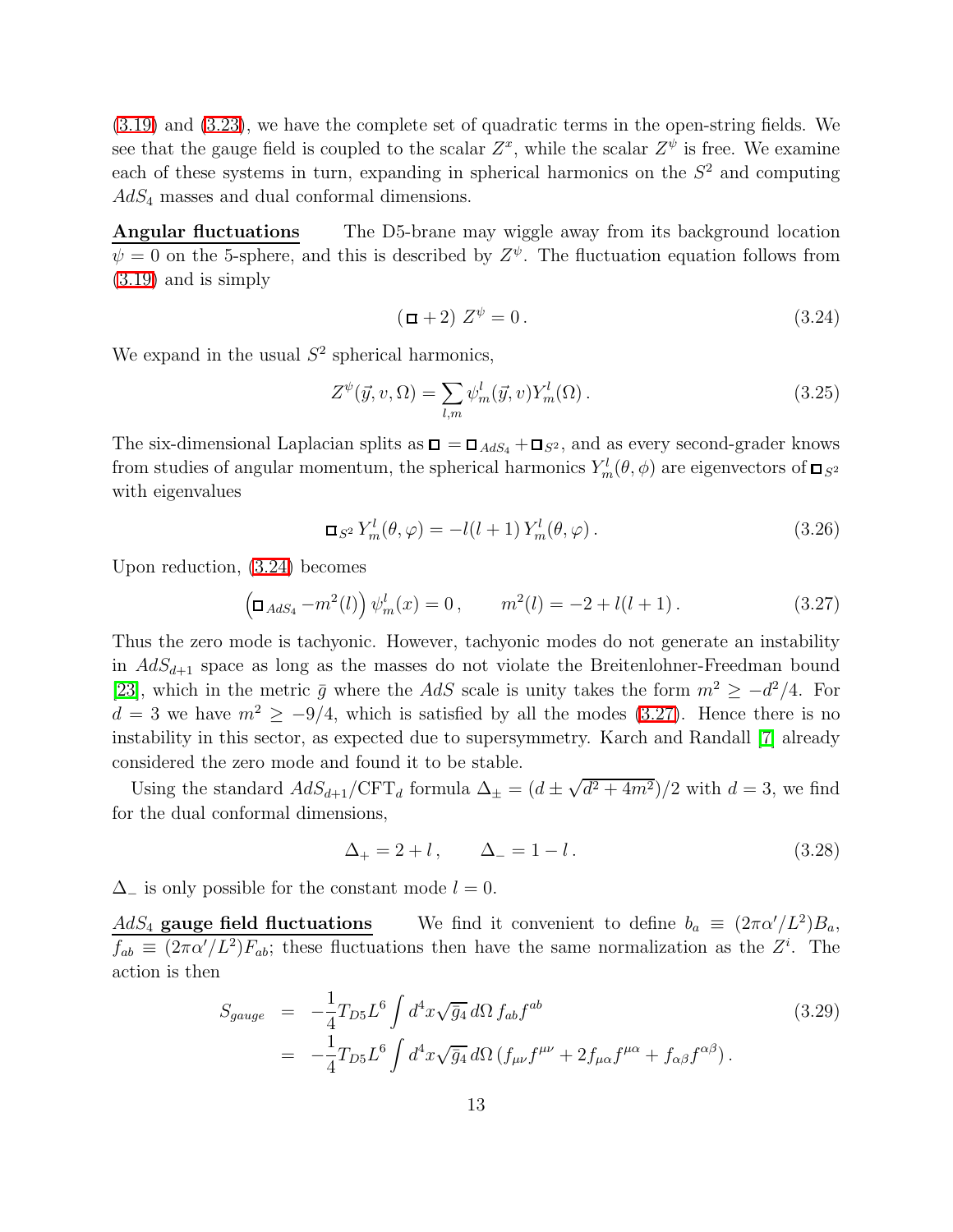<span id="page-14-2"></span>We impose the gauge choice  $D^{\alpha}b_{\alpha}=0$ , which decouples  $b_{\mu}$  from  $b_{\alpha}$ . We then find for  $S_{gauge}$ 

$$
S_{gauge} = S_{b_{\mu}} + S_{b_{\alpha}}, \qquad (3.30)
$$

$$
S_{b_{\mu}} = -\frac{1}{4} T_{D5} L^6 \int d^4x \sqrt{\bar{g}_4} d\Omega \left( f_{\mu\nu} f^{\mu\nu} + 2D_{\alpha} b_{\mu} D^{\alpha} b^{\mu} \right), \tag{3.31}
$$

$$
S_{b_{\alpha}} = -\frac{1}{4}T_{D5}L^6 \int d^4x \sqrt{\bar{g}_4} d\Omega \left(2D_{\mu}b_{\alpha}D^{\mu}b^{\alpha} + f_{\alpha\beta}f^{\alpha\beta}\right). \tag{3.32}
$$

Furthermore, we see that the coupling [\(3.23\)](#page-12-1) involves only  $b_{\alpha}$ . Therefore  $S_{b_{\mu}}$  gives the complete quadratic action for  $b_{\mu}$ . The fluctuation equation is

<span id="page-14-0"></span>
$$
D^{\mu}f_{\mu\nu} + \Box_{S^2}b_{\nu} = 0. \qquad (3.33)
$$

The  $b_{\mu}$  are scalars on the  $S^2$  and hence can be expanded in ordinary spherical harmonics as with [\(3.25\)](#page-13-2),

$$
b_{\mu}(\vec{y}, v, \Omega) = \sum_{l,m} b_{\mu m}^{l}(\vec{y}, v) Y_{m}^{l}(\Omega) , \qquad (3.34)
$$

under which [\(3.33\)](#page-14-0) reduces to a Maxwell equation for the zero-mode and standard Proca equations for the excited tower, with masses

<span id="page-14-1"></span>
$$
m^2 = l(l+1). \tag{3.35}
$$

We translate [\(3.35\)](#page-14-1) into conformal dimensions for dual operators using the standard vector relation  $\Delta = (d + \sqrt{(d-2)^2 + 4m^2})/2$ , and obtain

<span id="page-14-4"></span>
$$
\Delta = 2 + l. \tag{3.36}
$$

**Coupled sector** We finally consider the coupled sector of  $b_{\alpha}$  and  $Z^x$  from [\(3.19\)](#page-12-2), [\(3.23\)](#page-12-1), and  $(3.32)$ . In this instance we find it more convenient to perform the  $S<sup>2</sup>$  reduction on the level of the action, before extracting equations of motion for each mode.

For  $Z^x$  we expand as usual

$$
Z^x(\vec{y}, v, \Omega) = \sum_{l,m} z_m^l(\vec{y}, v) Y_m^l(\Omega).
$$
\n(3.37)

For  $b_{\alpha}$ , the gauge condition  $D^{\alpha}b_{\alpha}=0$  tells us that b is co-closed as a 1-form on  $S^2$ ; by the Hodge decomposition theorem b is a sum of co-exact and harmonic pieces. Since there are no harmonic 1-forms on  $S^2$ , we may write b as a co-exact form,

<span id="page-14-3"></span>
$$
b_{\alpha}(\vec{y}, v, \Omega) = \sum_{l,m} b_m^l(\vec{y}, v) \epsilon_{\alpha\beta} D^{\beta} Y_m^l(\Omega) , \qquad (3.38)
$$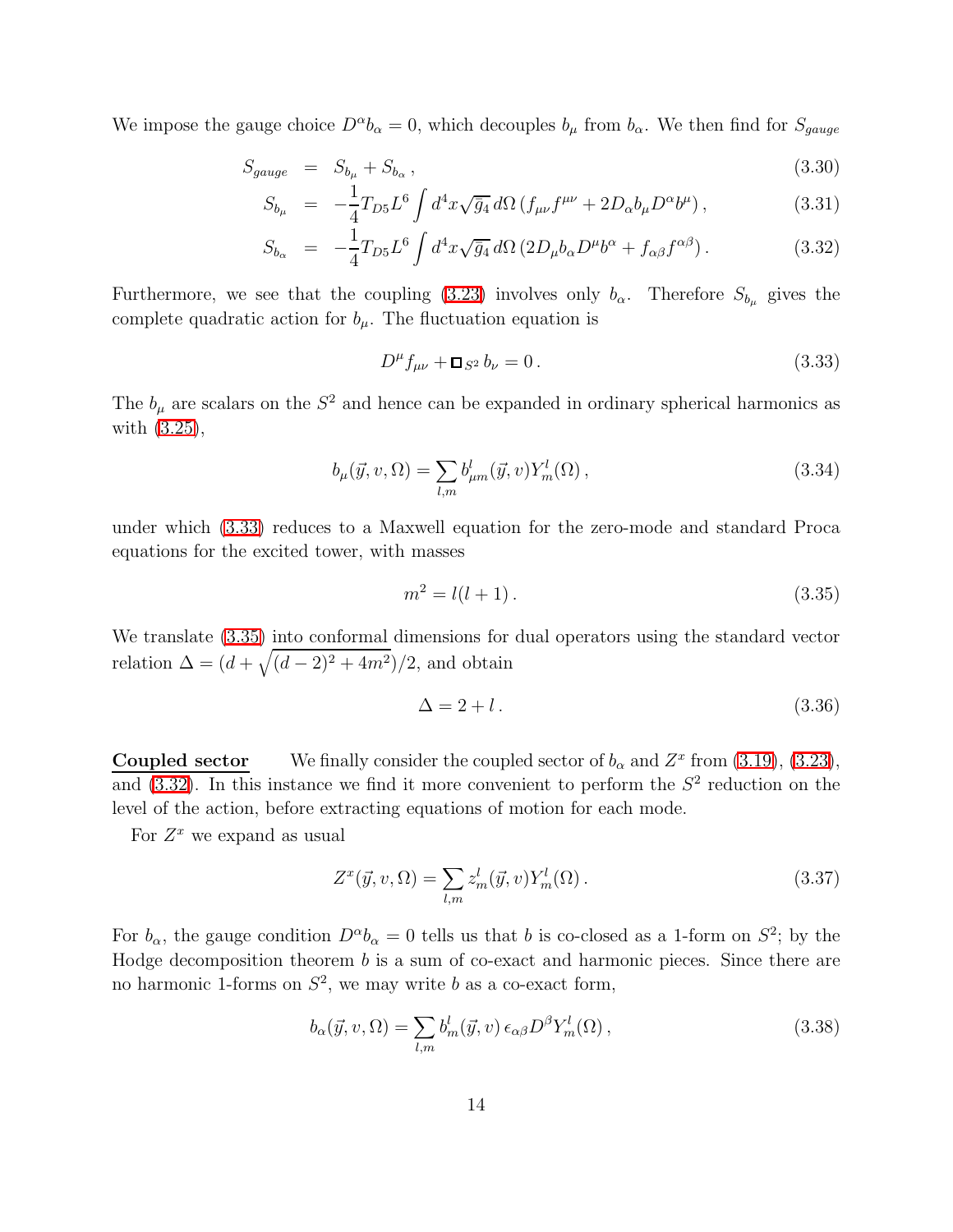where  $\epsilon_{\alpha\beta}$  is the curved-space epsilon-tensor on  $S^2$ . In what follows, we will drop the "magnetic quantum number" m on  $z_m^l$ ,  $b_m^l$  and  $Y_m^l$  for clarity; it is implicitly present and summed over when  $l$  is summed over.

We find in [\(3.32\)](#page-14-2),

$$
\int d\Omega 2D_{\mu}b_{\alpha}D^{\mu}b^{\alpha} = 2 \int d\Omega \sum_{ll'} \left( D_{\mu}b^{l}D^{\mu}b^{l'} \right) \left( D_{\beta}Y^{l}D^{\beta}Y^{l'} \right),
$$
\n(3.39)\n
$$
= 2k(l) \sum_{l} \frac{l(l+1)}{L^{2}} D_{\mu}b^{l}D^{\mu}b^{l},
$$

where we integrated by parts and used [\(3.38\)](#page-14-3), and  $k(l)$  is the normalization in  $\int d\Omega Y^l Y^{l'} =$  $k(l)\delta^{ll'}$ , which will drop out at the end of the day, as well as

$$
\int d\Omega f_{\alpha\beta} f^{\alpha\beta} = 2 \int d\Omega \sum_{ll'} b^l b^{l'} \left[ (D_{\alpha}\epsilon_{\beta\gamma} - D_{\beta}\epsilon_{\alpha\gamma}) D^{\gamma} Y^l \right] D^{\alpha} \epsilon^{\beta\delta} D_{\delta} Y^{l'}, \qquad (3.40)
$$

$$
= 2k(l) \sum_{l} (l(l+1))^2 b^l b^l,
$$

where we have commuted covariant derivatives through each other as needed and used  $\bar{R}_{\alpha\beta} =$  $\bar{g}_{\alpha\beta}$ . Thus the total action [\(3.32\)](#page-14-2) for the  $b^{l}$  modes is

$$
S_{b_{\alpha}} = -\frac{1}{4} T_{D5} L^6 k(l) \int d^4 x \sqrt{\bar{g}_4} 2 \sum_l l(l+1) \left( \partial_{\mu} b^l \partial^{\mu} b^l + l(l+1) b^l b^l \right) . \tag{3.41}
$$

<span id="page-15-1"></span><span id="page-15-0"></span>The quadratic terms for  $Z^x$  in [\(3.19\)](#page-12-2) are considerably simpler; we find

$$
S_x = -\frac{1}{2} T_{D5} L^6 \int d^4 x \sqrt{\bar{g}_4} d\Omega v^2 \sum_{ll'} \left( D_\mu z^l D^\mu z^{l'} Y^l Y^{l'} + z^l z^{l'} D^\alpha Y^l D_\alpha Y^{l'} \right) ,
$$
  

$$
= -\frac{1}{4} T_{D5} L^6 k(l) \int d^4 x \sqrt{\bar{g}_4} (2v^2) \sum_l \left( \partial_\mu z^l \partial^\mu z^l + l(l+1) z^l z^l \right) . \tag{3.42}
$$

Finally, there is the mixing term from  $S_{WZ}$  [\(3.23\)](#page-12-1). Writing  $\tilde{\epsilon}^{\alpha\beta} f_{\alpha\beta} = 2\tilde{\epsilon}^{\alpha\beta} \partial_{\alpha} a_{\beta}$ , we integrate both the  $\partial_{\alpha}$  and the  $\partial_{\nu}$  derivatives in the second term in [\(3.23\)](#page-12-1) by parts, which cancels the first term but leaves a piece coming from  $(\partial_v v^4)$ . Using  $\tilde{\epsilon}^{\alpha\beta} = \sqrt{\overline{g}_2} \epsilon^{\alpha\beta}$  and a factor of  $v^2$  to form  $\sqrt{\bar{g}_4}$ , we obtain

$$
S_{WZ} = -4T_{D5}L^6 \int d^4x \sqrt{\bar{g}_4} \, d\Omega \, v Z^x \epsilon^{\alpha\beta} D_\alpha b_\beta \,. \tag{3.43}
$$

<span id="page-15-2"></span>Expanding both  $Z^x$  and  $b_\alpha$  in spherical harmonics, we find

$$
S_{WZ} = 4T_{D5}L^{6} \int d^{4}x \sqrt{\bar{g}_{4}} d\Omega v \sum_{ll'} z^{l} Y^{l} b^{l'} \Box_{S^{2}} Y^{l'},
$$
  

$$
= -\frac{1}{4} T_{D5}L^{6} k(l) \int d^{4}x \sqrt{\bar{g}_{4}} \sum_{l} 16 l(l+1) v z^{l} b^{l}. \qquad (3.44)
$$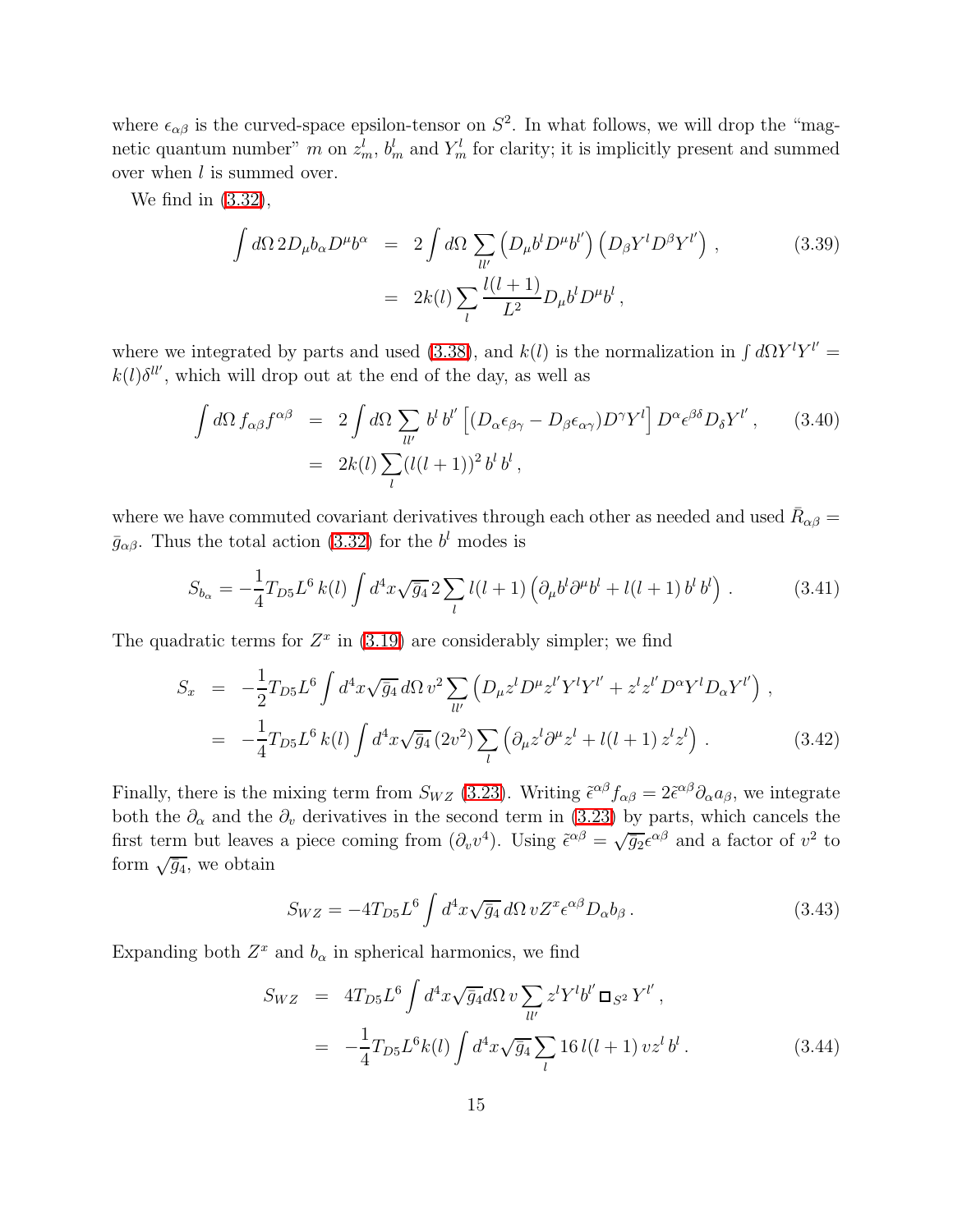We are now in a position to derive the fluctuation equations for each mode using the total action  $(3.41)$ ,  $(3.42)$ ,  $(3.44)$ . For the  $b<sup>l</sup>$  modes, we find

$$
\Box_{AdS_4} b^l = l(l+1) b^l + 4v z^l, \qquad (3.45)
$$

<span id="page-16-0"></span>while for the  $z^l$ , we have

<span id="page-16-1"></span>
$$
\frac{1}{\sqrt{\bar{g}_4}} \partial_\mu \sqrt{\bar{g}_4} \, v^2 g^{\mu\nu} \partial_\nu z^l = v^2 l(l+1) z^l + 4l(l+1) \, v \, b^l \,, \tag{3.46}
$$

The factors of  $v^2$  can be dealt with by rescaling  $z^l$  by a function of v that is chosen to eliminate any terms with a single derivative of  $z<sup>l</sup>$  on the left-hand side of [\(3.46\)](#page-16-0). The correct factor to extract turns out to be

$$
y^l \equiv vz^l. \tag{3.47}
$$

<span id="page-16-2"></span>Dividing by an overall factor of  $v$ , equation  $(3.46)$  then reduces to

$$
\left(\Box_{AdS_4} - 4\right) y^l = l(l+1) y^l + 4l(l+1) b^l. \tag{3.48}
$$

Additionally, the equation for  $b^l$  [\(3.45\)](#page-16-1) loses its explicit factors of v when expressed in terms of  $y^l$ :

$$
\Box_{AdS_4} b^l = l(l+1) b^l + 4y^l. \tag{3.49}
$$

Solving the system is now trivial. The equations [\(3.48\)](#page-16-2), [\(3.49\)](#page-16-3) can be expressed in terms of the mass matrix

<span id="page-16-3"></span>
$$
\Box_{AdS_4}\begin{pmatrix} y^l \\ b^l \end{pmatrix} = \begin{pmatrix} l(l+1) + 4 & 4l(l+1) \\ 4 & l(l+1) \end{pmatrix} \begin{pmatrix} y^l \\ b^l \end{pmatrix} . \tag{3.50}
$$

The mass matrix is diagonalized to find the mass eigenvalues

$$
m2 = l(l+1) + 2 \pm 2\sqrt{4l(l+1) + 1},
$$
  
=  $l2 + l + 2 \pm 2(l+1).$  (3.51)

The masses turn out integer, which is not a property of generic Freund-Rubin-type KK reductions and is usually an indication of supersymmetry [\[24\]](#page-47-4). Each of the two branches

$$
m^{2(+)} = l^2 + 5l + 4, \qquad m^{2(-)} = l^2 - 3l, \tag{3.52}
$$

<span id="page-16-5"></span><span id="page-16-4"></span>has associated dual operators, whose conformal dimensions we compute. For  $m^{2(+)}$ , we have

$$
\Delta_{\pm}^{(+)} = \frac{3}{2} \pm \frac{1}{2} \sqrt{9 + 4(l^2 + 5l + 4)} = \frac{3}{2} \pm \frac{1}{2}(2l + 5). \tag{3.53}
$$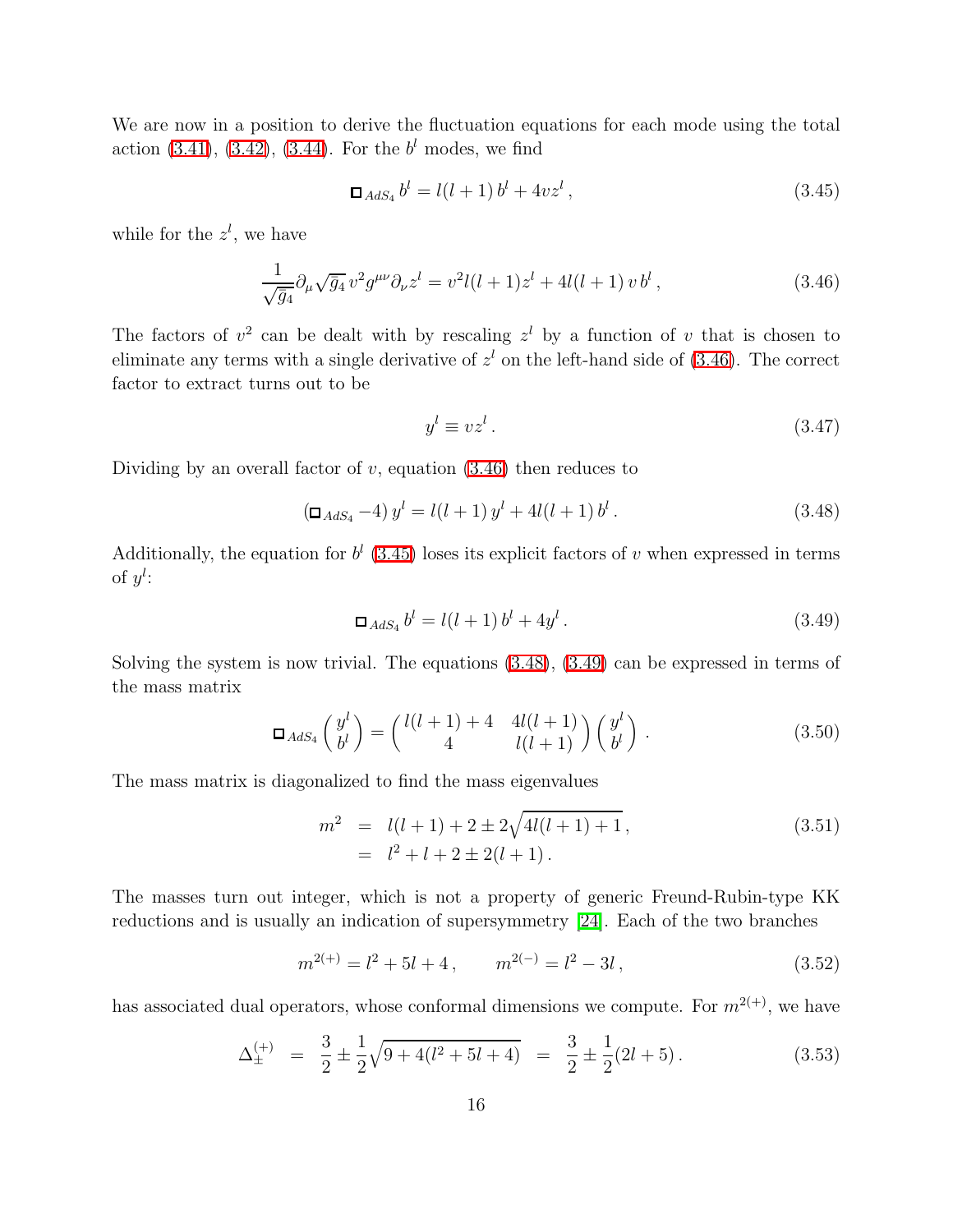Only the +-branch is possible for unitarity; this gives

$$
\Delta_{+}^{(+)} = l + 4. \tag{3.54}
$$

<span id="page-17-1"></span>Meanwhile, for  $m^{2(-)}$ , we find

$$
\Delta_{\pm}^{(-)} = \frac{3}{2} \pm \frac{1}{2} \sqrt{9 + 4(l^2 - 3l)} = \frac{3}{2} \pm \frac{1}{2} |2l - 3| \,. \tag{3.55}
$$

For  $l = 1, 2$ , both choices are possible, while only  $\Delta_{+}^{(-)}$  is possible for  $l > 2$ . Again nontrivially, we find integer quantities.

A few words are necessary for the special case  $l = 0$ . This corresponds to a constant spherical harmonic  $Y^{l=0}$ . It is easy to see from [\(3.38\)](#page-14-3) that  $b_{\alpha}$  vanishes for such a mode, and hence  $b^{l=0} = 0$  uniformly. (The expansion of the vector field  $b_{\alpha}$  on  $S^2$  does not contain a scalar part.) As a result the  $y^{l=0}$  mode is uncoupled, and from  $(3.48)$  we see that it has the (positive) mass  $m^2 = 4$ . This is merely the value of  $m^{2(+)}$  for  $l = 0$  [\(3.52\)](#page-16-4). Hence, as is common in such Kaluza-Klein problems, the lower branch truncates at some  $l > 0$ , in this case  $l = 1$ , while the upper branch can take any value  $l \geq 0$ . The  $l = 1$ ,  $l = 2$  states on the lower branch both have the negative mass  $m^2 = -2$ , which satisfies the Breitenlohner-Freedman bound.

We have now determined the complete spectrum of bosonic open-string fluctuations on the D5-brane. These modes are expected to be the bosonic elements of a series of short representations of the superalgebra  $OSp(4|4)$  whose even subalgebra is  $SO(3, 2) \times SU(2)_H \times SU(2)_V$ . The structure of such representations is known [\[25\]](#page-47-5), but it is simpler to compare with the short representations of maximum spin 1 of the  $OSp(3|4)$  subalgebra whose decomposition with respect to  $SO(3, 2) \times SO(3)$  was explicitly given in (50) of [\[26\]](#page-47-6). The supercharges of  $OSp(3|4)$  are in the  $J = 1$  of  $SO(3)$ , so we identify  $SO(3)$  as  $SU(2)_D$ , the diagonal subalgebra of  $SU(2)_H \times SU(2)_V$ . This means that the  $\psi$  modes appear with  $J = l + 1, l, l - 1$ . Having noted this, one finds complete agreement between the Kaluza-Klein modes [\(3.28\)](#page-13-3), [\(3.36\)](#page-14-4), [\(3.53\)](#page-16-5), [\(3.55\)](#page-17-1) and the short representations of [\[26\]](#page-47-6). Agreement for the bosonic modes is non-trivial since a given  $OSp(3|4)$  representation includes 5 scalars and a vector with specific relations between  $\Delta$  and J. The KK spectrum is summarized in Table 1 of section [5,](#page-32-0) where we will match the D5-brane modes to gauge-invariant composite operators confined to the defect of the dual field theory.

#### <span id="page-17-0"></span>3.3 D5-brane closed-string modes

Here we briefly list the remaining quadratic terms in the Born-Infeld and Wess-Zumino actions, involving closed as well as open string modes. These generate  $\langle \mathcal{O}_4 \rangle$ ,  $\langle \mathcal{O}_4 \mathcal{O}_3 \rangle$  and corrections to  $\langle \mathcal{O}_4 \mathcal{O}'_4 \rangle$ , respectively. We perform the KK reduction for the example of the dilaton one-point coupling.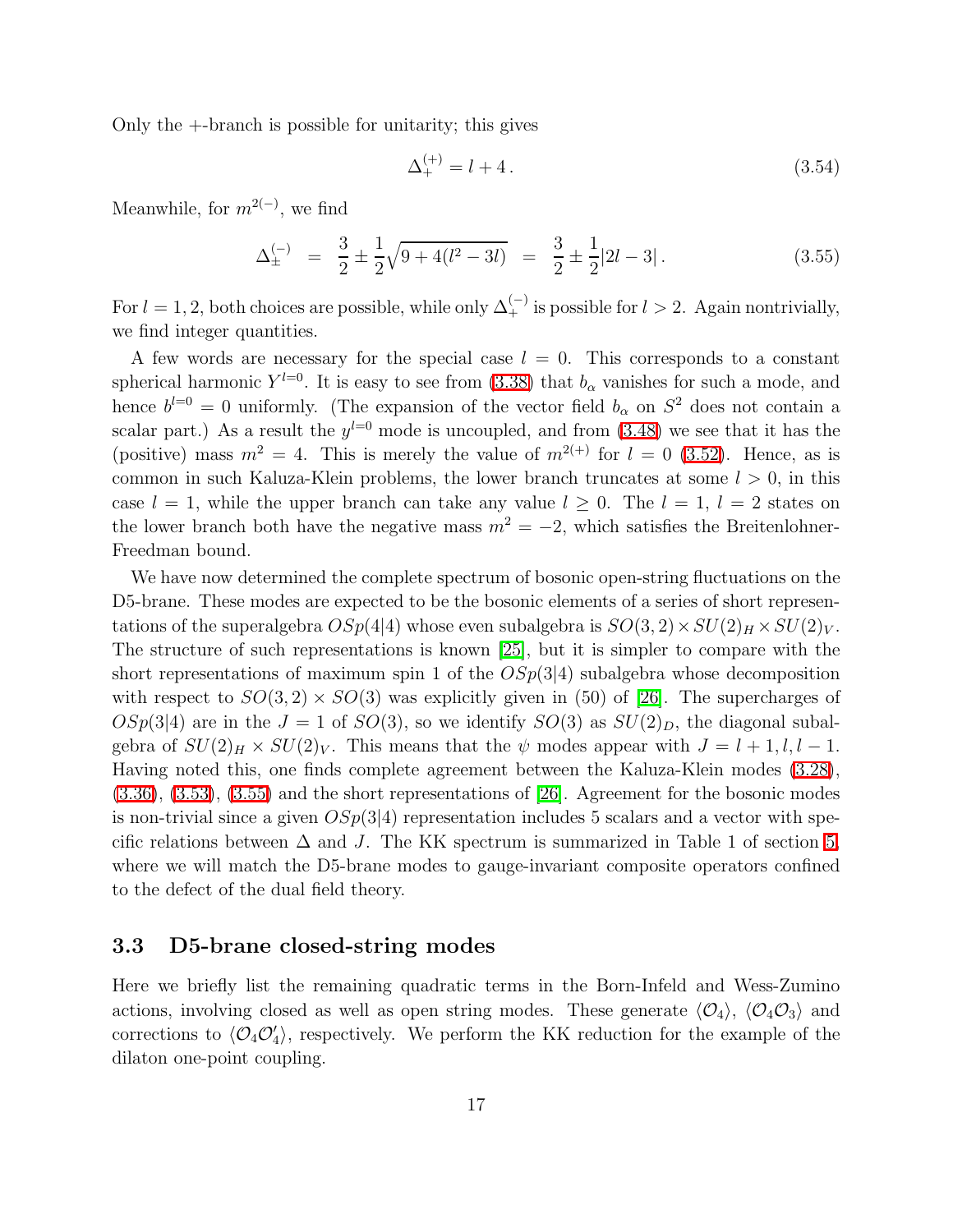The Born-Infeld action [\(3.16\)](#page-11-0) contains terms involving the graviton h and dilaton  $\Phi$ . Expanding the dilaton exponential and using

$$
\sqrt{g} = \sqrt{g^0} \left( 1 + \frac{1}{2} h_a^a + \frac{1}{8} (h_a^a)^2 - \frac{1}{4} h_{ab} h^{ab} + \mathcal{O}(h^3) \right) , \qquad (3.56)
$$

<span id="page-18-1"></span>we find the closed-string one-point couplings,

$$
S_{BI}^{(1)} = -T_{D5}L^6 \int d^4x \sqrt{\bar{g}_4} \, d\Omega \left(\frac{1}{2}\Phi + \frac{1}{2}h_a^a\right) \,,\tag{3.57}
$$

<span id="page-18-2"></span>the closed-string two point-couplings

$$
S_{BI}^{(2)} = -T_{D5}L^6 \int d^4x \sqrt{\bar{g}_4} \, d\Omega \left(\frac{1}{8}\Phi^2 + \frac{1}{8}(h_a^a)^2 - \frac{1}{4}h_{ab}h^{ab} + \frac{1}{4}\Phi h_a^a + \frac{1}{4}B_{ab}B^{ab}\right) \,,\tag{3.58}
$$

<span id="page-18-3"></span>and the mixed open/closed couplings

$$
S_{BI}^{(1,1)} = -T_{D5}L^6 \int d^4x \sqrt{\bar{g}_4} \, d\Omega \left( \partial^a Z^i h_{ia} + \frac{1}{4} B_{ab} f^{ab} \right) \,. \tag{3.59}
$$

The Wess-Zumino action [\(3.20\)](#page-12-3) couples the closed-string fluctuations  $C_6$  and  $C_4$  to the brane. The one-point coupling is

$$
S_{WZ}^{(1)} = -T_{D5} \int C_6 = -T_{D5} L^6 \int d^4x \sqrt{\bar{g}_4} d\Omega \left( \frac{1}{6!} \epsilon^{abcdef} (C_6)_{abcdef} \right) , \qquad (3.60)
$$

the closed string two-point coupling is

$$
S_{WZ}^{(2)} = -T_{D5} \int B \wedge C_4 = -T_{D5} L^6 \int d^4x \sqrt{\bar{g}_4} d\Omega \left( \frac{1}{2 \cdot 4!} \epsilon^{abcdef} B_{ab} (C_4)_{cdef} \right), \qquad (3.61)
$$

<span id="page-18-0"></span>and the mixed two-point couplings are

$$
S_{WZ}^{(1,1)} = -T_{D5}L^6 \int d^4x \sqrt{\bar{g}_4} d\Omega \left[ \epsilon^{abcdef} \left( \frac{1}{5!} (\partial_a Z^i)(C_6)_{ibcdef} + \frac{1}{2 \cdot 4!} f_{ab} (C_4)_{cdef} \right) - \frac{1}{2} v^2 \epsilon^{\alpha\beta} \left( B_{\alpha\beta} \partial_v Z^x - 2 \partial_\alpha Z^x B_{v\beta} \right) \right].
$$
\n(3.62)

Again,  $\epsilon$  denotes a curved-space antisymmetric tensor. Note the terms in the last line of  $(3.62)$  involved the background value of  $C_4$  and are analogous to the purely open-string terms [\(3.23\)](#page-12-1).

One point to notice is that the brane interactions do not couple bulk eigenmodes directly. Thus we find the one-point coupling  $h^{\alpha}_{\alpha}$  with  $\alpha = \theta, \varphi$  in [\(3.57\)](#page-18-1), although the field theory operators Tr  $X^k$  are dual to linear combinations of  $h^{\alpha}_{\alpha}$  with  $\alpha$  now running over all  $S^5$  indices, and the four-form  $C_4$  polarized along the  $S^5$ .

Naturally, all the bulk modes appearing in [\(3.57\)](#page-18-1)-[\(3.62\)](#page-18-0) are restricted to the brane. This implies certain restrictions on the  $SO(6)$  quantum numbers of the modes resulting from the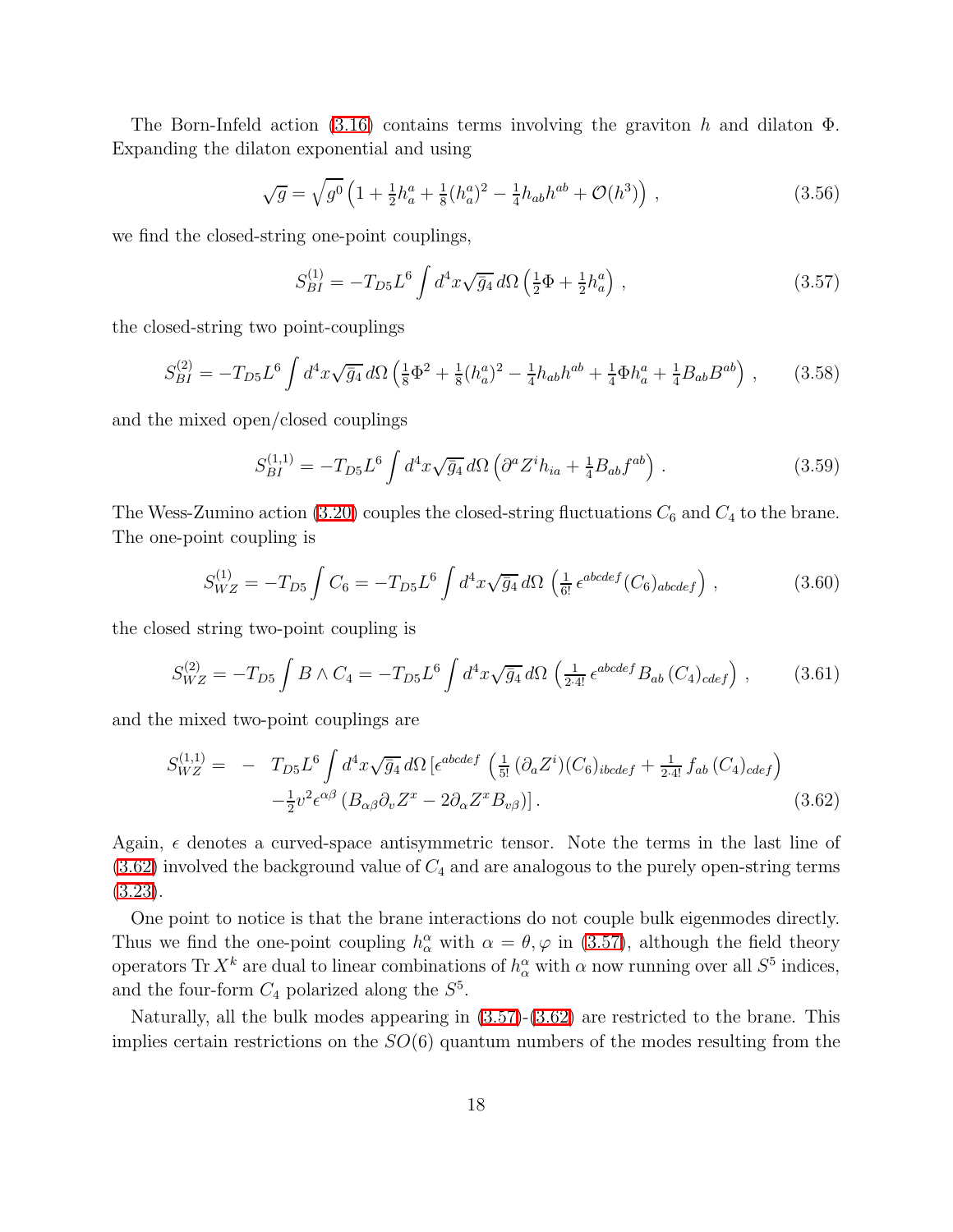$S<sup>5</sup>$  reduction. Consider the dilaton, which is the simplest case since it is a 10D scalar. As usual it is expanded in spherical harmonics on  $S^5$ ,

$$
\Phi(\vec{y}, x, v, \Omega_5) = \sum_{I} \Phi^I(\vec{y}, x, v) Y^I(\Omega_5), \qquad (3.63)
$$

where the  $Y^I$  are scalar  $SO(6)$  spherical harmonics and  $I = \{k, l, m, l', m'\}$  is a total index for the five quantum numbers characterizing an element of an  $SO(6)$  representation. The label k gives the total  $SO(6)$  representation as the k-fold symmetric traceless product of the 6, while  $\{l, m\}$  and  $\{l', m'\}$  are the quantum numbers for the  $SU(2)_H \times SU(2)_V$  subgroup. These spherical harmonics are discussed in the appendix, where we show that the only harmonics that are nonvanishing on the D5-brane  $(\psi = 0)$  are those with  $l' = m' = 0$ . Hence the closedstring modes that participate in the interactions [\(3.57\)](#page-18-1), [\(3.58\)](#page-18-2) and [\(3.59\)](#page-18-3) are characterized only by k, l and m. Furthermore, at  $\psi = 0$  the functional form of the harmonic does not depend on k; the total quantum number only determines an overall normalization.

Let us now consider the one-point couplings [\(3.57\)](#page-18-1). For the dilaton we find

$$
S_{\Phi}^{(1)} = -\frac{1}{2} T_{D5} L^6 \frac{1}{\sqrt{4\pi}} \int d^4x \sqrt{\bar{g}_4} d\Omega \sum_{k,l,m} \Phi_{lm}^k(\vec{y}, v) Y_m^l(\Omega) Z_{l,0}^k(0) ,
$$
 (3.64)  

$$
= -\frac{1}{2} T_{D5} L^6 \int d^4x \sqrt{\bar{g}_4} \sum_{k \text{ even}} z(k) \Phi_{00}^k(\vec{y}, v) .
$$

Here  $z(k) \equiv Z_{00}^{k}(0)$  is a k-dependent normalization factor. We have integrated over the  $S^2$ , which gives zero for all  $Y_m^l$  except the constant mode  $Y_0^0 = 1/\sqrt{4\pi}$ . We note that only the representations of  $SO(6)$  with k even contain  $SU(2)_H \times SU(2)_V$  singlets; this can be seen by recalling that  $6 \rightarrow (3,1) \oplus (1,3)$ , and hence by the usual rules for addition of angular momentum, the  $SO(6)$  representation with k even or odd only contains  $SO(2)_H \times SU(2)_V$ representations with total spin  $l + l'$  even or odd, respectively. The remaining closed string modes involve a similar reduction of vector and tensor spherical harmonics, which we leave for the future.

### <span id="page-19-0"></span>4 Field theory action

We now determine the action for the dual quantum field theory. In the absence of the defect, the theory is simply  $\mathcal{N} = 4$  Super Yang-Mills with gauge group  $SU(N)$  in four dimensions; this completely specifies the four-dimensional fields and their bulk couplings. We also know that the defect, which breaks the total supersymmetry to eight supercharges, hosts a threedimensional hypermultiplet, which transforms as a fundamental of the bulk gauge group (see, for example, [\[14\]](#page-46-8)). In principle, the defect action can be derived as the  $\alpha' \to 0$  limit of the D3/D5-brane intersection. However, we will be able to use gauge invariance and the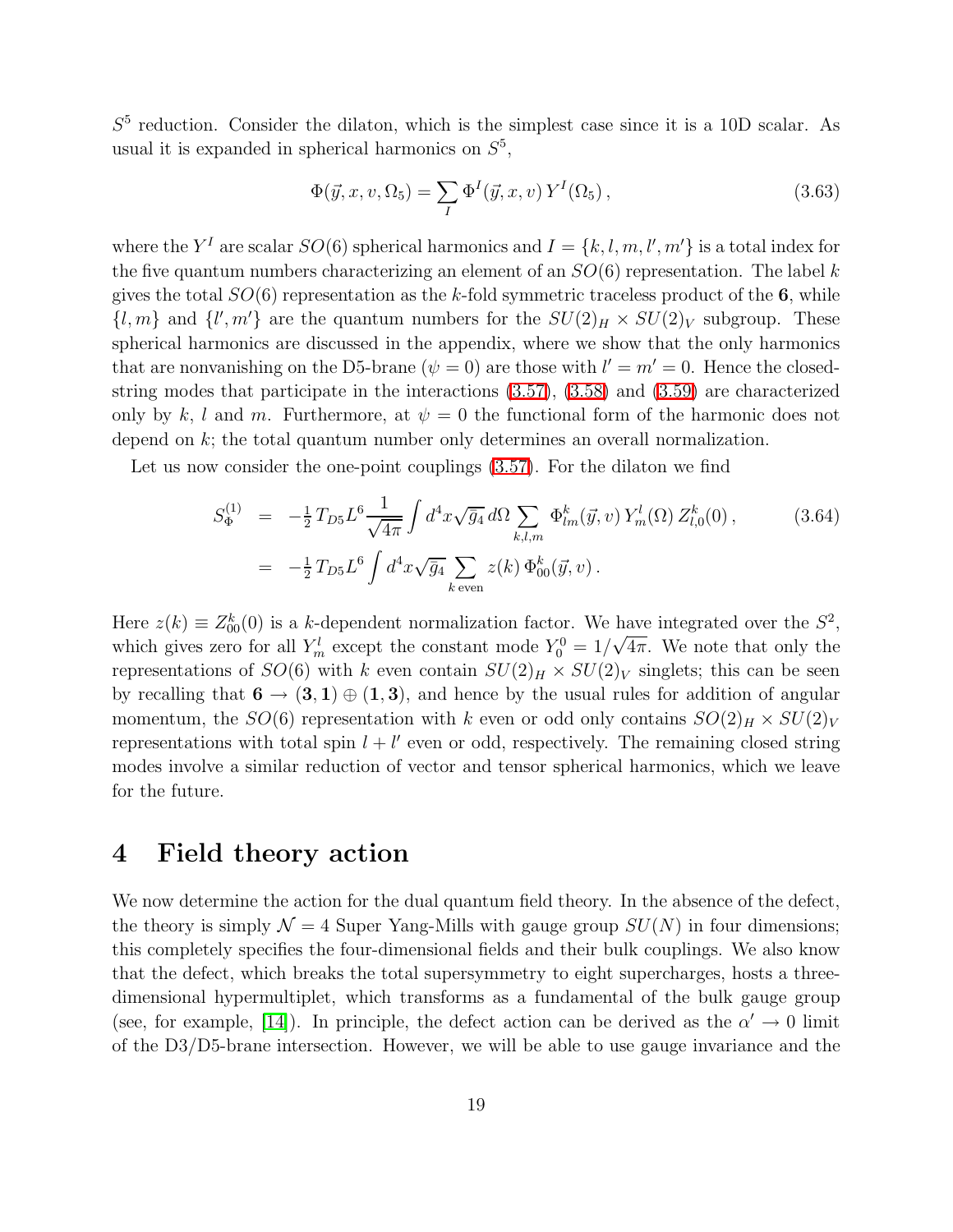preserved supersymmetry and R-symmetry to completely determine the action, given the inputs above.

The preserved spacetime symmetries of the configuration are three-dimensional translations and Lorentz transformations, as well as three-dimensional  $\mathcal{N} = 4$  supersymmetry, which admits an  $SO(4)$  R-symmetry, realized in our case as  $SU(2)_V \times SU(2)_H$ . The gravity dual predicts that the field theory is additionally superconformal, but these extra symmetries will not be used to construct the action. Classical scale invariance will nonetheless be manifest, with the dimensionless 4D Yang-Mills coupling  $g$  the only parameter. Whether conformal symmetry persists on the quantum level is an important test of the correspondence, for which we provide partial results in section [6.1;](#page-36-1) further results can be found in [\[27\]](#page-47-7).

The interactions on the defect involve both 4D and 3D fields. These must be coupled in a supersymmetric way, and consequently, one must develop a procedure for breaking up 4D supermultiplets into sets of fields that, when restricted to the defect, transform like 3D supermultiplets. The method we use is based on work of Hori [\[9\]](#page-46-3), who addressed similar questions of defining supersymmetric interactions on a codimension one hypersurface (in his case in two dimensions); similar techniques have been employed previously to effect ordinary dimensional reduction [\[28\]](#page-47-8). This method employs superspace: four-dimensional  $\mathcal{N} = 1$ superfields  $\Upsilon(\vec{y}, x, \theta)$  can be made into three-dimensional  $\mathcal{N} = 1$  superfields  $\Upsilon_{3d}(\vec{y}, \Theta)$  by restricting them to the "superspace boundary", which means imposing  $x = 0$  as well as two linear relations on the four fermionic coordinates  $\theta$ . Invariant three-dimensional actions involving  $\Upsilon_{3d}(\vec{y},\Theta)$  along with inherently three-dimensional superfields  $Q(\vec{y},\Theta)$  can then easily be constructed. Such actions possess terms with derivatives transverse to the defect and hence are not equivalent to actions obtained by direct dimensional reduction. In the next subsection we detail the superspace boundary method in  $\mathcal{N}=1$  superspace. In the section that follows, we construct the action for our eight-supercharge field theory with defect, and discuss the realization of the extended supersymmetry.

#### 4.1 The superspace boundary

We briefly review some elementary facts about superspace, and in the process fix our notation.  $4D \mathcal{N} = 1$  superspace consists of the usual bosonic coordinates  $(\vec{y}, x)$  with  $\vec{y}$  a 3-vector as well as anticommuting coordinates  $\theta$ . To facilitate reduction to three dimensions, our 4D superspace conventions are in a Majorana form, and hence  $\theta$  is a four-component Majorana spinor. Superfields  $\Upsilon(\vec{y}, x, \theta)$  are defined on superspace, and can be expanded in a terminating power series in  $\theta$ , where the coefficients  $B(\vec{y}, x)$  and  $F(\vec{y}, x)$  are just the ordinary bosonic and fermionic fields that make up a given supersymmetry multiplet. One defines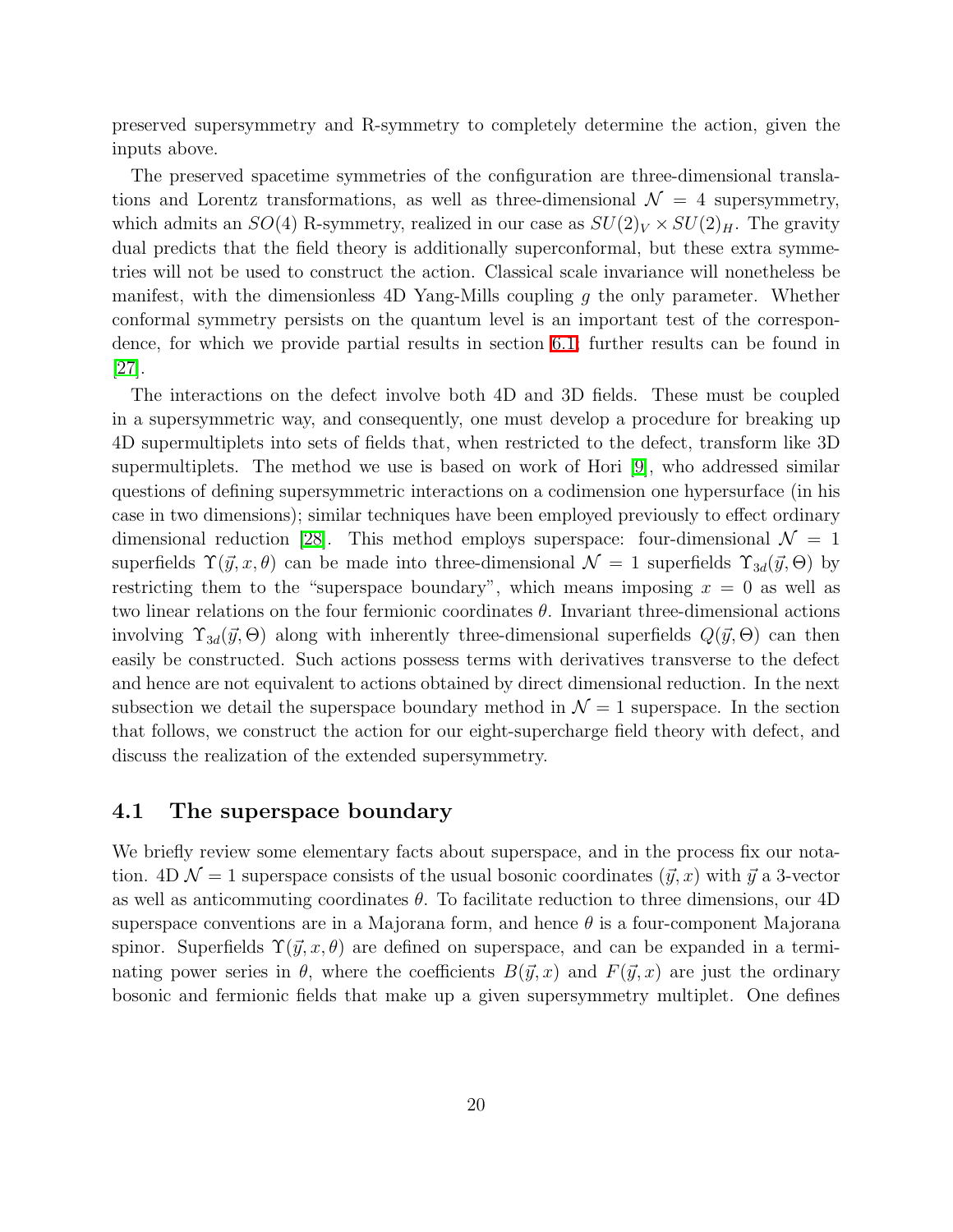the superspace covariant derivative  $D$  and supersymmetry generator  $S$ ,

$$
D \equiv \frac{\partial}{\partial \bar{\theta}} + i\gamma^{\mu} \theta \partial_{\mu}, \qquad S \equiv \frac{\partial}{\partial \bar{\theta}} - i\gamma^{\mu} \theta \partial_{\mu}, \qquad (4.1)
$$

<span id="page-21-0"></span>
$$
\{D_{\alpha}, \bar{D}_{\beta}\} = -2i\gamma^{\mu}\partial_{\mu}, \qquad \{S_{\alpha}, \bar{S}_{\beta}\} = 2i\gamma^{\mu}\partial_{\mu}, \qquad \{D_{\alpha}, \bar{S}_{\beta}\} = 0. \tag{4.2}
$$

and the supersymmetry transformation of a superfield  $\Upsilon(\vec{y}, x, \theta)$  is simply

$$
\delta \Upsilon(\vec{y}, x, \theta) = (\bar{\eta} S) \Upsilon(\vec{y}, x, \theta), \qquad (4.3)
$$

with  $\eta$  Majorana. The power of superspace lies in the fact that products of superfields and their covariant derivatives are again superfields with the transformation law [\(4.3\)](#page-21-0). By integrating such products over superspace, one obtains Lagrangians that are invariant under supersymmetry by construction. This is often far more convenient than fashioning a component action term-by-term and verifying supersymmetry explicitly.

Chiral (antichiral) superfields  $\Phi$  ( $\bar{\Phi}$ ) obey the condition  $RD\Phi = 0$  ( $LD\bar{\Phi} = 0$ ). We can write

$$
\Phi(\vec{y},x,\theta) = e^{-\frac{i}{2}\bar{\theta}\gamma^{\mu}\gamma\theta\partial_{\mu}} \left( \phi(\vec{y},x) + \sqrt{2}\bar{\theta}L\psi(\vec{y},x) + \bar{\theta}L\theta F(\vec{y},x) \right), \qquad (4.4)
$$

$$
\bar{\Phi}(\vec{y},x,\theta) = e^{+\frac{i}{2}\bar{\theta}\gamma^{\mu}\gamma\theta\partial_{\mu}}\left(\bar{\phi}(\vec{y},x) + \sqrt{2}\bar{\theta}R\psi(\vec{y},x) + \bar{\theta}R\theta\bar{F}(\vec{y},x)\right),
$$
\n(4.5)

with  $\phi$  and F complex scalars and  $\psi$  a Majorana spinor. The vector superfield  $V^a(\vec{y}, x, \theta)$  is a real superfield, which in Wess-Zumino gauge reads

$$
V^{a} = -\frac{1}{2}\bar{\theta}\gamma^{\mu}\gamma\theta A^{a}_{\mu} + i(\bar{\theta}L\theta)(\bar{\theta}R\lambda^{a}) - i(\bar{\theta}R\theta)(\bar{\theta}L\lambda^{a}) - \frac{1}{2}(\bar{\theta}L\theta)(\bar{\theta}R\theta)D^{a}, \qquad (4.6)
$$

<span id="page-21-1"></span>while the field strength superfield is

$$
(LW)_{\alpha}^{a} \equiv -\frac{1}{8} (\bar{D}RD)e^{-2V^{a}T^{a}} (LD)_{\alpha}e^{2V^{a}T^{a}} \n= e^{-\frac{i}{2}\bar{\theta}\gamma^{\mu}\gamma\theta\partial_{\mu}} \left( -i(L\lambda^{a})_{\alpha} - D^{a}(L\theta)_{\alpha} + \frac{i}{2}(L\gamma^{\mu\nu}\theta)_{\alpha}F^{a}_{\mu\nu} + (L\gamma^{\mu}D_{\mu}\lambda)_{\alpha}(\bar{\theta}L\theta) \right).
$$
\n(4.7)

We define the superspace measures

$$
d^2\theta_L \equiv d\bar{\theta}L d\theta \,, \qquad d^2\theta_R \equiv d\bar{\theta}R d\theta \,, \qquad d^4\theta \equiv d^2\theta_L d^2\theta_R \,. \tag{4.8}
$$

We then have the action integrals

$$
\int d^4x d^4\theta \,\bar{\Phi} e^{2V\cdot T} \Phi = \int d^4x [(D_\mu \phi)^\dagger D^\mu \phi - \frac{i}{2} \bar{\psi} \gamma^\mu D_\mu \psi + \bar{F} F + i \sqrt{2} (\bar{\phi} \bar{\lambda}^a T^a L \psi - \bar{\psi} R \lambda^a T^a \phi) - \bar{\phi} D \phi],
$$
\n
$$
\int d^4x \frac{1}{2} \text{Im} \int d^2\theta_R \,\tau(\bar{W} L W) = \int d^4x [\frac{1}{g^2} \left( -\frac{1}{4} F^a_{\mu\nu} F^{a\mu\nu} - \frac{i}{2} \bar{\lambda}^a \gamma^\mu D_\mu \lambda^a + \frac{1}{2} D^a D^a \right) + \frac{\theta}{32\pi^2} F^a_{\mu\nu} \tilde{F}^{a\mu\nu}],
$$
\n
$$
\int d^4x d^2\theta_R W(\Phi_i) = \int d^4x \left( F^i \partial_i W(\phi) - \frac{1}{2} (\partial_i \partial_j W(\phi)) \bar{\psi}_i L \psi_j \right),
$$
\n(4.9)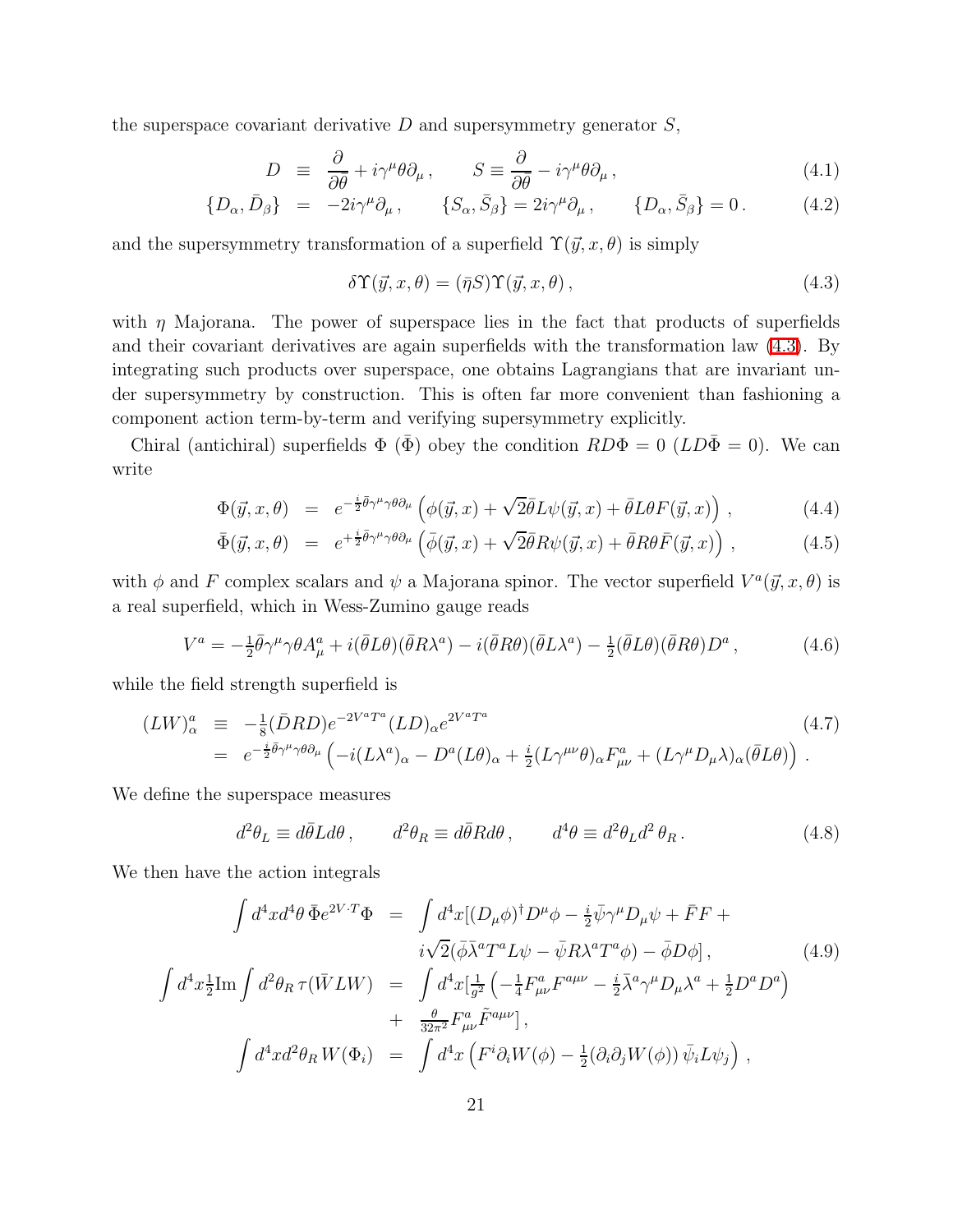with the definitions

$$
D_{\mu}\phi = (\partial_{\mu} - iA_{\mu}^{a}T^{a})\phi \,, \qquad D_{\mu}\psi = (\partial_{\mu} - iA_{\mu}^{a}(LT^{a} - RT^{*a}))\psi \,, \qquad \tau \equiv \frac{i}{g^{2}} + \frac{\theta}{8\pi^{2}} \,. \tag{4.10}
$$

It is clear that the presence of the defect must break some supersymmetry, since xtranslations are broken; supercharges that anticommute to such translations must also be broken. The only possibility is that half the supersymmetry is preserved, leaving  $3D \mathcal{N} = 1$ .

Under the three-dimensional Lorentz group, a four-component spinor decomposes into a pair of two-component 3D spinors, labeled by an additional index  $i = 1, 2$ . The decomposition of gamma matrices in our basis is given in Appendix B. For example, the four-component supersymmetry generator  $S$  turns into a pair of two-component objects:

$$
S_1 = \frac{\partial}{\partial \bar{\theta}^1} - i\rho^k \theta_1 \partial_k + \theta_2 \partial_x, \qquad S_2 = -\frac{\partial}{\partial \bar{\theta}^2} + \rho^k \theta_2 \partial_k + \theta_1 \partial_x. \tag{4.11}
$$

<span id="page-22-0"></span>Only a linear combination of the generators [\(4.11\)](#page-22-0) that does not involve  $\partial_x$  can be preserved. To this end, we must place two linear relations on the four  $\theta$  coordinates: a convenient choice for us is

$$
\theta_2 = 0 \,, \tag{4.12}
$$

where we bear in mind  $\theta_2$  is a two-component real 3D spinor. Defining  $\Theta \equiv \theta_1$ , we now have the 3D  $\mathcal{N} = 1$  superspace covariant derivative and supersymmetry generator

$$
\mathcal{D} \equiv D_1|_{\theta_2=0} = \frac{\partial}{\partial \bar{\Theta}} + i\rho^k \Theta \partial_k, \qquad \mathcal{S} \equiv S_1|_{\theta_2=0} = \frac{\partial}{\partial \bar{\Theta}} - i\rho^k \Theta \partial_k. \tag{4.13}
$$

Fields native to the defect are naturally written as inherently 3D superfields  $Q(\vec{y}, \Theta)$ . These have the expansion

$$
Q(\vec{y}, \Theta) = q(\vec{y}) + \bar{\Theta}\Psi(\vec{y}) + \frac{1}{2}\bar{\Theta}\Theta f(\vec{y}), \qquad (4.14)
$$

and may be real or complex, but if complex, the real and imaginary parts transform independently under supersymmetry. Furthermore, from any 4D superfield  $\Upsilon(\vec{y}, x, \theta)$  we may create a 3D superfield  $\Upsilon_{3d}(\vec{y}, \Theta)$  by restricting to the "superspace boundary":

$$
\Upsilon_{3d}(\vec{y},\Theta) = \Upsilon(\vec{y},x,\theta)|_{\partial} \equiv \Upsilon(\vec{y},x,\theta)|_{x=\theta_2=0}.
$$
\n(4.15)

This is the central concept.  $\Upsilon_{3d}(\vec{y}, \Theta)$  includes some or all of the component fields contained in  $\Upsilon(\vec{y}, x, \theta)$  restricted to the defect at  $x = 0$ . As can readily be seen,  $\Upsilon_{3d}$  transforms as a 3D superfield under the preserved supersymmetry transformations, namely [\(4.3\)](#page-21-0) with  $\eta_2 =$ 0. Consequently, any product of  $\Upsilon_{3d}(\vec{y},\Theta)$  and  $Q(\vec{y},\Theta)$  and their 3D covariant derivatives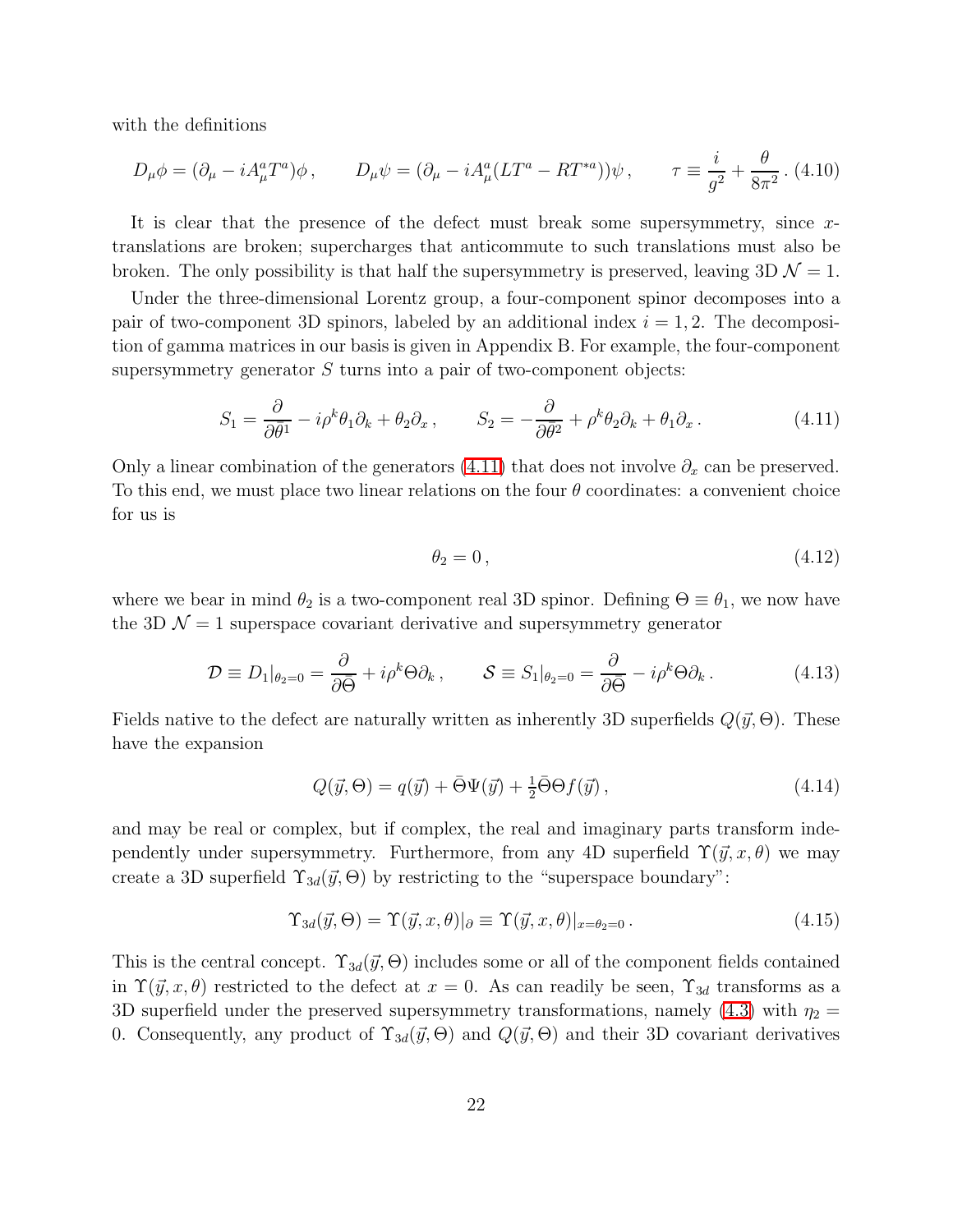$(Q^i(\vec{y},\Theta)\cdots\Upsilon^a_{3d}(\vec{y},\Theta)\cdots\mathcal{D}Q^j(\vec{y},\Theta)\cdots\mathcal{D}\Upsilon^b_{3d}(\vec{y},\Theta)\cdots)$  may be integrated over the two  $\Theta$ coordinates to produce a 3D  $\mathcal{N}=1$  invariant Lagrangian. We define the measure

$$
d^2\Theta \equiv \frac{1}{2}d\bar{\Theta}d\Theta\,. \tag{4.16}
$$

As an example of a 4D superfield restricted to the superspace boundary, we find for the chiral superfield Φ,

$$
\Phi|_{\partial} = \phi + \frac{1}{\sqrt{2}} \bar{\Theta}(\psi_1 - i\psi_2) + \frac{1}{2} \bar{\Theta} \Theta(F + i\partial_3 \phi), \qquad (4.17)
$$

<span id="page-23-0"></span>where again  $\psi_1, \psi_2$  are the 2-component spinors emerging from the 4-component  $\psi$ . The real and imaginary parts of [\(4.17\)](#page-23-0) transform independently under 3D  $\mathcal{N} = 1$  supersymmetry, exhibiting the decomposition of a 4D  $\mathcal{N} = 1$  chiral multiplet into two 3D  $\mathcal{N} = 1$  real multiplets.

The appearance of the transverse derivative  $\partial_3 \phi$  in [\(4.17\)](#page-23-0) may appear at first unusual, but it is required by 3D supersymmetry (as one may easily check using component transformations), and will prove vital in our construction of the eight-supercharge Lagrangian. When one compactifies the 3-direction and expands  $\phi$  in normal modes,  $\partial_3 \phi$  contributes the appropriate mass terms to the 3D auxiliary field, which helps in understanding its presence.

In three dimensions, the superspace action for the kinetic terms of superfields Q as well as coupling to a gauge multiplet is [\[29\]](#page-47-9)

<span id="page-23-2"></span>
$$
S_{kin} = \int d^3x d^2\Theta \, \frac{1}{2} (\overline{\nabla Q}) \nabla Q \,, \tag{4.18}
$$

where we have defined the superspace gauge covariant derivative

<span id="page-23-3"></span>
$$
\nabla \equiv \mathcal{D} - i\Gamma^a T^a \,,\tag{4.19}
$$

including the connection spinor superfield  $\Gamma^a$ , which contains the gauge field and its partners. We are not interested in inherently 3D gauge fields, but instead we wish to obtain a connection superfield by starting with some 4D superfield containing the gauge multiplet and reducing to the superspace boundary. We arrive  $at^7$ 

$$
\Gamma^a \equiv (DV^a)_2|_{\partial} = i\rho^k \Theta A_k^a + \lambda_1^a(\bar{\Theta}\Theta). \tag{4.20}
$$

<span id="page-23-1"></span>Here we decompose the 4D spinor  $DV^a$  into two-component 3D spinors and keep the latter 3D spinor, restricting it to the superspace boundary. Notice that the auxiliary  $D^a$  does not survive the projection to three dimensions; this is appropriate since a 3D  $\mathcal{N} = 1$  vector

<sup>&</sup>lt;sup>7</sup>In principle one could define  $\Gamma^a T^a \equiv \frac{1}{\alpha}$  $\frac{1}{\alpha}e^{-i\alpha V^a T^a}De^{i\alpha V^a T^a}$  for any  $\alpha$ , but upon setting  $\theta_2=0$  these all coincide in Wess-Zumino gauge. Outside  $\widetilde{W}Z$  gauge,  $\alpha$  would appear in the coupling of the gauge-artifact fields in the vector multiplet to the 3D modes, but these terms have no physical content.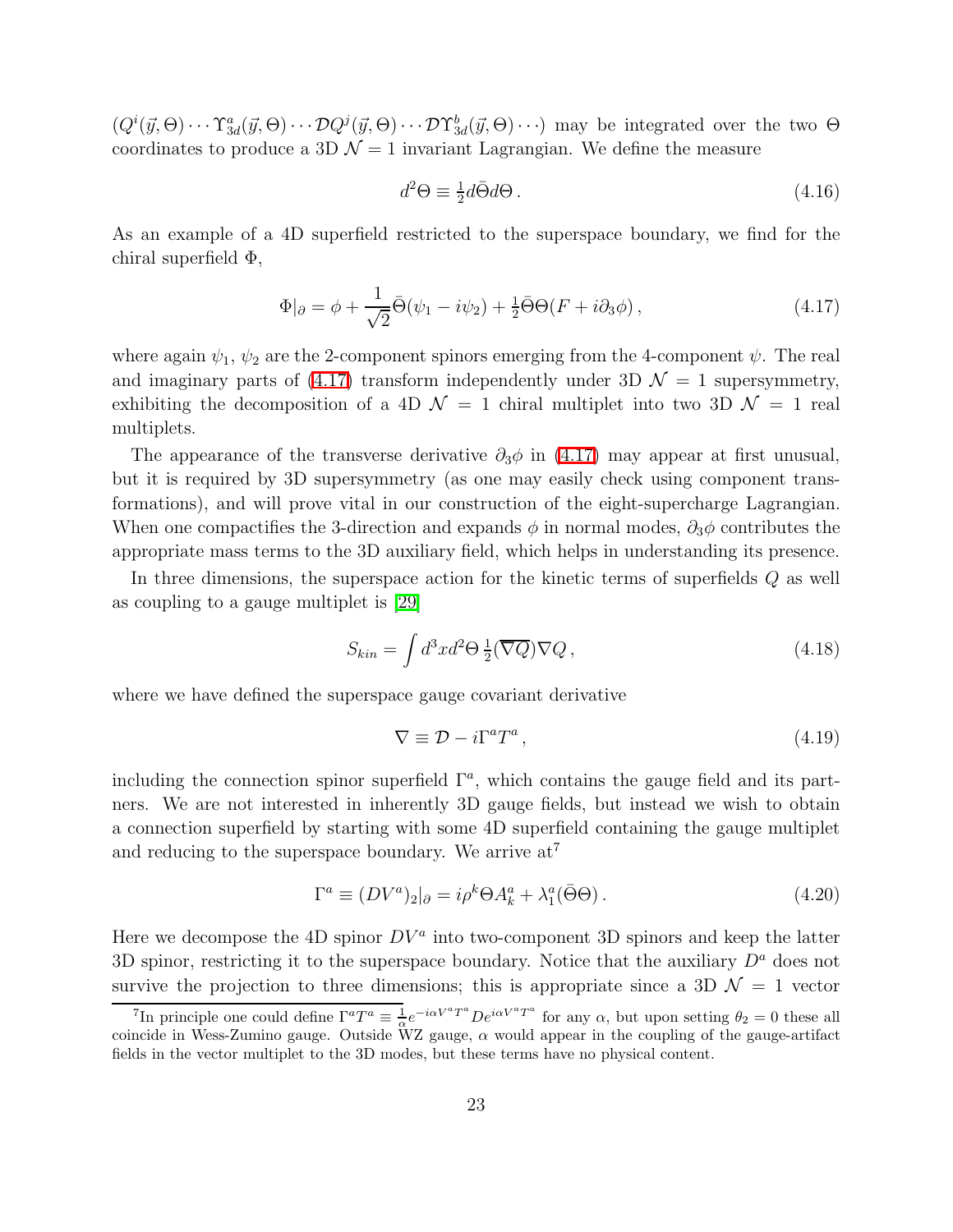multiplet does not contain an auxiliary field [\[29\]](#page-47-9). With the definition [\(4.20\)](#page-23-1), the action [\(4.18\)](#page-23-2) reduces tgo

$$
S_{kin} = \int d^3x \left( (D^k q)^\dagger D_k q - i \bar{\Psi} \rho^k D_k \Psi + \bar{f} f + i \bar{q} \bar{\lambda}_1^a T^a \Psi - i \bar{\Psi} \lambda_1^a T^a q \right) , \qquad (4.21)
$$

with  $D_k = \partial_k - iT^a A_k^a$ . This indeed contains a canonical coupling between 3D matter, and (certain components of) the 4D gauge field and its superpartners. In the next subsection, we will apply these results to obtain the particular  $\mathcal{N} = 4$  theory we need to describe our system.

Besides making supersymmetry manifest, the "superspace boundary" technique outlined here has the advantage of producing an action already formulated in superspace language. This facilitates perturbation theory, where all but the most elementary calculations in component formalism prove far too cumbersome even in the case of the pure bulk  $\mathcal{N} = 4$  SYM.

A drawback of using this superspace formalism for our system, however, is that it makes only one quarter of the supersymmetry manifest: four supercharges in the bulk broken to two on the defect, instead of sixteen broken to eight. This also means that the R-symmetries are obscured: only a diagonal  $SU(2)_D \subset SU(2)_V \times SU(2)_H$  will be visible in the superspace action. To confirm that the larger symmetries are present, we will reduce to a component action, and explicitly demonstrate  $SU(2)_V \times SU(2)_H$  invariance. The existence of this Rsymmetry then implies the full 3D  $\mathcal{N}=4$  supersymmetry.

#### <span id="page-24-0"></span>4.2 Action for field theory with defect

Under the reduced supersymmetry, the bulk  $4D \mathcal{N} = 4$  vector multiplet decomposes into a 3D  $\mathcal{N} = 4$  vector multiplet and a 3D  $\mathcal{N} = 4$  adjoint hypermultiplet. As described in [\[14\]](#page-46-8), the bosonic components of the vector multiplet are  $\{A_k, X^7, X^8, X^9\}$ , with the scalars transforming as the 3 of  $SU(2)_V$ , while the hypermultiplet consists of  $\{A_6, X^3, X^4, X^5\}$ , with these scalars a triplet of  $SU(2)_H$ . (In fact, we will see this is slightly oversimplified: the x-derivatives of  $X^3$ ,  $X^4$  and  $X^5$  actually participate in the vector multiplet, as does  $A_6$ , as part of the auxiliary field.) The four adjoint Majorana spinors of  $\mathcal{N}=4$  SYM transform as a  $(2, 2)$  of  $SU(2)_V \times SU(2)_H$ , which we denote  $\lambda^{im}$ . Under the reduced spacetime symmetries, they decompose into pairs of two-component 3D Majorana spinors, with  $\lambda_1^{im}$  ending up in the vector multiplet and  $\lambda_2^{im}$  in the hyper.

The hypermultiplet living on the defect transforms in the fundamental representation of the gauge group. It consists of an  $SU(2)_H$ -doublet of complex scalars  $q^m$  and an  $SU(2)_V$ doublet of Dirac 3D fermions  $\Psi^i$ . In addition to the R-symmetry charges, the defect hypermultiplet is also charged under a global  $U(1)_B$ , under which the bulk fields are inert; the corresponding current is dual to the D5-brane gauge field on the gravity side. Because the defect hyper fields are in the fundamental representation of the gauge group  $SU(N)$ , they are coupled canonically to  $A_k$ , and hence supersymmetry will induce couplings to the rest of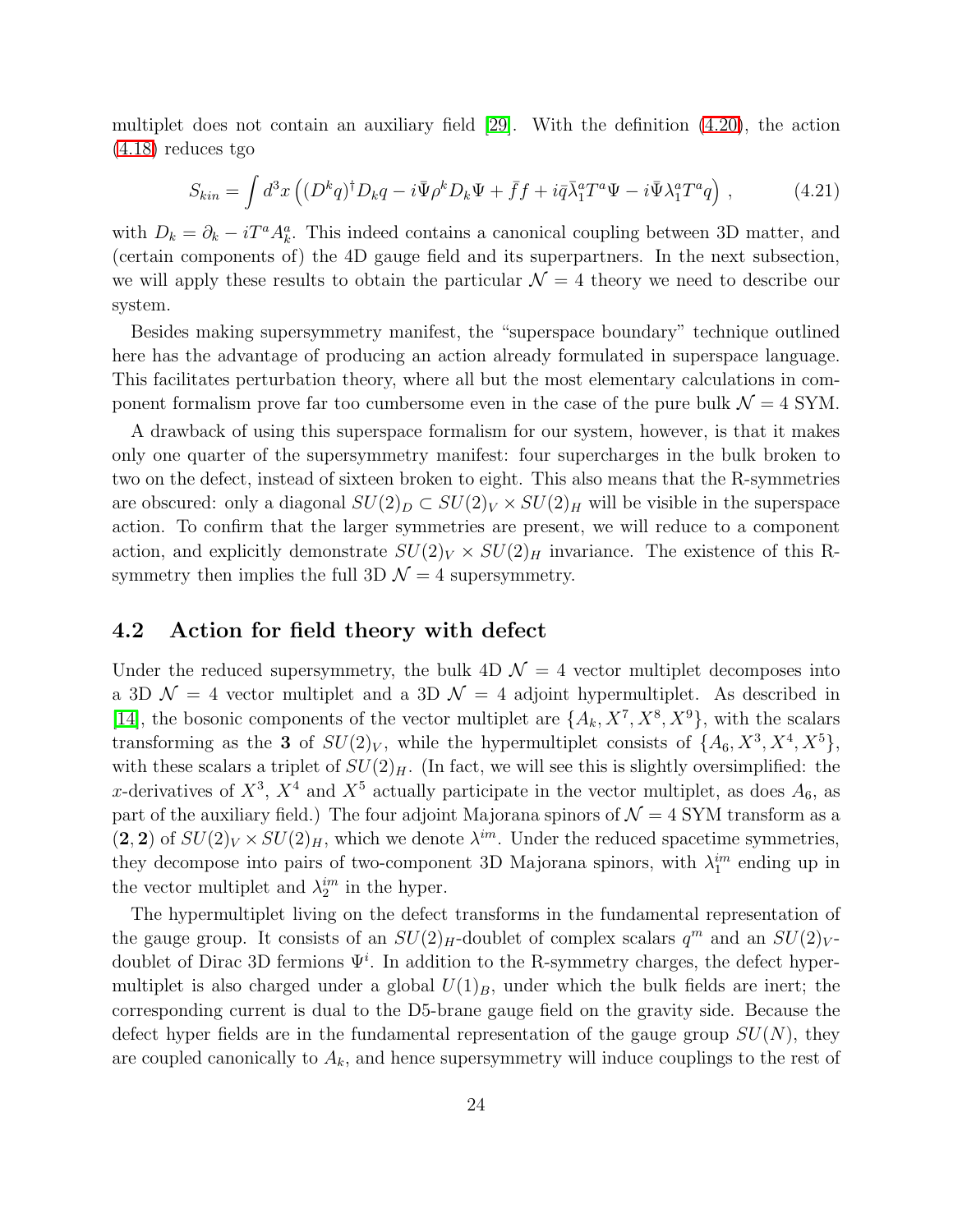the bulk vector multiplet as well, which we determine below. The bulk hypermultiplet does not directly couple to the defect fields.

The field content and Lagrangian for the theory in the bulk are identical to that of  $\mathcal{N} =$ 4 Super Yang-Mills with gauge group  $SU(N)$ . Using  $\mathcal{N}=1$  superspace, the superfields are an  $SU(N)$  vector multiplet  $V^a$ , as in [\(4.6\)](#page-21-1), and three chiral multiplets in the adjoint representation,  $X^{aA}$  with  $A = 1, 2, 3$ :

$$
\Phi^{aA} = e^{-\frac{i}{2}\bar{\theta}\gamma^{\mu}\gamma\theta\partial_{\mu}} \left( X^{aA} + \sqrt{2}\bar{\theta}L\chi^{aA} + \bar{\theta}L\theta F^{aA} \right), \qquad (4.22)
$$

<span id="page-25-1"></span>and the  $\mathcal{N} = 4$  action in our conventions is

$$
S_4 = S_K + S_g + S_W, \nS_K = \frac{1}{g^2} \int d^4x \, d^4\theta \, \bar{\Phi}^{Ab} \left( e^{2V^a t^a} \right)_{bc} \Phi^{Ac}, \nS_g = \int d^4x \, \frac{1}{2} \operatorname{Im} \int d^2\theta_R \, \tau(\bar{W} L W), \nS_W = \frac{1}{g^2} \int d^4x \epsilon_{ABC} f^{abc} \frac{\sqrt{2}}{3!} \left( \int d^2\theta_R \, \Phi^{Aa} \Phi^{Bb} \Phi^{Cc} + \int d^2\theta_L \, \bar{\Phi}^{Aa} \bar{\Phi}^{Bb} \bar{\Phi}^{Cc} \right),
$$
\n(4.23)

where  $(t^a)_{bc} = -i f^{abc}$  since the  $\Phi^{Aa}$  are in the adjoint representation. In components, this is

$$
S_{4} = \frac{1}{g^{2}} \int d^{4}x \left[ -\frac{1}{4} F^{a}_{\mu\nu} F^{a\mu\nu} - \frac{i}{2} \bar{\lambda}^{a} \gamma^{\mu} D_{\mu} \lambda^{a} + \frac{1}{2} D^{a} D^{a} + \frac{\theta}{32\pi^{2}} F^{a}_{\mu\nu} \tilde{F}^{a\mu\nu} \right. + (D^{\mu} X^{Aa})^{\dagger} D_{\mu} X^{Aa} - \frac{i}{2} \bar{\chi}^{Aa} \gamma^{\mu} D_{\mu} \chi^{Aa} + F^{Aa} \bar{F}^{Aa} + \sqrt{2} f^{abc} (\bar{X}^{Ab} \bar{\lambda}^{a} L \chi^{Ac} - \bar{\chi}^{Ab} R \lambda^{a} X^{Ac}) + i f^{abc} \bar{X}^{Ab} D^{a} X^{Ac} + \frac{1}{\sqrt{2}} \epsilon_{ABC} f^{abc} (F^{Aa} X^{Bb} X^{Cc} + \bar{F}^{Aa} \bar{X}^{Bb} \bar{X}^{Cc} - \bar{\chi}^{Aa} (L X^{Cc} + R \bar{X}^{Cc}) \chi^{Bb})],
$$
(4.24)

with  $D_{\mu}X^{a} = \partial_{\mu}X^{a} + f^{abc}A_{\mu}^{b}X^{c}$  and likewise for the fermions.

The defect hypermultiplet can be written as two complex 3D multiplets  $Q^i$ ,  $i = 1, 2$ :

$$
Q^i = q^i + \bar{\Theta}\Psi^i + \frac{1}{2}\bar{\Theta}\Theta f^i, \n\bar{Q}^i = \bar{q}^i + \bar{\Psi}^i\Theta + \frac{1}{2}\bar{\Theta}\Theta \bar{f}^i.
$$
\n(4.25)

The superfields  $Q^i$  ( $\overline{Q}^i$ ) transform in the fundamental (antifundamental) representation of  $SU(N)$ ; we have suppressed the gauge indices. They are coupled to the bulk gauge fields in the way we have outlined:

<span id="page-25-0"></span>
$$
S_{kin} = \frac{1}{g^2} \int d^3x d^2\Theta \frac{1}{2} (\overline{\nabla Q^i}) \nabla Q^i , \qquad (4.26)
$$

with  $\nabla$  as in [\(4.19\)](#page-23-3).

Finally, to obtain a theory that preserves 8 supercharges and places the 3D part of the gauge field  $A_k$  in a single supermultiplet with the scalars  $X^7$ ,  $X^8$ ,  $X^9$ , we must produce a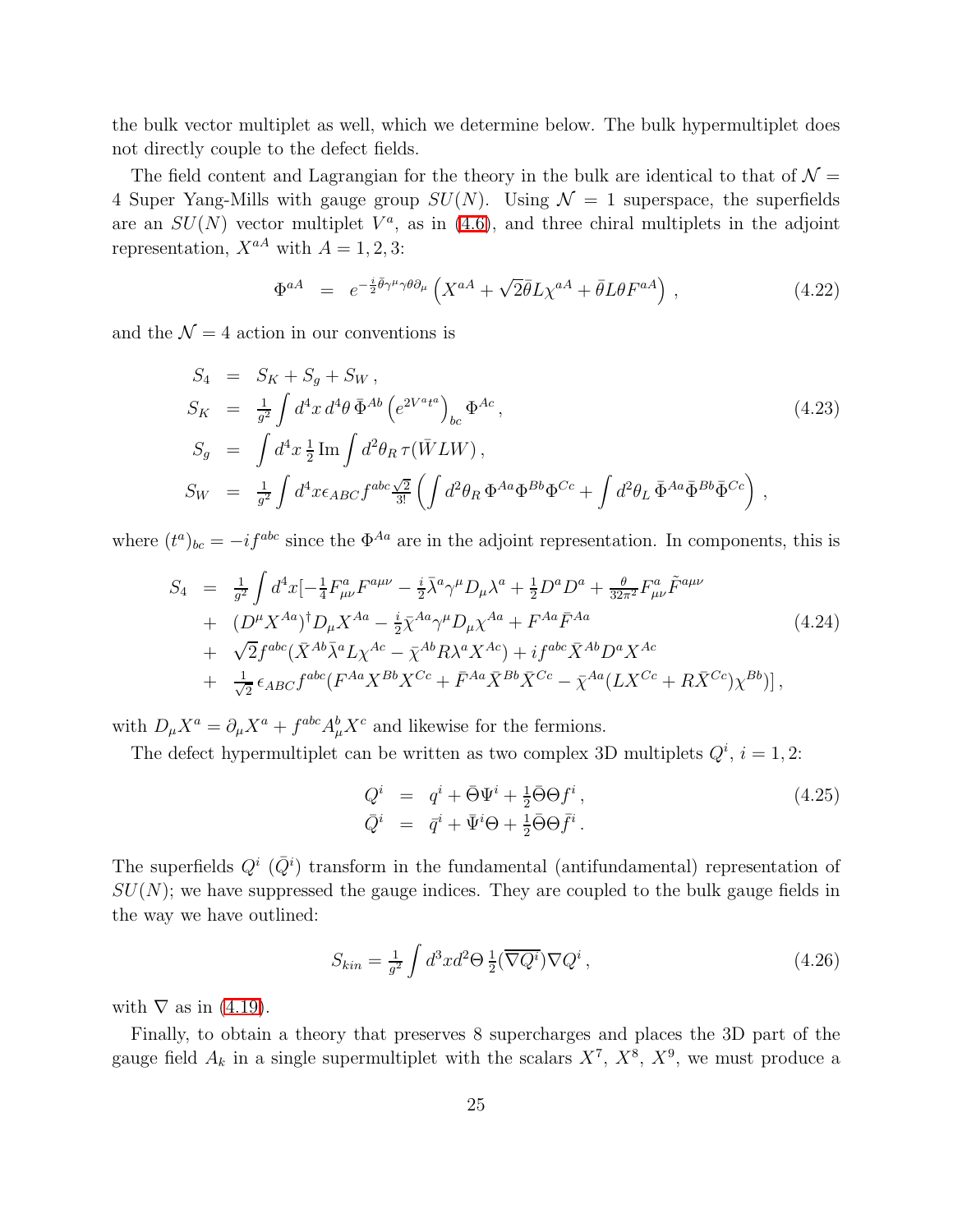coupling of the  $Q^i$  to half the fields in the  $\Phi^A$ . We choose a convention where the scalar parts of  $\Phi^A$  are  $(X_V^A + iX_H^A)/\sqrt{2}$ , with  $X_H = (X^3, X^4, X^5)$  and  $X_V = (X^7, X^8, X^9)$ . We then define the following 3D superfields by restricting  $\Phi^{Aa}$  to the superspace boundary:

<span id="page-26-0"></span>
$$
\mathcal{X}^{Aa}T^{a} \equiv \text{Re}(e^{V\cdot T}\Phi^{Aa}T^{a}e^{-V\cdot T})|_{\partial}
$$
\n
$$
= (\text{Re}X^{Aa} + \frac{1}{\sqrt{2}}\bar{\Theta}\chi_{1}^{Aa} + \frac{1}{2}\bar{\Theta}\Theta(\text{Re}F^{Aa} - \partial_{6}\text{Im}X^{Aa} - f^{abc}A_{6}^{b}\text{Im}X^{Ac}))T^{a},
$$
\n
$$
\equiv \frac{1}{\sqrt{2}}\left(X_{V}^{Aa} + \bar{\Theta}\chi_{1}^{Aa} + \frac{1}{2}\bar{\Theta}\Theta(F_{V}^{Aa} - D_{6}X_{H}^{Aa})\right)T^{a},
$$
\n(4.27)

where  $T^a$  are generators in the fundamental representation of  $SU(N)$ . The sole consequence of the exponential terms in the definition [\(4.27\)](#page-26-0) is to covariantize the transverse derivative  $\partial_6$ , which is necessary to preserve 4D gauge invariance. We now claim that the final piece of the action is

$$
S_X = \frac{1}{g^2} \int d^3x d^2\Theta \sqrt{2} \,\sigma_{ij}^A \,\bar{Q}^i \mathcal{X}^{Aa} T^a Q^j \,, \tag{4.28}
$$

<span id="page-26-1"></span>where  $\sigma_{ij}^A$  are the Pauli matrices. This is the  $\mathcal{N}=4$  supersymmetric completion of [\(4.26\)](#page-25-0), and therefore involves the same coupling constant, g. Hence the defect action adds no new couplings to the theory. That [\(4.28\)](#page-26-1) is bilinear in  $Q^i$  and linear in the  $\mathcal{X}^{\mathcal{A}}$  can be expected on the grounds of gauge invariance and supersymmetry. The origin of the precise coefficients will emerge as we discuss the symmetries and component expansion of this action.

We notice immediately that, not only the scalars  $X^7$ ,  $X^8$  and  $X^9$ , but also the fields  $X^3$ ,  $X^4$ ,  $X^5$  and  $A_6$  participate in the bulk vector multiplet and couple to the boundary hypermultiplet, due to the  $D_6 X_H^{Aa}$  term inside the auxiliary field of  $\mathcal{X}^{Aa}$ . This should not be too surprising, since it is known that constraining the bulk vector multiplet to vanish at the defect places Dirichlet boundary conditions on  $X_V^A$  and Neumann boundary conditions on  $X_H^A$  [\[14\]](#page-46-8). Analogously, the bulk hypermultiplet restricted to the defect contains the first derivatives of the  $X^A_V$  along with the restriction of the  $X^A_H$ .

Let us examine how the symmetries of the system are realized in the action  $(4.23)$ ,  $(4.26)$ , [\(4.28\)](#page-26-1).  $\mathcal{N} = 4$  SYM has an  $SU(4)_R$  R-symmetry, of which only  $SU(3) \times U(1)_R$  is visible in the  $\mathcal{N} = 1$  superspace formulation: the  $SU(3)$  acts on the three chiral superfields in the obvious way. Once the defect is introduced, only  $SU(2)_V \times SU(2)_H \subset SU(4)_R$  is preserved. We cannot hope that more than the intersection of  $SU(2)_V \times SU(2)_H$  with  $SU(3) \times U(1)_R$  will be visible in our presentation. In our convention for the components of  $\Phi$ , the  $SO(3) \subset SU(3)$ is precisely the diagonal subgroup  $SU(2)_D \subset SU(2)_V \times SU(2)_H$ , and this turns out to be the manifest part of the R-symmetry. Under  $SU(2)_D$ , the defect hyper fields  $q^i$  and  $\Psi^i$ should both transform as a doublet. Hence  $SU(2)_D$  acts as a global symmetry on our superfields:  $Q^i$  is a doublet and  $\mathcal{X}^A$  is a triplet, while  $\Gamma$  is a singlet. The kinetic action  $(4.26)$  is obviously invariant under  $SU(2)_D$ ; preserving the symmetry in  $(4.28)$  requires the Pauli matrix coupling, but does not specify the overall coefficient.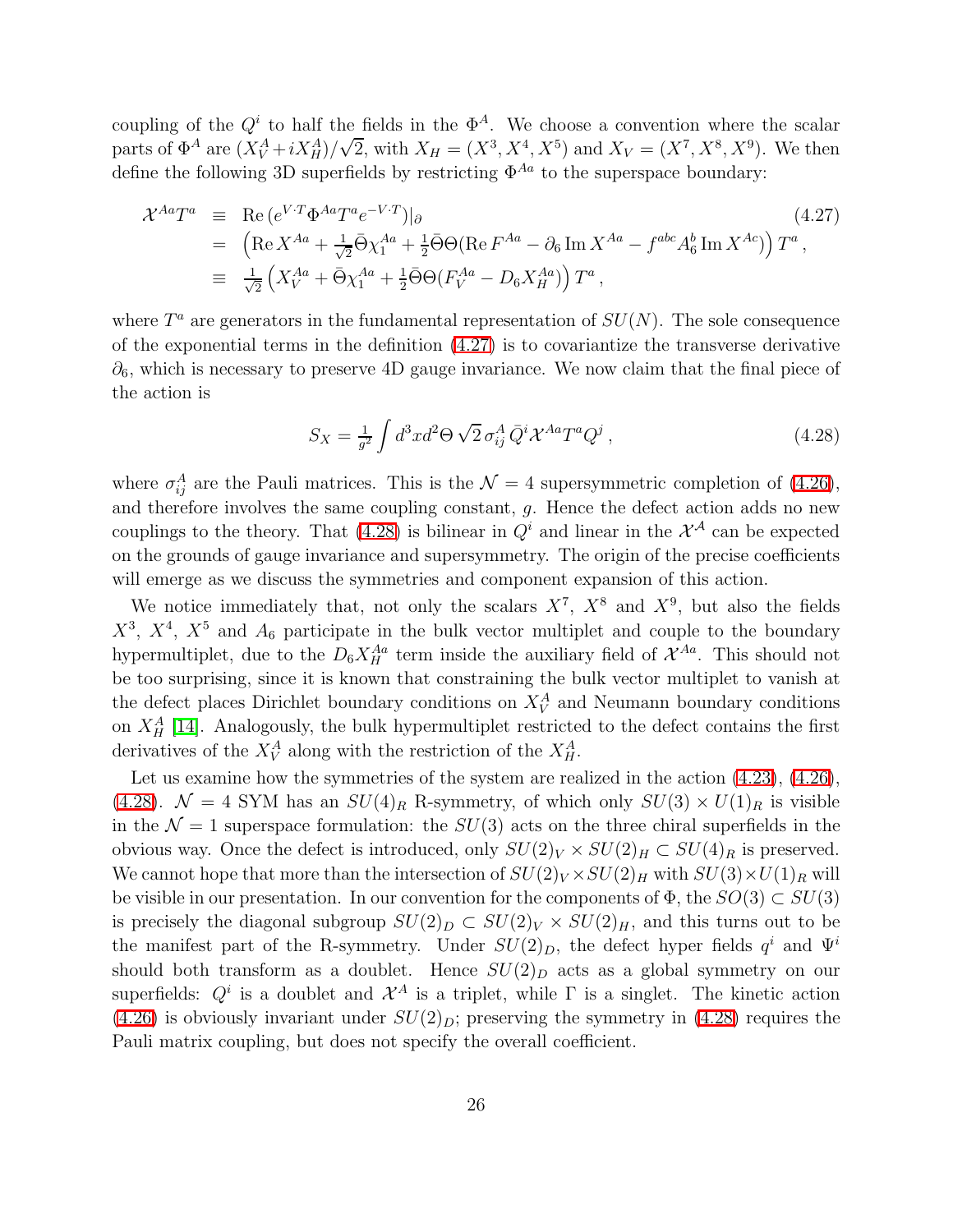The global  $U(1)_B$  symmetry, with current dual to the D5-brane gauge field, is also manifest in the superspace presentation: the superfield  $Q<sup>i</sup>$  has charge one while the bulk fields are inert.

Also worth mentioning are a pair of discrete parity symmetries,  $P$  and  $P_6$ . In three dimensions, reversing the sign of both spatial coordinates is a part of the proper Lorentz group, but reversing the sign of just one, which we call  $P$ , is nontrivial. For example, we can send  $x_2 \rightarrow -x_2$ ,  $A_2 \rightarrow -A_2$ . The total bulk and defect superspace action [\(4.23\)](#page-25-1), [\(4.26\)](#page-25-0),  $(4.28)$  is then invariant<sup>8</sup> under the transformation

$$
P: \qquad \theta \to i\gamma^2 \theta \,, \qquad V^a \to -V^a \,, \qquad \Phi \to -\bar{\Phi} \,, \qquad Q \to Q \,. \tag{4.29}
$$

<span id="page-27-0"></span>One can also consider reversing the sign in the broken direction,  $x_6 \rightarrow -x_6$ ,  $A_6 \rightarrow -A_6$ . This is realized on superspace as

$$
P_6: \qquad \theta \to i\gamma\gamma^3\theta \,, \qquad V^a \to -V^a \,, \qquad \Phi \to \bar{\Phi} \,, \qquad Q \to Q \,. \tag{4.30}
$$

<span id="page-27-1"></span>The superspace transformations [\(4.29\)](#page-27-0) and [\(4.30\)](#page-27-1) implicitly determine the action of parity on the component fields. The transformation  $P_6$  is realized trivially on our defect action, as it is equivalent to changing the signs of the ambient hyper fields (which do not participate) while leaving the ambient vector and defect fields inert. It is a nontrivial symmetry of the  $\mathcal{N} = 4$  SYM action.

Not evident in the superspace formulation are the remaining off-diagonal symmetries in  $SU(2)_V \times SU(2)_H$ . Under a  $SU(2)_V$  transformation,  $\Psi^i$  will rotate while  $q^i$  is inert, and the converse for  $SU(2)_H$ . Additionally, under a generic  $SU(2)_V \times SU(2)_H$  transformation, the fermi fields  $\chi_1^{Aa}$  inside  $\mathcal{X}^{Aa}$  mix with the  $\mathcal{N}=1$  gaugino  $\lambda_1^a$  inside  $\Gamma^a$ , and together form a (2, 2). It is obvious that if these symmetries are present, they will only be visible by reducing to the component action.

<span id="page-27-2"></span>In components, the defect action [\(4.26\)](#page-25-0), [\(4.28\)](#page-26-1) is

$$
S_3 = S_{kin} + S_X, \tag{4.31}
$$

$$
S_{kin} = \frac{1}{g^2} \int d^3x \left( (D^k q^i)^{\dagger} D_k q^i - i \bar{\Psi}^i \rho^k D_k \Psi^i + \bar{f}^i f^i + i \bar{q}^i \bar{\lambda}_1^a T^a \Psi^i - i \bar{\Psi}^i \lambda_1^a T^a q^i \right) ,
$$
(4.32)

$$
S_X = \frac{1}{g^2} \int d^3x \left[ -\sigma_{ij}^A \bar{\Psi}^i X_V^{Aa} T^a \Psi^j - \sigma_{ij}^A (\bar{q}^i \bar{\chi}_1^{Aa} T^a \Psi^j + \bar{\Psi}^i \chi_1^{Aa} T^a q^j) + \sigma_{ij}^A (\bar{q}^i X_V^{Aa} T^a f^j + \bar{f}^i X_V^{Aa} T^a q^j + \bar{q}^i (F_V^{Aa} - D_6 X_H^{Aa}) T^a q^j) \right].
$$
\n(4.33)

We would like to demonstrate the full  $SU(2)_V \times SU(2)_H$  invariance. The kinetic terms are obviously invariant. Let us next examine the Yukawa terms coupling the defect hyper to the bulk fermions  $\lambda_1$ ,  $\chi_1^A$ . We define the gaugino fields

$$
\lambda_{im}^a \equiv \lambda^a \delta_{im} - i \chi^{Aa} \sigma_{im}^A \,, \tag{4.34}
$$

<sup>&</sup>lt;sup>8</sup>Assuming the vanishing of the vacuum  $\theta$ -angle.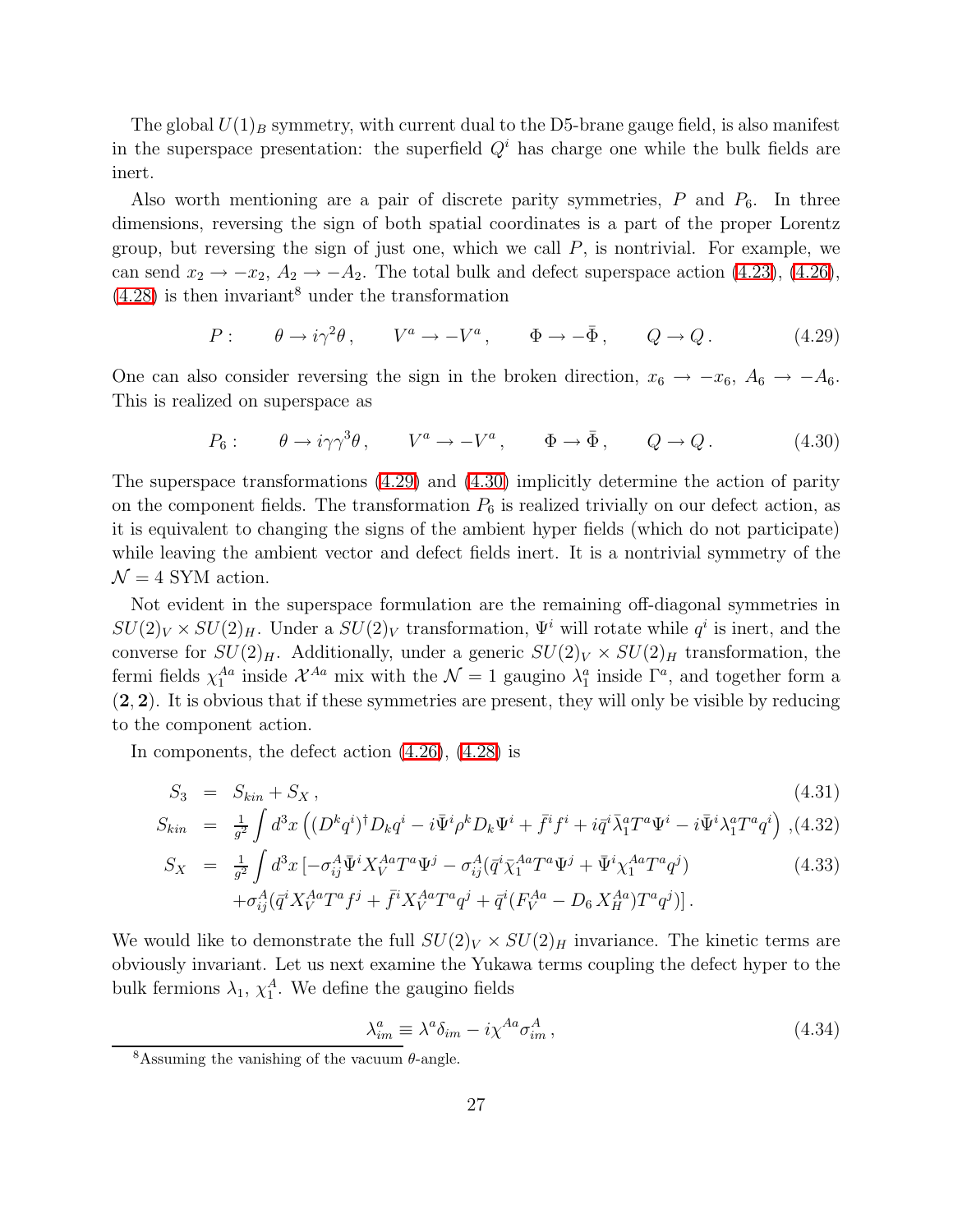which transform as  $\lambda^a \to g_V \lambda^a g_H^{\dagger}$ , analogous to a linear sigma model field  $\sigma + i \pi^A \sigma^A$ . Here we are using i, j as  $SU(2)_V$  indices and m, n as  $SU(2)_H$  indices. The Yukawa terms then become

$$
\int d^3x \left( i\bar{q}^m (\bar{\lambda}_1^a)_{mi} T^a \Psi^i - i\bar{\Psi}^i (\lambda_1^a)_{im} T^a q^m \right), \tag{4.35}
$$

<span id="page-28-0"></span>and are manifestly invariant. The precise value of the coefficient in [\(4.28\)](#page-26-1) was required to construct [\(4.35\)](#page-28-0). There is one more Yukawa term in [\(4.33\)](#page-27-2), namely

<span id="page-28-1"></span>
$$
-\int d^3x \,\sigma_{ij}^A \,\bar{\Psi}^i X_V^{Aa} T^a \Psi^j . \tag{4.36}
$$

This obviously respects  $SU(2)_V \times SU(2)_H$ :  $X_V^A$  is a triplet of  $SU(2)_V$  and  $\Psi^i$  is a doublet, and all fields are inert under  $SU(2)_H$ . Furthermore, the scalar derivative coupling

$$
- \int d^3x \,\sigma_{ij}^A \,\bar{q}^i (D_6 \, X_H^{Aa}) \, T^a q^j \,, \tag{4.37}
$$

transforms under  $SU(2)_H$  in the same way [\(4.36\)](#page-28-1) did under  $SU(2)_V$ , and is similarly invariant.

Finally we come to the auxiliary fields and the scalar potential. Having entirely fixed the form of [\(4.28\)](#page-26-1) to enforce  $SU(2)_V \times SU(2)_H$  on the Yukawa terms, invariance in this sector is a nontrivial check, and in fact we find a gratifying interplay between bulk and defect auxiliary fields that preserves the symmetries. The result is reminiscent of how in the bulk  $\mathcal{N} = 4$  SYM theory, neither F-term nor D-term contributions to the scalar potential are individually  $SU(4)$  invariant, but instead only the sum.

<span id="page-28-2"></span>Considering first the defect auxiliaries  $f^i$ , we have the terms

$$
\int d^3x \left( \bar{f}^i f^i + \sigma_{ij}^A \left( \bar{q}^i X_V^{Aa} T^a f^j + \bar{f}^i X_V^{Aa} T^a q^j \right) \right) \,. \tag{4.38}
$$

<span id="page-28-4"></span>Eliminating the  $f^i$  via their equations of motion as usual, we find

$$
f^{i} = -\sigma_{ij}^{A} X_{V}^{Aa} T^{a} q^{j} , \qquad \bar{f}^{j} = -\sigma_{ij}^{A} \bar{q}^{i} X_{V}^{Aa} T^{a} , \qquad (4.39)
$$

and then [\(4.38\)](#page-28-2) becomes

$$
\int d^3x \, (-\bar{f}^i f^i) = -\int d^3x \, \bar{q}^a (\sigma^A \sigma^B)_{ij} T^a T^b q^j X_V^{Ab} X_V^{Bb} \,. \tag{4.40}
$$

<span id="page-28-3"></span>Using the relation  $\sigma^A \sigma^B = \delta^{AB} + i \epsilon_{ABC} \sigma^C$  and symmetrization/antisymmetrization, we obtain the result

$$
\int d^3x \left( -\frac{1}{2}\bar{q}^i \{T^a, T^b\} q^i X_V^{Aa} X_V^{Ab} + \frac{1}{2} \epsilon_{ABC} f^{abc} \, \bar{q}^i \, \sigma_{ij}^A T^a q^j X_V^{Bb} X_V^{Cc} \right) \,. \tag{4.41}
$$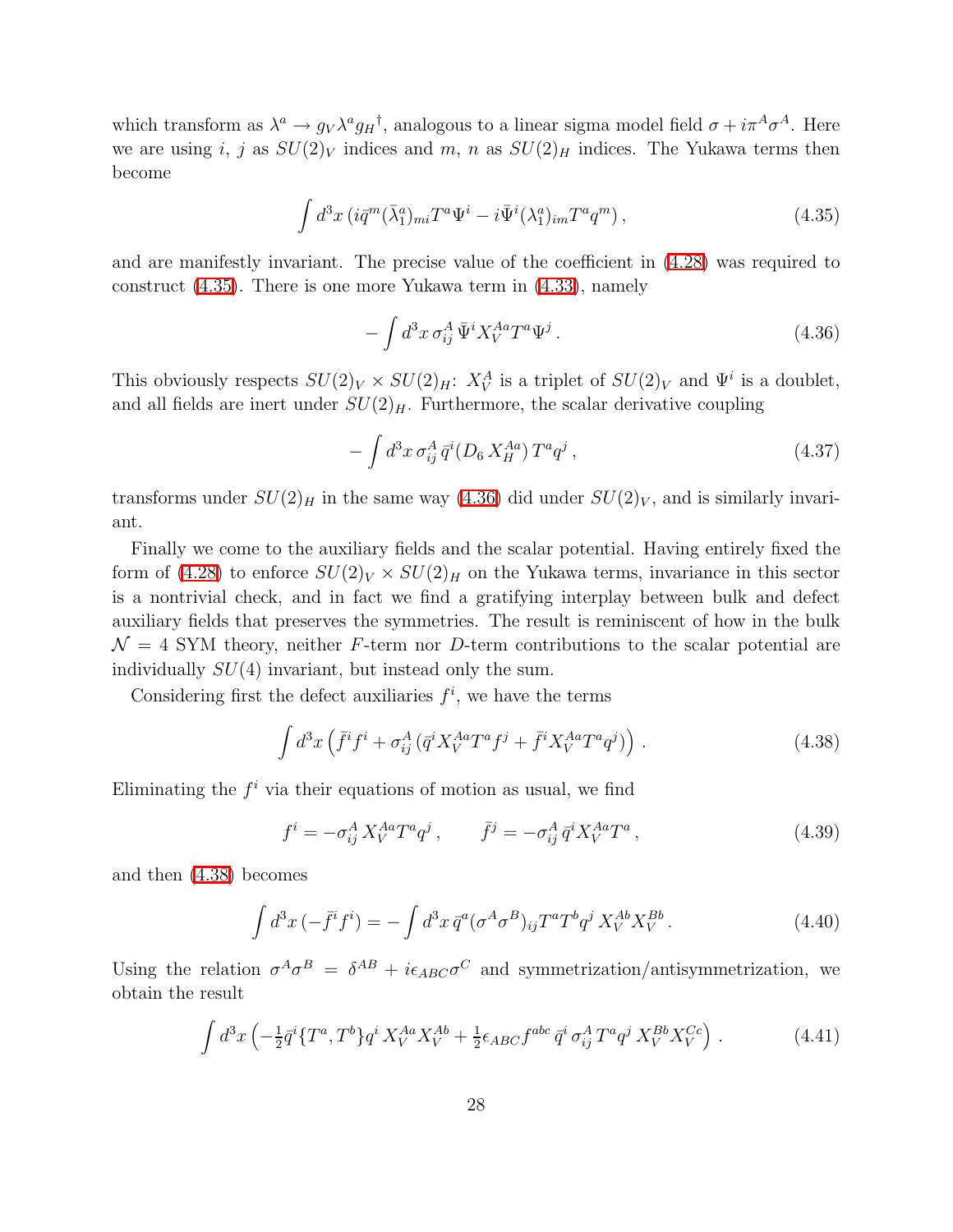The first term is  $SU(2)_V \times SU(2)_H$  invariant, since the q and  $X_V$  variations cancel separately. The second term, however, is not invariant. Fortunately, we have not exhausted the contributions to the potential.

We turn now to the bulk auxiliary fields. Their action can be written

$$
\int d^4x \left( \bar{F}^{Aa} F^{Aa} + \frac{1}{\sqrt{2}} \epsilon_{ABC} f^{abc} (F^{Aa} X^{Bb} X^{Cc} + \bar{F}^{Aa} \bar{X}^{Bb} \bar{X}^{Cc}) + \delta(x_6) \bar{q}^i \sigma_{ij}^A T^a q^j F_V^{Aa} \right) , (4.42)
$$

where the last term comes from the defect action. In terms of real and imaginary parts, this becomes

$$
\int d^4x \left[ \frac{1}{2} (F_V^{Aa} F_V^{Aa} + F_H^{Aa} F_H^{Aa} + \epsilon_{ABC} f^{abc} (F_V^{Aa} X_V^{Bb} X_V^{Cc} - F_V^{Aa} X_H^{Bb} X_H^{Cc} - 2F_H^{Aa} X_H^{Bb} X_V^{Cc}) \right] + \delta(x_6) \bar{q}^i \sigma_{ij}^A T^a q^j F_V^{Aa}]. \tag{4.43}
$$

The imaginary part  $F_H$  does not couple to the defect, so its contribution to the potential is unchanged from  $\mathcal{N} = 4$  SYM. For the real part  $F_V$ , we find

$$
F_V^{Aa} = -\left(\frac{1}{2}\epsilon_{ABC}f^{abc}(X_V^{Bb}X_V^{Cc} - X_H^{Bb}X_H^{Cc}) + \delta(x_6)\,\bar{q}^i\sigma_{ij}^A T^a q^j\right) \,,\tag{4.44}
$$

where the first part is the same as  $\mathcal{N} = 4$  SYM. Thus all terms from the bulk auxiliaries  $F^A$ are

$$
\int d^4x - \frac{1}{2} \left( F_V^{Aa} F_V^{Aa} + F_H^{Aa} F_H^{Aa} \right) =
$$
\n
$$
\int d^4x \left( -V_4^F - \frac{1}{2} \delta(x_6) \epsilon_{ABC} f^{abc} (X_V^{Bb} X_V^{Cc} - X_H^{Bb} X_H^{Cc}) \bar{q}^i \sigma_{ij}^A T^a q^j - \frac{1}{2} \delta(x_6)^2 (\bar{q}^i \sigma_{ij}^A T^a q^j)^2 \right).
$$
\n(4.45)

Here  $V_4^F$  is the usual F-term contribution to the  $\mathcal{N}=4$  SYM potential, which when combined with the bulk D-terms is of course  $SU(2)_V \times SU(2)_H$  invariant (in fact it's  $SU(4)$  invariant). The  $\delta(x_6)^2$  term is also obviously invariant. The remaining terms can be integrated over  $\delta(x_6)$  to produce a three-dimensional potential. "Miraculously", the  $X_V^{Bb} X_V^{Cc}$  term exactly cancels the non-invariant piece from [\(4.41\)](#page-28-3). The final term is invariant, as both  $\bar{q}\sigma^A q$  and  $\epsilon_{ABC} X_H^B X_H^C$  are triplets of  $SU(2)_H$  and singlets of  $SU(2)_V$ .

We have now demonstrated that besides being  $3D\mathcal{N}=1$  supersymmetric by construction, our bulk/defect action has an  $SU(2)_V \times SU(2)_H$  R-symmetry. We therefore conclude that it is in fact 3D  $\mathcal{N} = 4$  supersymmetric. We summarize the final expression for the defect action, including the potential:

$$
S_3 = S_{kin} + S_{yuk} + S_{pot} \,, \tag{4.46}
$$

<span id="page-29-0"></span>
$$
S_{kin} = \frac{1}{g^2} \int d^3x \left( (D^k q^m)^{\dagger} D_k q^m - i \bar{\Psi}^i \rho^k D_k \Psi^i \right), \qquad (4.47)
$$

$$
S_{yuk} = \frac{1}{g^2} \int d^3x \left( i \bar{q}^m (\bar{\lambda}_1^a)_{mi} T^a \Psi^i - i \bar{\Psi}^i (\lambda_1^a)_{im} T^a q^m - \bar{\Psi}^i \sigma_{ij}^A X_V^{Aa} T^a \Psi^j \right) , \qquad (4.48)
$$

$$
S_{pot} = -\frac{1}{g^2} \int d^3x \frac{1}{2} \left( \bar{q}^m \{T^a, T^b\} q^m X_V^{Aa} X_V^{Ab} - \epsilon_{IJK} f^{abc} X_H^{Jb} X_H^{Kc} \bar{q}^m \sigma_{mn}^I T^a q^n \right) (4.49)
$$

$$
- \frac{1}{g^2} \int d^3x \left( \bar{q}^m \sigma_{mn}^I (D_6 X_H^{Ia}) T^a q^n + \frac{1}{2} \delta(0) (\bar{q}^m \sigma_{mn}^I T^a q^n)^2 \right),
$$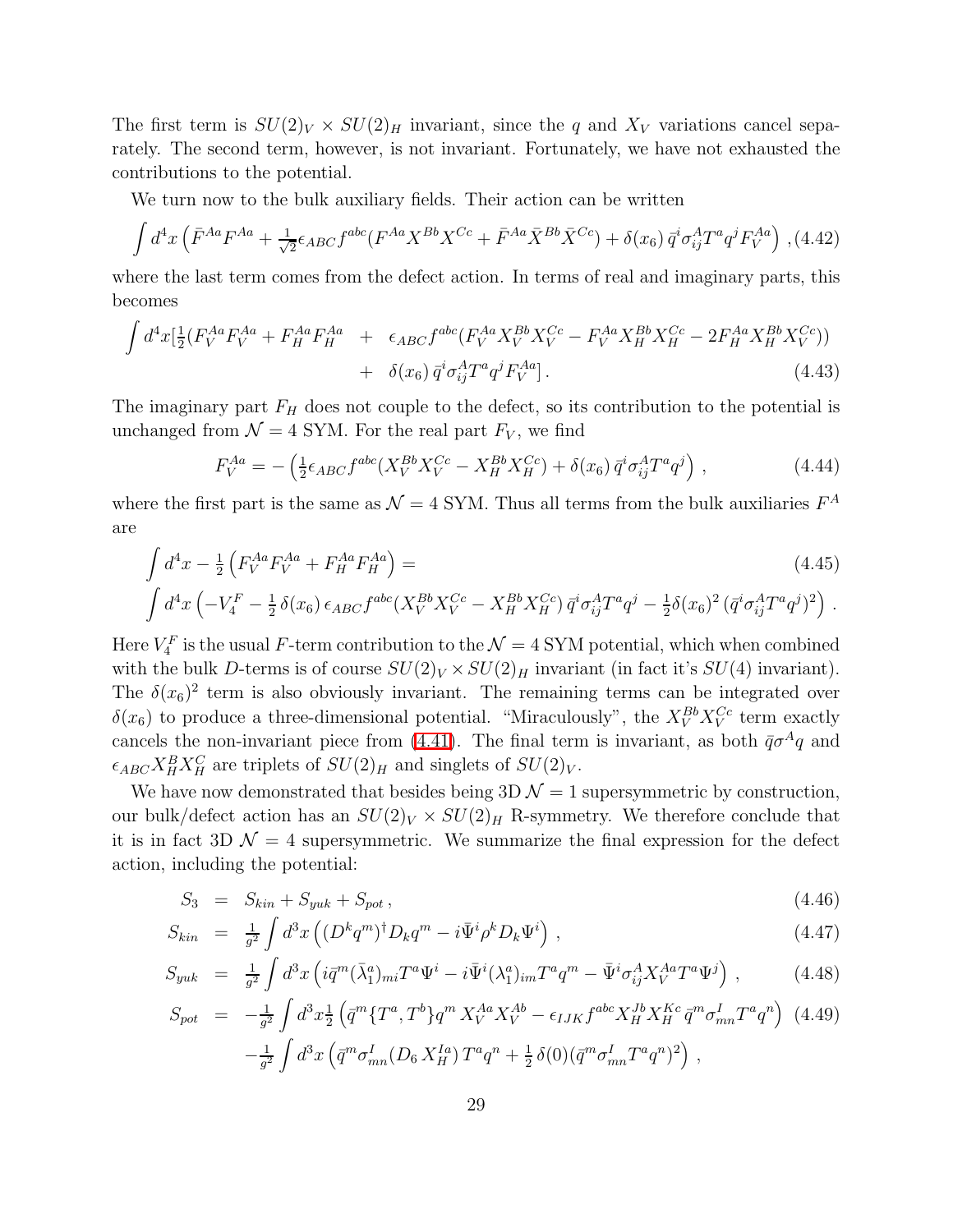where we have distinguished  $SU(2)_V$  indices i, j, A, B, C from  $SU(2)_H$  indices m, n, I, J, K. The  $\delta(0)$  factor in [\(4.49\)](#page-29-0) may seem curious, but in fact terms of this nature have already been anticipated by Kapustin and Sethi [\[11\]](#page-46-5), who argued they were necessary to obtain a sensible Higgs branch, and by Mirabelli and Peskin [\[30\]](#page-47-10), who showed them to be necessary for proper cancellation of divergences in a 5D case. Such terms are a generic feature of supersymmetric couplings of defect matter to higher-dimensional gauge multiplets involving auxiliary fields. We shall have more to say about  $\delta(0)$  in section [6.1.](#page-36-1)

Before leaving the action behind, let us discuss a few other terms that one might try to include, and argue on symmetry grounds that they are absent. In particular, to justify our action we must rule out the presence of other marginal couplings. Doing so has the additional benefit that the gauge coupling q is left as the unique parameter of the defect theory.  $\mathcal{N} = 1$ supersymmetry does not forbid terms of the form

$$
S_{quartic} = \int d^3x d^2\Theta \left( \bar{Q}^i Q^i \bar{Q}^j Q^j \right) = \int d^3x \left[ 2(\bar{f}^i q^i \bar{q}^j q^j + \bar{q}^i f^i \bar{q}^j q^j) \right] \tag{4.50}
$$

$$
- \left( 2\bar{\Psi}^i \Psi^i \bar{q}^j q^j + 2\bar{\Psi}^i q^i \bar{q}^j \Psi^j - \bar{q}^i \Psi^{Ti} \rho^0 \bar{q}^j \Psi^j - \bar{\Psi}^i q^i \Psi^{\dagger j} q^j \right) \right].
$$

<span id="page-30-0"></span>The two independent ways of contracting the gauge indices lead to two dimensionless couplings, which generically run with scale. Eliminating the f fields results in the new contributions to the scalar potential

$$
(\bar{q}^i q^i)^3, \qquad (\bar{q}^i q^i) \sigma^A_{jk} \bar{q}^j X_V^{Aa} T^a q^k. \qquad (4.51)
$$

The  $SU(2)_V \times SU(2)_H$  R-symmetry of our theory, however, does not permit us to modify the action with [\(4.50\)](#page-30-0); although the  $(\bar{\Psi}^i\Psi^i \bar{q}^j q^j)$  and  $(\bar{q}^i q^i)^3$  terms are  $SU(2)_V \times SU(2)_H$ -invariant, the rest are not.

We have assumed throughout this section that the defect couples only to the bulk vector multiplet, and that the bulk hypermultiplet ignores the localized matter at tree level. One can readily see that a term analogous to [\(4.28\)](#page-26-1) but involving

$$
\mathcal{Y}^{Aa}T^a \equiv \text{Im}\,(e^{V\cdot T}\Phi^{Aa}T^ae^{-V\cdot T})|_{\partial} = \frac{1}{\sqrt{2}}\left(X_H^{Aa} - \bar{\Theta}\chi_2^{Aa} + \frac{1}{2}\bar{\Theta}\Theta(F_H^{Aa} + D_6X_V^{Aa})\right)T^a\,,\tag{4.52}
$$

instead of  $\mathcal{X}^{Aa}$  is forbidden, since the  $SU(2)_V \times SU(2)_H$  assignments of the participating bulk scalars are reversed. (Such a term would be part of the mirror coupling of the defect matter to the bulk hyper only, wherein the  $SU(2)_V \times SU(2)_H$  charges of  $q^m$  and  $\Psi^i$  are exchanged.)

One may also consider interactions on the defect involving only the ambient fields. The marginal term

$$
S_{CS} = \frac{1}{2g^2} \int d^3x d^2\Theta \left( \bar{\Gamma}^{\alpha} (\bar{D}^{\beta} D_{\alpha} \Gamma_{\beta}) + \cdots \right), \qquad (4.53)
$$

<span id="page-30-1"></span>leads to both a gaugino bilinear  $(\bar{\lambda}_1^a \lambda_1^a)$  and a Chern-Simons term  $(\epsilon^{klm} A_k^a \partial_l A_m^a + \cdots)$  for the restriction of the gauge field; the ellipsis in [\(4.53\)](#page-30-1) indicates terms with 3 and 4 factors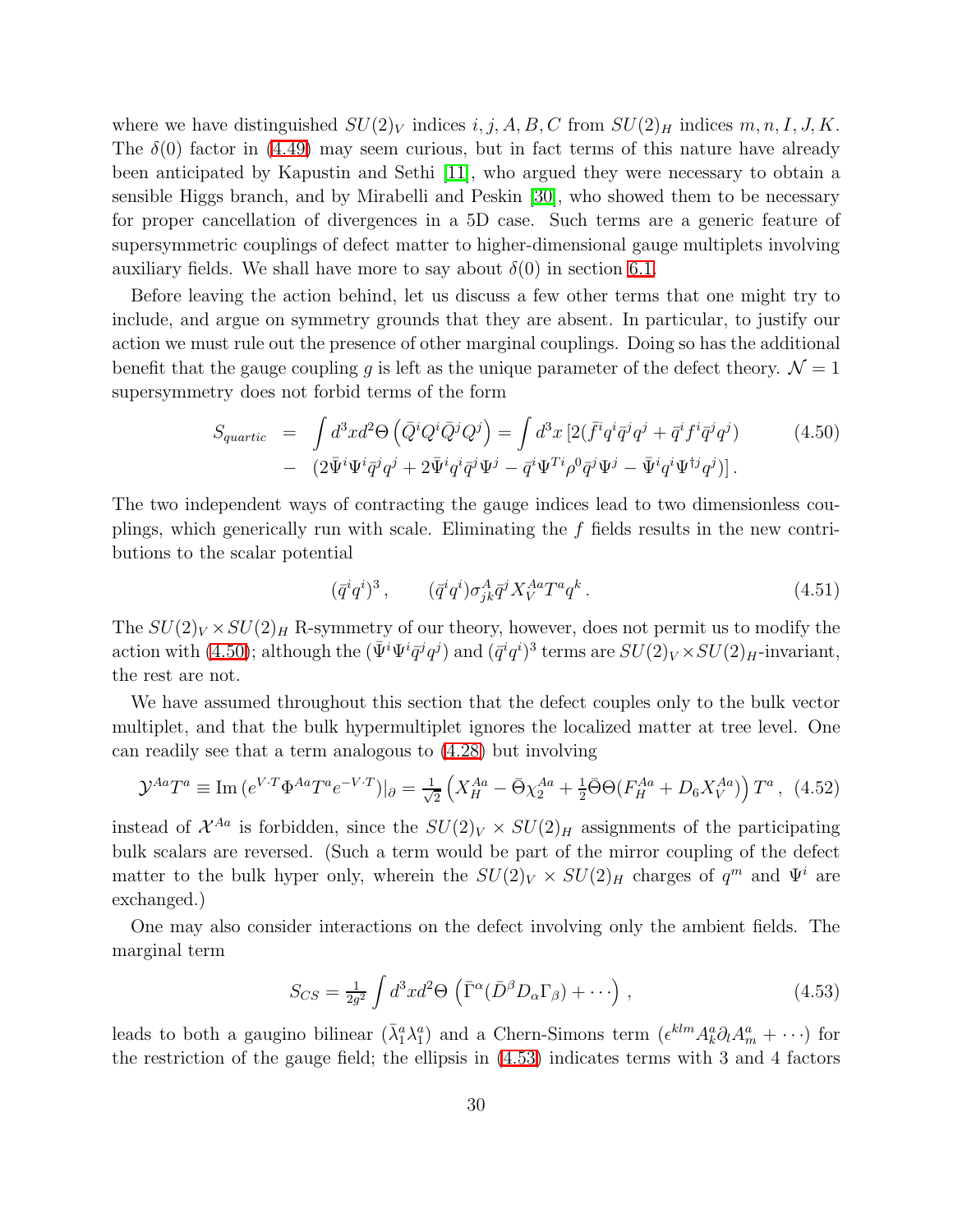of Γ necessary for the non-Abelian completion [\[29\]](#page-47-9). Notice that while fermion bilinears and a Chern-Simons piece for inherently three-dimensional fields would be mass terms, for the ambient fields localized on the brane they are marginal. Such terms are related by  $\mathcal{N} = 4$ supersymmetry to

$$
S_{X^2} = \int d^3x d^2\Theta \, \mathcal{X}^{Aa} \mathcal{X}^{Aa} = \int d^3x \, \left( X_V^{Aa} (F_V^{Aa} - D_6 X_H^{Aa}) - \frac{1}{2} \bar{\chi}_1^{Aa} \chi_1^{Aa} \right) \,. \tag{4.54}
$$

<span id="page-31-0"></span>The simplest way to rule out [\(4.54\)](#page-31-0), and hence [\(4.53\)](#page-30-1) as well, is to notice that  $X_V^{Aa}D_6X_H^{Aa}$ violates  $SU(2)_V \times SU(2)_H$ ; eliminating the bulk auxiliary  $F_V$  also produces non-invariant interactions. A term involving the bulk hyper  $\int d^2\Theta \mathcal{Y}^{Aa} \mathcal{Y}^{Aa}$  suffers from similar problems. Finally, one may imagine

$$
S_{XY} = \int d^3x d^2\Theta \, \mathcal{X}^{Aa} \mathcal{Y}^{Aa}
$$
\n
$$
= \int d^3x \, \frac{1}{2} \left( X_H^{Aa} (F_V^{Aa} - D_6 X_H^{Aa}) + X_V^{Aa} (F_H^{Aa} + D_6 X_V^{Aa}) + \bar{\chi}_1^{Aa} \chi_2^{Aa} \right). \tag{4.55}
$$

<span id="page-31-1"></span>Interestingly, almost every bosonic term in  $S_{XY}$  is  $SU(2)_V \times SU(2)_H$  invariant; the one exception is a term  $(\int d^3x \epsilon_{ABC} f^{abc} X_H^{Aa} X_V^{Bb} X_V^{Cc})$  arising from the auxiliary fields. Nonetheless, this term allows us to rule it out. This completes our list of potential marginal terms with additional couplings.

Since our sought-after field theory must be conformal, we must not have any massive parameters in the action. Moreover, for the quantum theory to maintain conformal symmetry, it is necessary that couplings of dimension  $m$  are not generated by linear divergences. Consequently, it is useful to demonstrate that mass terms are ruled out by  $\mathcal{N}=4$  supersymmetry and  $SU(2)_V \times SU(2)_H$ . One might imagine the  $\mathcal{N}=1$  supersymmetric couplings

$$
S_m = \int d^3x d^2\Theta \left( m \delta_{ij} + m^A \sigma_{ij}^A \right) \bar{Q}^i Q^j
$$
  
= 
$$
\int d^3x \left( m \delta_{ij} + m^A \sigma_{ij}^A \right) \left( \bar{f}^i q^j + \bar{q}^i f^j - \bar{\Psi}^i \Psi^j \right).
$$
 (4.56)

Although the triplet mass term is  $\mathcal{N} = 4$  supersymmetric, neither term is  $SU(2)_V \times SU(2)_H$ invariant, since elimination of the  $f^i$  leads not only to  $\bar{q}^i q^j$  mass terms, but also to cross-terms  $\sigma_{ij}^A \bar{q}^i X_V^{Aa} T^a q^j$  and  $(\sigma^A \sigma^B)_{ij} \bar{q}^i X_V^{Aa} T^a q^j$ , which violate the R-symmetry.

Meanwhile, terms involving ambient fields with a massive coupling constant are impossible, since on dimensional grounds the superspace integrand would have to contain a single superfield, which cannot be gauge invariant for  $SU(N)$ , in the spirit of a defect Fayet-Iliopoulos term. Hence the preserved R-symmetry forbids mass parameters of any kind.

Although we have not imposed them, we find that scale invariance and parity [\(4.29\)](#page-27-0) are both symmetries of our final classical action. (The other discrete symmetry,  $P_6$  [\(4.30\)](#page-27-1), is also a symmetry, but we have in effect imposed it by demanding that the defect matter couple only to the ambient vector multiplet.) Furthermore, it is also straightforward to show that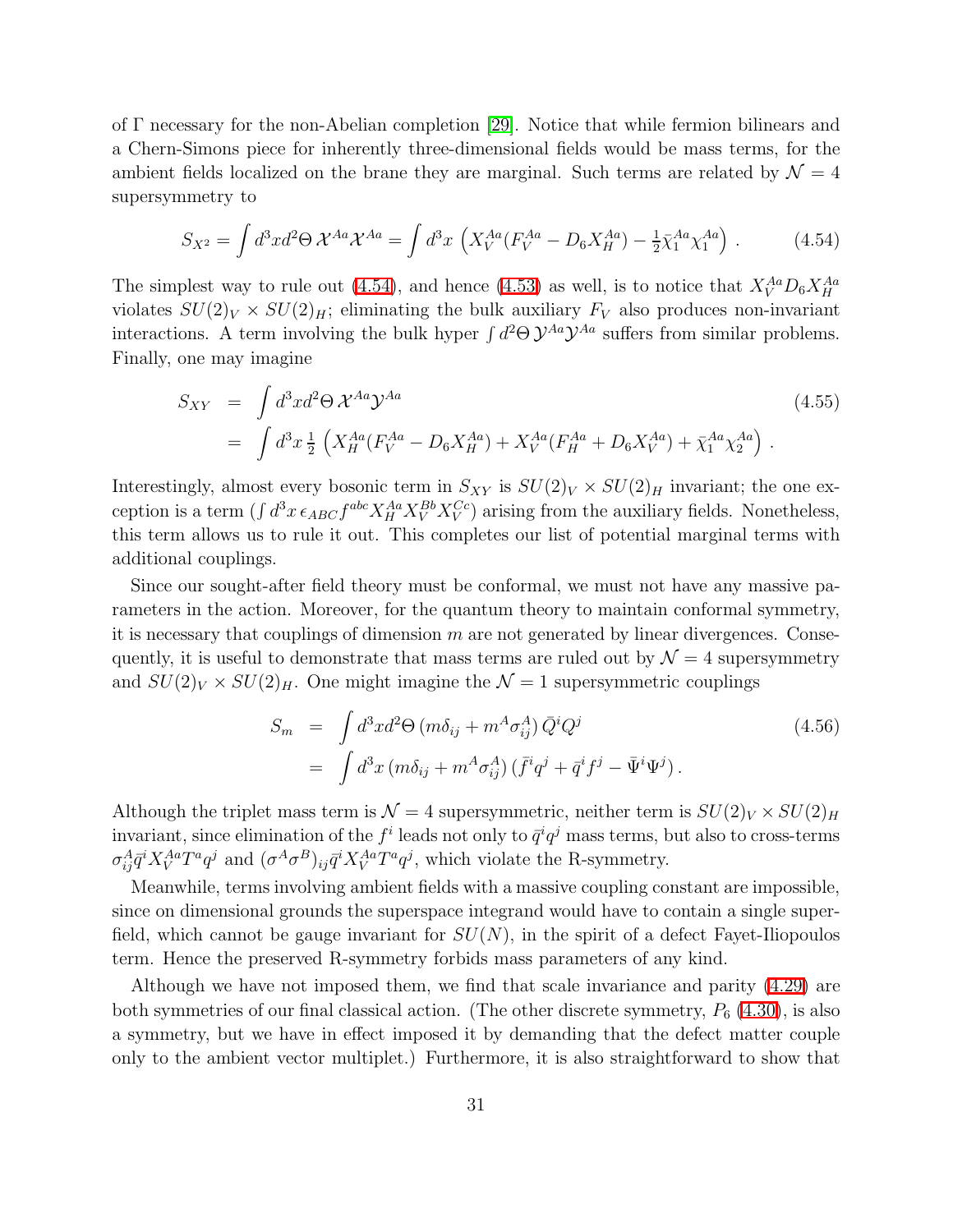the action is invariant under inversion, and hence is fully  $SO(3, 2)$  symmetric. Almost all the rejected couplings would have violated the parity symmetry  $P$ ; this is not surprising, since 3D fermion mass bilinears are known to violate parity, and [\(4.50\)](#page-30-0) contains an analogous  $\bar{q}q\bar{\Psi}\Psi$ . The exception is [\(4.55\)](#page-31-1), which respects parity; the term  $(\int d^3x \epsilon_{ABC} f^{abc} X_H^{Aa} X_V^{Bb} X_V^{Cc})$ is unusual in that it is parity-invariant but  $SU(2)_V \times SU(2)_H$  non-invariant.

We have concluded that our theory is an 3D  $\mathcal{N}=4$  supersymmetric,  $SU(2)_V \times SU(2)_H$ invariant coupling of bulk  $\mathcal{N} = 4$  Super-Yang Mills to the defect hypermultiplet, also respecting the  $SU(N)$  gauge symmetry and the global  $U(1)_B$ , and additionally we were unable to find any further generalizations of the theory that preserve these symmetries. Consequently, we conclude that the action we have obtained defines the correct candidate for a novel defect superconformal field theory dual to the  $AdS_5/D5$ -brane system. We discuss conformal invariance in the quantum theory in section [6.](#page-36-0)

# <span id="page-32-0"></span>5 Operator matching

The spectrum of modes resulting from the KK reduction of the D5-brane fields in section [3](#page-6-3) must be matched with gauge-invariant operators in the field theory. In this section, we discuss the construction of this dictionary. We identify conclusively the operators dual to the lowest floor of the tower of KK modes. We also discuss the primary operators at higher Kaluza-Klein levels. At the end, we make a few remarks about the effect of the defect on the closed-string mode identification.

| Mode            | m <sup>2</sup> |            | $SU(2)_H$ | $SU(2)_V$ Operator in lowest multiplet                             |
|-----------------|----------------|------------|-----------|--------------------------------------------------------------------|
| $b_\mu$         | $l(l+1)$       |            |           | $i \bar{q}^m D^k q^m + \bar{\Psi}^i \rho^k \Psi^i$                 |
| W               | $(l+2)(l-1)$   | $l+2(1-l)$ |           | $\bar{\Psi}_i \sigma^A_{ij} \Psi_j + 2 \bar{q}^m X_V^{Aa} T^a q^m$ |
| $(b + z)^{(-)}$ | $l(l-3)$       | $l(3-l)$   |           | $\bar{q}^m \sigma_{mn}^I q^n$                                      |
| $(b+z)^{(+)}$   | $(l+4)(l+1)$   | $l+4$      |           |                                                                    |

Above we summarize the results from section [3,](#page-6-3) where in the second and third lines we have noted the possibility of  $\Delta_-\$  for small values of l. We have also indicated the three dual operators that appear in the lowest (massless) multiplet, which we identify below; the  $(b+z)^{(+)}$  tower does not contribute to this multiplet.

The fields of the dual field theory, their quantum numbers and their conformal dimensions in the free theory are tabulated below: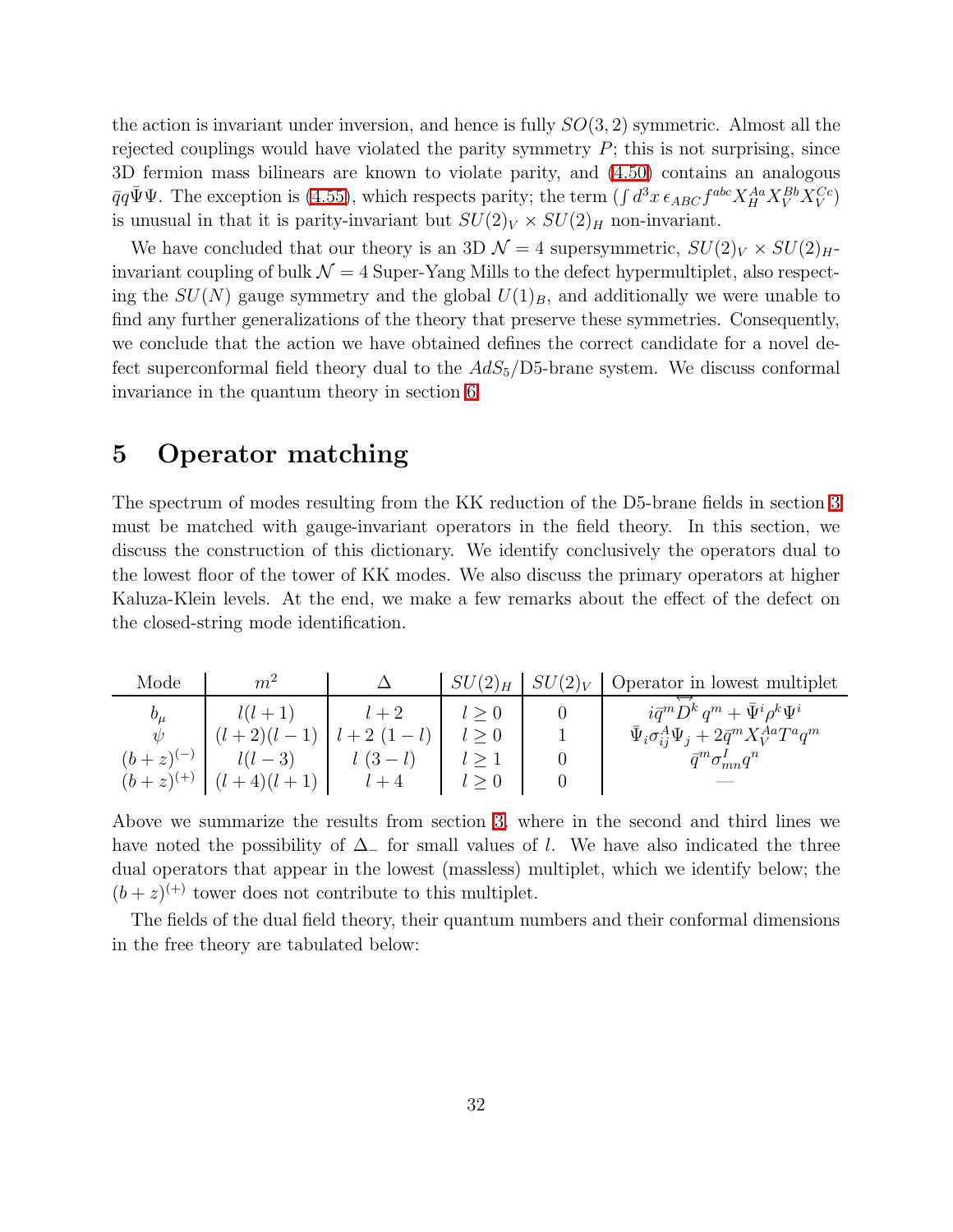| Mode           | Spin          | $SU(2)_H$     | $SU(2)_V$      | SU      |                             |
|----------------|---------------|---------------|----------------|---------|-----------------------------|
| $A_k$          |               |               |                | adj     |                             |
| $X^A_V$        | 0             |               |                | adj     |                             |
| $A_6$          | 0             |               |                | adj     |                             |
| $X_H^I$        |               |               |                | adj     |                             |
| $\lambda_{im}$ | $\frac{1}{2}$ |               | $\overline{2}$ | adj     |                             |
| $q^m$          | 0             | $\frac{2}{2}$ |                | N       | $\frac{3}{2}$ $\frac{1}{2}$ |
| $\Psi^i$       | $\frac{1}{2}$ |               | $\frac{1}{2}$  | $\bf N$ |                             |

The  $SU(2)$  quantum numbers are written in a spin notation. From these fields, we can construct gauge-invariant operators. Since the operators dual to D5-brane modes are confined to the defect, each must include at least one pair of  $q<sup>i</sup>$  or  $\Psi_a$  fields, but may contain ambient fields as well.

Certainly it need not be true that every possible operator will have a dual among the KK SUGRA excitations, as some will instead correspond to stringy modes, a scenario familiar in  $AdS/\text{CFT}$ . However, we do expect to be able to find a dual operator for every D5-brane mode, because the corresponding multiplets are short, and consequently we expect the conformal dimensions of the elements to be protected and not to vary with the 't Hooft coupling  $\lambda$ .

In principle, the dual operators are determined by obtaining the full action for the D3/D5 system before the near-horizon limit is taken. Terms linear in D5-brane modes then give the composite operator, composed of both D3 and 3/5 fields, dual to the D5-brane mode. We can deduce the identities of the dual operators in the ground floor by exploiting supersymmetry alone. T-duality in the D3/D5 system provides a check on these results, and identifies the structure of the higher multiplets.

Consider first the bottom of the  $(b+z)^{(-)}$  tower,  $l=1$ . This mode lies in the mass region where either  $\Delta_+$  or  $\Delta_-$  is possible. Since the theory is superconformal and we have the usual relation between the conformal dimension and the R-symmetry, we expect  $\Delta$  ascend linearly in l, and hence we identify the correct choice as  $\Delta_0 = 1$ . The operator must be a spacetime scalar in the  $(3, 1)$  of  $SU(2)_H \times SU(2)_V$ , and there is a unique candidate:

<span id="page-33-1"></span>
$$
\mathcal{C}^I \equiv \bar{q}^m \sigma^I_{mn} q^n \,. \tag{5.1}
$$

All the other operators dual to D5-brane modes have larger conformal dimension, and hence we identify  $\mathcal{C}^{I}$  as the lowest chiral primary. The remainder of the lowest multiplet can be obtained by acting on  $\mathcal{C}^I$  with  $\mathcal{N}=4$  supersymmetry transformations. We can easily do so by beginning with the component  $\mathcal{N} = 1$  supersymmetry transformations implicit in [\(4.3\)](#page-21-0) and promoting the supersymmetry parameter to a  $2 \times 2$  matrix of Majorana spinors  $\eta_{im}$ , which transforms like the gaugino  $\lambda_{im}$ . We find the other operators in the same multiplet as  $\mathcal{C}^I$  to be

<span id="page-33-0"></span>
$$
\mathcal{F}^{im} \equiv \Psi^{*i} q^m + \bar{q}^m \Psi^i \,, \tag{5.2}
$$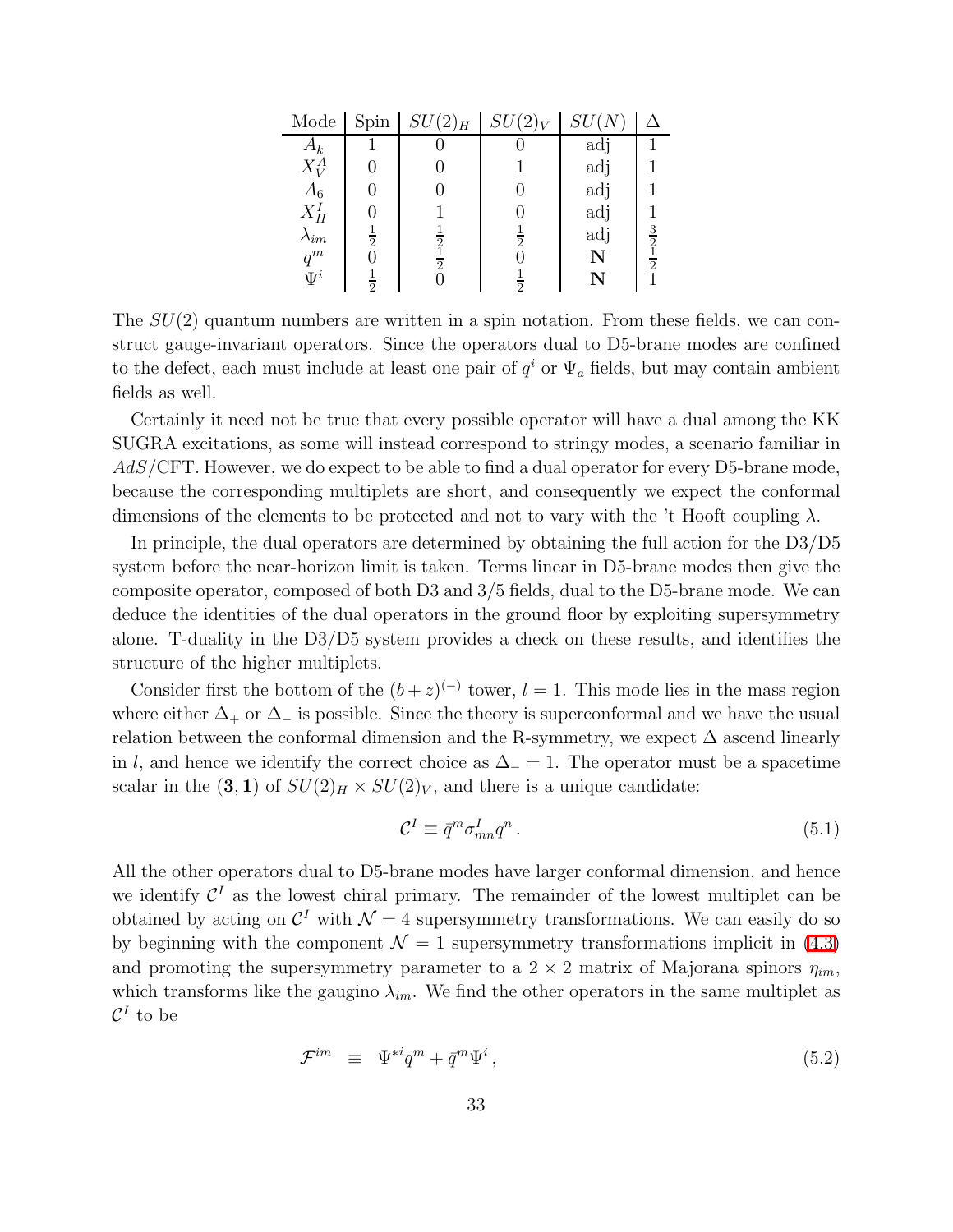$$
\mathcal{E}^A \equiv \bar{\Psi}_i \sigma_{ij}^A \Psi_j + 2 \bar{q}^m X_V^{Aa} T^a q^m , \qquad (5.3)
$$

$$
J_B^k \equiv i \bar{q}^m D^k q^m - i (D^k q^m)^\dagger q^m + \bar{\Psi}^i \rho^k \Psi^i, \qquad (5.4)
$$

where to obtain  $(5.3)$  we used the explicit form of  $f(4.39)$  $f(4.39)$ . We can readily match the bosonic operators  $\mathcal{E}^A$ ,  $J_B^k$  to D5-brane modes.  $\mathcal{E}^A$  is an  $SU(2)_V$ -triplet and a spacetime scalar with  $\Delta = 2$ , and hence matches the  $l = 0$  mode of  $\psi$ , assuming we choose  $\Delta_{+}$ . Furthermore,  $J_B^k$  is precisely the current of the global symmetry  $U(1)_B$ , with  $\Delta = 2$  and vanishing  $SU(2)_V \times SU(2)_H$  quantum numbers, and correspondingly is dual to the lowest mode of  $b_\mu$ .

This operator map implies the existence of terms in the action of the full D3/D5 system, localized on the intersection and coupling the D5-brane fluctuations to the fields making up the dual operators. For example, the identification of [\(5.4\)](#page-33-0) as the dual of the D5-brane gauge field implies a coupling

<span id="page-34-0"></span>
$$
S_{D3/D5} \supset \int d^3x \, B_k \, J_B^k \,, \tag{5.5}
$$

which is precisely what we expect given that in the full brane system, the defect fields are in the fundamental of the D5-brane gauge group as well. The supersymmetric partners of [\(5.5\)](#page-34-0) must reproduce the rest of the ground floor operator map. For us, by far the easiest way to confirm this is to T-dualize our defect action  $(4.32)$ ,  $(4.33)$  in the 4 and 5 directions; this transforms the D3-branes into D5-branes and vice versa, and hence generates from the coupling of D3 fields to the defect the analogous D5-brane couplings to the defect. We find that the terms in the dSCFT action T-dualize to terms that confirm the identification of the operators [\(5.1\)](#page-33-1), [\(5.3\)](#page-33-0), and [\(5.4\)](#page-33-0). This agreement is strong evidence that the field theory action we have developed is the correct candidate for a dual description of the gravity background.

Let us now consider the higher-l modes. In analogy with the usual  $AdS/CFT$  case, we expect the chiral primary for each value of l to be obtained from  $\mathcal{C}^I$  by inserting l copies of an operator  $\mathcal{O}^J$  with  $\Delta = 1$  and  $SU(2)_H$  spin-1, and taking the symmetric traceless part:

<span id="page-34-1"></span>
$$
C_l^{I_0...I_l} = C^{(I_0} \mathcal{O}^{I_1} \dots \mathcal{O}^{I_l)}.
$$
\n(5.6)

In principle the quantum numbers permit two candidates for  $\mathcal{O}^I$ :

$$
\bar{q}^m \sigma^I_{mn} q^n \,, \qquad X^I_H \,. \tag{5.7}
$$

From the point of view of the intersecting brane system,  $X_H^I$  is the natural choice to generate higher moments of D5-brane fields. On the other hand, one might worry that  $X_H^I$  is an unnatural candidate for an operator that generates chiral primaries, since it is a member of the inert bulk hypermultiplet that does not even couple to the defect fields. One can once again turn to T-duality in the full brane system to argue that  $X_H^I$  is the right choice.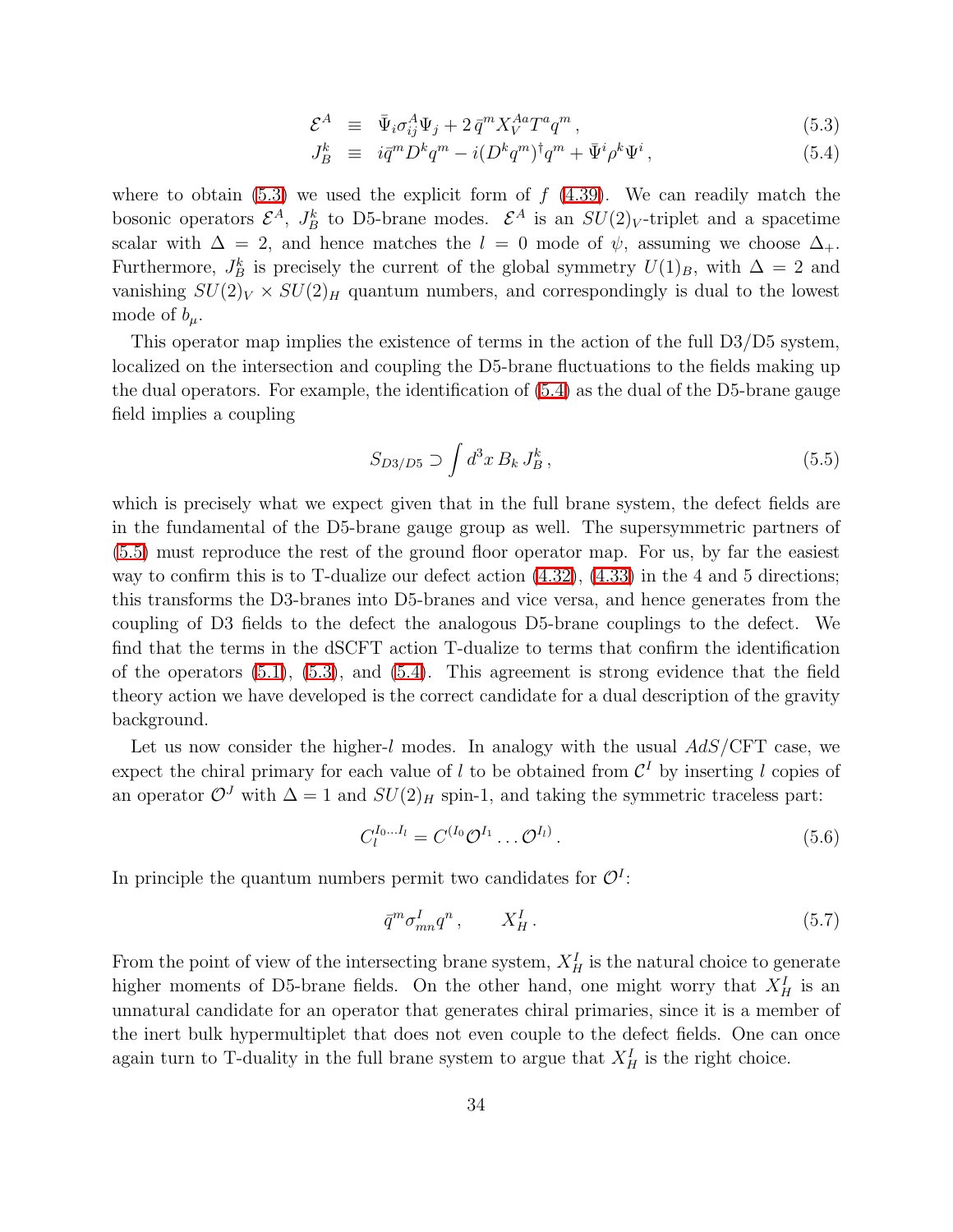To do so, one must notice an additional constraint on possible terms localized on the intersection in the D3/D5 system. T-duality along the 4 and 5 directions carries the system into itself, so the total set of these terms must be invariant up to a relabeling of coordinates. However, this operation interchanges indices of D3 or D5-brane modes polarized on  $I =$ 345 with those polarized in the 6-direction. Consequently, a generic term that is  $SU(2)<sub>H</sub>$ invariant before T-duality might not be afterwards; such terms cannot be present in the brane action. In order to reconcile T-duality with  $SU(2)_H$ , one must require that an even number of D3 or D5 indices in either the 345 or 6 directions appear. This constraint turns out to be equivalent to the requirement that the set of D3-brane and D5-brane ambient hypermultiplet fields only appear in pairs.

Up until now we have not discussed the  $l = 0$  mode at the bottom of the  $(b + z)^{+}$  tower, which is simply the constant mode of  $Z^6$  with no  $b_\alpha$  contribution. This mode appears in the second floor short multiplet, and is dual to an R-singlet operator  $\mathcal{O}_{Z^6}$  with  $\Delta = 4$ . Hence there must exist a coupling in the D3/D5 brane system

$$
S_{D3/D5} \supset \int d^3x \, \alpha' \, Z^6 \, \mathcal{O}_{Z^6} \,. \tag{5.8}
$$

Unlike the D5-brane modes appearing in the ground floor operator map,  $Z^6$  is in the D5brane ambient hypermultiplet, not the vector. T-duality hence demands that at least one D3 brane ambient hyper field appear in  $\mathcal{O}_{Z^6}$ . Now,  $\mathcal{O}_{Z^6}$  must be a four-supercharge descendant of the second-floor chiral primary  $C_1^{IJ}$ ; however, one may show that no such descendant of  $\bar{q}\sigma^{(I}q\bar{q}\sigma^{J)}q$  contains a D<sub>3</sub> hyper field. On the other hand,  $X_H^I$  is itself in the D3-brane ambient hyper, and  $\bar{q}\sigma^{(A}X_H^B)q$  indeed does have descendants containing such a field.

Hence, we identify  $\bar{q}\sigma^{(A}X_{H}^{B)}q$  as the consistent choice for the second-floor chiral primary, and  $X_H^J$  as the operator  $\mathcal{O}^J$  that generates all higher chiral primaries  $C_l$  corresponding to the  $(b+z)^-$  tower as [\(5.6\)](#page-34-1). The operators dual to the remaining D5-brane modes, including  $\mathcal{O}_{Z^6}$ and its higher moments, can be obtained from the  $C_l$  by supersymmetry transformations. This determines in principle the complete D5-brane mode/defect operator dictionary.

Before turning to perturbative calculations, let us mention the effect of the defect on the closed-string mode/operator dictionary. The leading-order identification of bulk closed string fields to operators varying over the ambient 4D space will remain unchanged, but corrections can arise localized on the defect. One obvious example of this is the energymomentum tensor, dual to the transverse traceless graviton, which has the form

$$
T_{\mu\nu} = T_{\mu\nu}^{\mathcal{N}=4} + \delta(x) T_{kl}^{3d} \delta_{\mu}^{k} \delta_{\nu}^{l}.
$$
 (5.9)

Note that tracelessness of the full stress tensor, associated with conformal invariance, refers to a trace over all 4 indices, not just 3, despite the fact that the conformal group is just  $SO(3, 2)$ . This reflects the fact that the realization of scale transformations is four-dimensional, reducing to a 3D scale transformation only on the defect.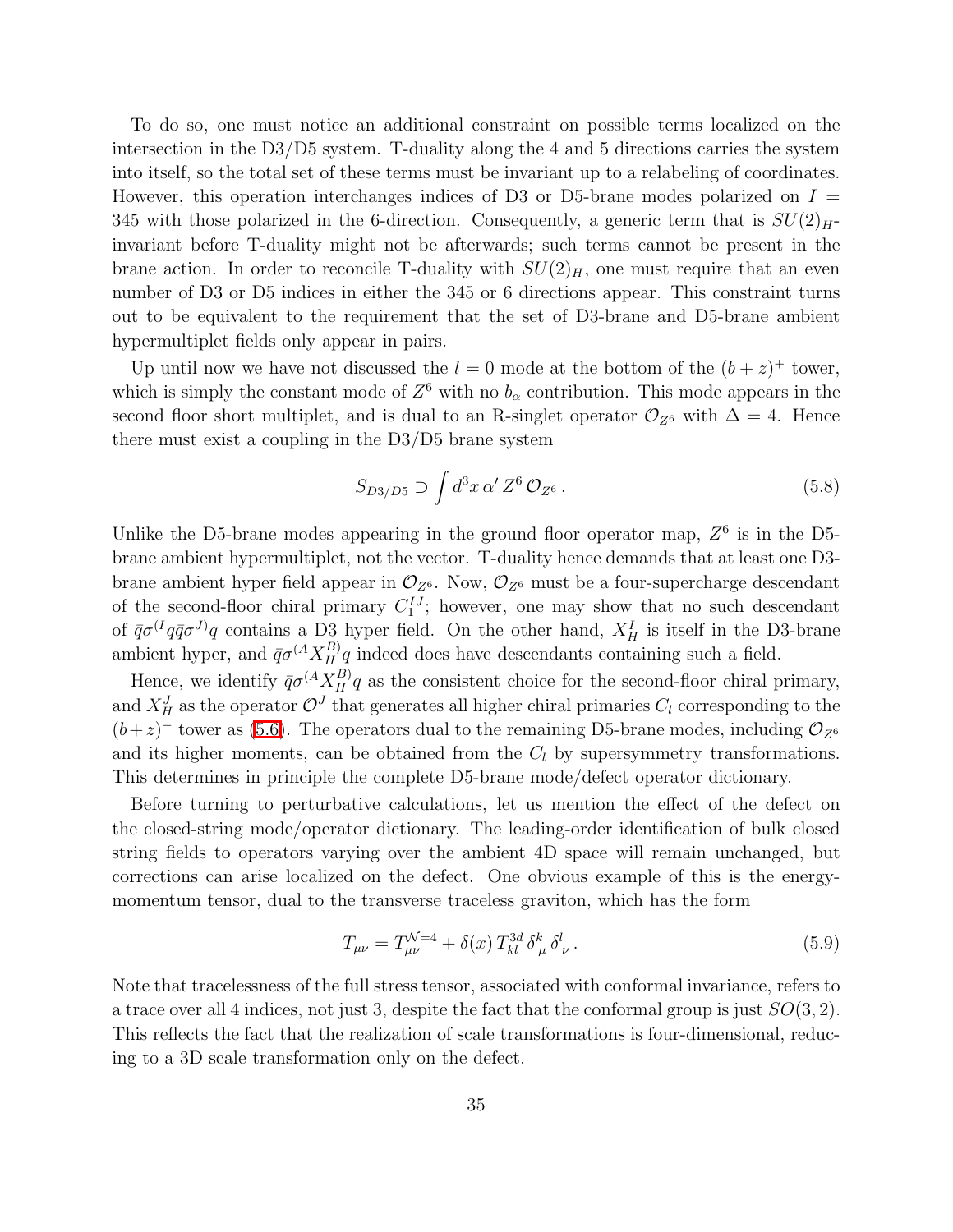The dilaton, which is the supersymmetric partner of the graviton, should be dual to the total field theory Lagrangian, including defect terms. Similarly, other operators in the same reduced supersymmetry multiplet may have a  $\delta(x)$  piece. Obtaining the contributions of such defect pieces to correlation functions via gravity calculations is an open problem. Some bulk modes, such as the scalars dual to  $\text{Tr } X^2$ , lie in different multiplets; whether they also receive a localized part at leading order would be interesting to determine.

# <span id="page-36-0"></span>6 Perturbative Field Theory

There is by now a vast literature discussing the interactions of matter localized on a bound-ary with higher-dimensional fields, chiefly inspired by the Hořava-Witten scenario [\[31\]](#page-47-11) and involving a five-dimensional bulk caught between two "end-of-the-world" 3-branes. Perturbative analysis for such theories in a spirit similar to this paper can be found in [\[30\]](#page-47-10), [\[32\]](#page-48-0), [\[33\]](#page-48-1).

The dSCFT dual to the Karch-Randall system is novel in a number of ways. First, space does not terminate at the defect but instead continues through it, and consequently no boundary conditions are imposed on the ambient fields. Second, since the total dimension is four, the gauge theory is renormalizable and hence well-defined in the ultraviolet. Finally, despite the presence of the defect, the theory is postulated to be exactly superconformal.

In this section, we discuss the results of a preliminary study of the perturbative properties of such theories. The first task of such a study should be to investigate whether the classical  $SO(3, 2)$  conformal symmetry is maintained in perturbation theory, and an approach to this question is presented in the next subsection. This is followed by a discussion of weak coupling properties of correlation functions of composite operators which illuminate issues which arose in our discussion of the putative gravity dual.

### <span id="page-36-1"></span>6.1 Quantum Conformal Invariance?

The elementary yet essential aspect of our defect theories is that certain fields of the ambient  $\mathcal{N}=4$  SYM theory are "pinned" to the defect at  $x=0$  and couple as 3-dimensional fields with scale dimension enhanced by one unit. Thus for a scalar boson  $X(x,\vec{y})$  or restricted spinor  $\lambda_1(x,\vec{y})$  we have the pinned propagators (in Euclidean signature)

$$
\langle X(0,\vec{y}) X(0,\vec{y'}) \rangle = \frac{1}{4\pi^2 (\vec{y} - \vec{y'})^2} = FT_3\left(\frac{1}{2|\vec{k}|}\right), \qquad (6.1)
$$

$$
\langle \lambda_1(0,\vec{y})\,\bar{\lambda}_1(0,\vec{y'}) \rangle = -\frac{\rho^k(y-y')_k}{2\pi^2(\vec{y}-\vec{y'})^4} = FT_3\left(\frac{i\rho^k k_k}{2|\vec{k}|}\right) ,\qquad (6.2)
$$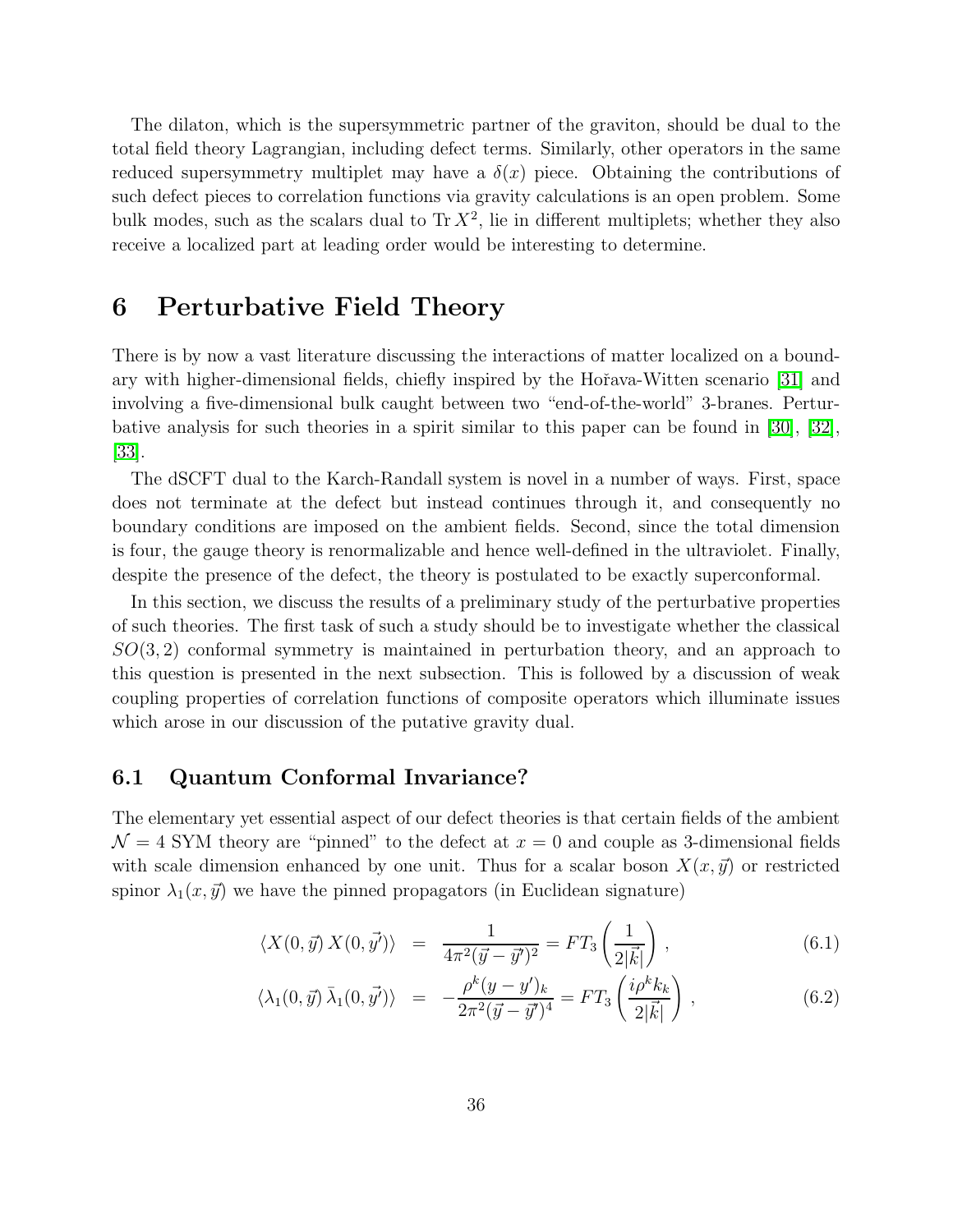whereas propagators of defect fields are

$$
\langle q(\vec{y})\,\bar{q}(\vec{y}')\rangle = \frac{1}{4\pi|\vec{y}-\vec{y}'|} = FT_3\left(\frac{1}{\vec{k}^2}\right) \tag{6.3}
$$

$$
\langle \Psi(\vec{y}) \,\bar{\Psi}(\vec{y}') \rangle = -\frac{\rho^k (y - y')_k}{4\pi |\vec{y} - \vec{y}'|^3} = FT_3 \left( \frac{i \rho^k k_k}{\vec{k}^2} \right). \tag{6.4}
$$

Of course it is the 3-dimensional Fourier transform,  $FT_3(f(\vec{k})) = \int d^3k \, e^{i\vec{k}\cdot\vec{y}} f(\vec{k})/(2\pi)^3$ , which is relevant for correlation functions with all external operators pinned at the defect. We thus find that pinned propagators are more singular at short distance or high momentum than is standard in 3 dimensions. It is in this way that the defect theory, which would have been super-renormalizable if purely in 3 dimensions, becomes critically renormalizable with dimensionless couplings.

We now outline an argument based on power counting and symmetries that conformal symmetry is maintained in perturbation theory. We will argue that, after cancellation among the graphs of fixed loop order contributing to a given 1PI amplitude, the only new divergences are those of wave function renormalization of the defect fields  $q^i, \Psi^i, f^i$ . Wave function renormalization induces anomalous dimensions of the elementary fields, which are generically gauge dependent and non-observable, and thus have no effect on conformal symmetry.<sup>9</sup> Our discussion assumes that the supersymmetry and other symmetries (e.g. parity and  $SU(2)_H \times SU(2)_V$  are maintained in perturbation theory.

Amputated n-point functions of ambient fields generically contain two types of contributions (for each bulk line) — a pinned contribution in which the "first interaction" of the external field is on the defect and an unpinned contribution in which the first interaction is in the ambient  $\mathbb{R}^4$ . Our discussion deals first with the pinned contributions, which carry an explicit  $\delta(x)$  factor.<sup>10</sup> Divergences of these contributions would require local counterterms  $\delta L = \int d^3y \mathcal{O}_3$  on the defect. Further the pinned pieces are the only contributions if the ambient 4D theory is free, e. g. for  $\mathcal{N} = 4$  SYM with gauge group  $U(1)$ .

Let us write a power-counting formula for a generic amputated *n*-point function with  $n_q$ ,  $n_{\Psi}$ ,  $n_f$  external defect fields and  $n_A$ ,  $n_{\lambda}$ ,  $n_{X_V}$ ,  $n_{X_H}$ ,  $n_{\chi}$ ,  $n_F$  pinned ambient fields. With modest work, one can see that the superficial degree of divergence is

$$
\delta = 2n_A + \frac{3}{2}n_A + 2n_{X_V} + n_{X_H} + \frac{3}{2}n_X + n_F + \frac{5}{2}n_q + 2n_{\Psi} + \frac{3}{2}n_f - 3n + 3. \tag{6.5}
$$

There is a long list of divergent component amplitudes, of which we discuss a few in order to convey the essential part of our argument.

<sup>&</sup>lt;sup>9</sup>Inspection of the unique 1-loop graph for the  $f^i$  self-energy reveals immediately that it is logarithmically divergent. The same is true for the  $F^A$  self-energy in conventional component  $D = 4 \mathcal{N} = 4$  SYM theory in Wess-Zumino gauge.

<sup>&</sup>lt;sup>10</sup>For an external  $X_H$  line the factor is  $\delta'(x)$ .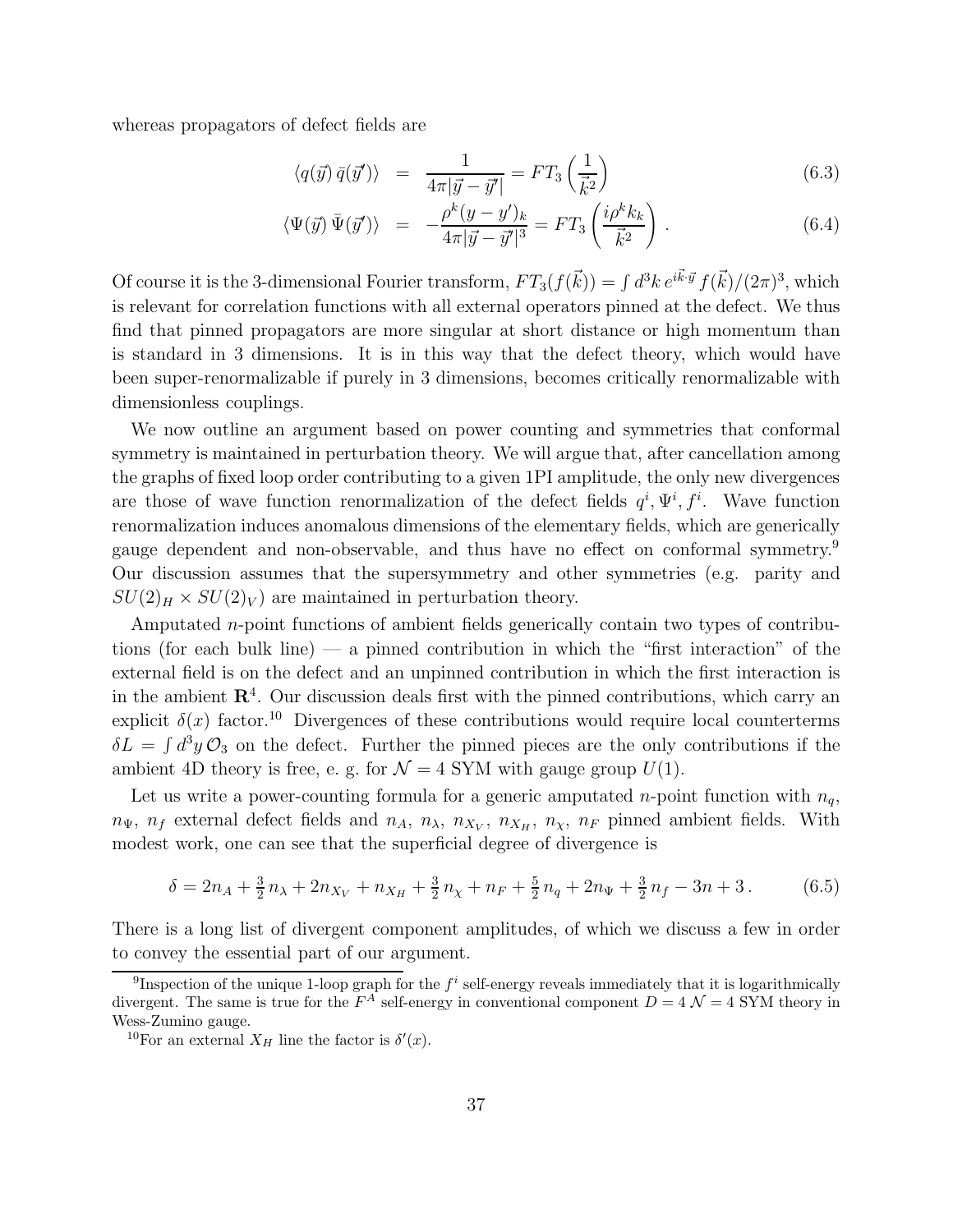Beginning with two-point functions, we see that the  $\Psi$  self-energy is linearly divergent, threatening an infinite mass counterterm  $\bar{\Psi}^i\Psi^i$ . However, we have pointed out in Sec. [4.2](#page-24-0) that this term is parity violating and, due to  $\mathcal{N}=1$  SUSY, must be accompanied by other terms which are non-invariant under  $SU(2)_H \times SU(2)_V$ . Thus the potential divergence must cancel, and SUSY then implies that the only divergence of 2-point functions of defect fields is logarithmically divergent wavefunction renormalization.

We may also consider the effect of the defect on the self-energy of bulk fields. The vacuum polarization of the gauge field determines the renormalization of the coupling g. The contribution to this quantity with both external fields pinned has linear superficial degree of divergence, but this is decreased due to gauge invariance. Decreasing by a single power of external  $p_i$  suggests a log-divergent Chern-Simons counterterm, but this is again prohibited by parity symmetry, as is the companion pinned mass term  $\bar{\lambda}_1 \lambda_1$ . Thus both the pinned vacuum polarization and  $\lambda_1$  self-energy are UV finite;  $SU(2)_H \times SU(2)_V$  symmetry requires the  $\chi_1$  self-energy to be finite as well. The  $X_V$  self-energy is linearly divergent, but there is no Lorentz-invariant  $X_V \partial_i X_V$  counter term. The term  $X_V \partial_6 X_V$  is Lorentz-invariant and parity-invariant, but it violates  $P_6$ , and once again SUSY requires it to appear with other terms [\(4.55\)](#page-31-1) that violate  $SU(2)_V \times SU(2)_H$ .

Moving on to 3-point functions, we see that the amputated correlator  $\langle A_i \Psi \bar{\Psi} \rangle$  with the gauge field pinned is log divergent by power counting. Although confined to the defect, the hyperino  $\Psi^i$  is a canonically coupled field in the fundamental of the gauge group, and the usual gauge Ward identity implies that this divergence is canceled by wavefunction renormalization. The gauge coupling  $q$  can only be renormalized in the vacuum polarization, for which the defect contribution was argued to be finite above. This argument applies not just to our theory, but to a general coupling of a 4D gauge theory to 3D matter. In our case, however,  $\mathcal{N} = 4$  SUSY and  $SU(2)_H \times SU(2)_V$  invariance then imply that there are no infinite counterterms for any of the cubic couplings in  $S_{kin}$  [\(4.32\)](#page-27-2), or  $S_X$  [\(4.33\)](#page-27-2).

The quartic couplings of the scalar potential in  $S_{pot}$  [\(4.49\)](#page-29-0) are generated from three-point couplings by eliminating auxiliary fields, and hence these are also fixed by SUSY and cannot be renormalized. It has also been shown in Sec [4.2](#page-24-0) that other potentially log divergent *n*-point functions with  $n \geq 4$ , such as  $\langle \bar{q}^i q^i \bar{\Psi}^j \Psi^j \rangle$  and  $\langle \bar{q}^i q^i \bar{q}^j q^j \bar{q}^k q^k \rangle$ , cannot induce new couplings because they violate the symmetries.

These remarks add up to a strongly suggestive argument that at least the diagrams involving defect and pinned ambient fields respect conformal invariance. This is sufficient to guarantee conformality for the  $U(1)$  version of our theory, where the gauge charge appears only in defect interactions. The gravity dual requires  $SU(N)$  gauge group for the field theory. This necessarily involves non-pinned contributions to correlators involving both ambient and defect fields. They are more divergent at short distance, and lack conventional translation symmetry. Further study is needed to handle them. Thus, although we are optimistic, it is too early to declare victory on the question of conformal symmetry of the  $SU(N)$  theory.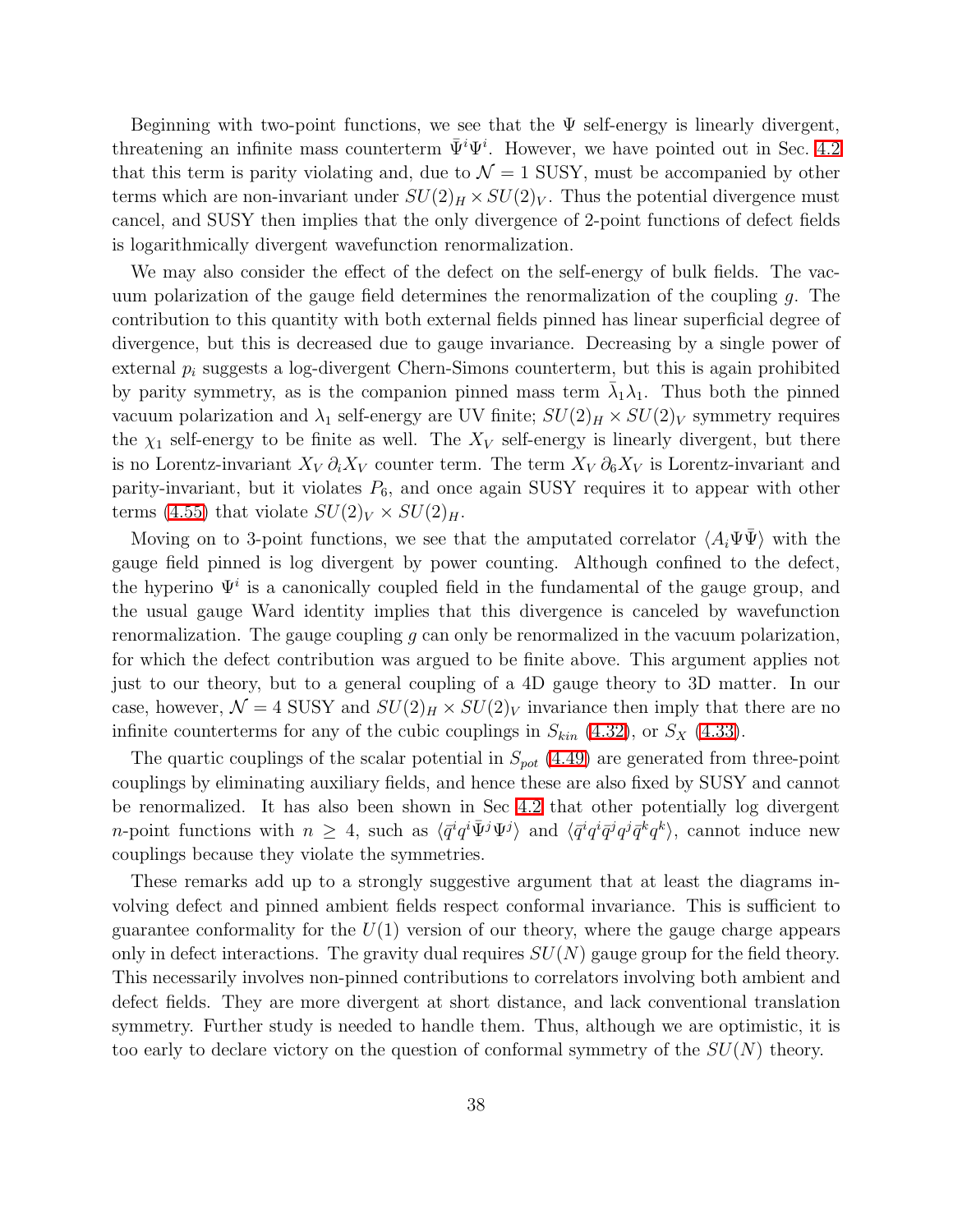Gauge anomalies can be shown to be absent. Our theory is still four-dimensionally gauge invariant, as it must be to make sense of the 4D gauge field, and bulk fields in principle contribute to a 4D gauge anomaly, which for  $\mathcal{N} = 4$  SYM cancels. Defect fields, however, participate only in a restricted three-dimensional gauge invariance. There are no ordinary gauge anomalies in three dimensions. Three-dimensional theories can possess a parity anomaly that induces a 3D Chern-Simons term [\[34\]](#page-48-2), but this arises only when there is an odd number of charged Majorana spinors, so our theory is safe.

One novel feature of the defect theory is the  $\delta(0)$  from the  $\bar{q} F_R q$  vertex in the action. We now give a general argument that this is a harmless artifact. We start at the level of elementary auxiliary fields. The propagator of  $F_R$  in (Euclidean) momentum space is  $-1$ and that of  $X_H$  is  $1/(k^2 + \vec{k}^2)$ . Thus for  $\partial_6 X_H(x, \vec{y})$ , it is  $k^2/(k^2 + \vec{k}^2)$ . In exchanges between  $\bar{q}q$  pairs one then has the effective propagator

$$
\int \frac{dk}{2\pi} \left[ 1 - \frac{k^2}{k^2 + \vec{k}^2} \right] = \int \frac{dk}{2\pi} \frac{\vec{k}^2}{k^2 + \vec{k}^2} = |\vec{k}|.
$$
 (6.6)

In position space this amounts to the propagator  $1/(2\pi^2)(\vec{y}-\vec{y'})^4$  between  $\bar{q}q$  vertices at  $(0,\vec{y})$ and  $(0, \vec{y'})$ . After elimination of  $F_R$  one can see that the correct perturbation expansion is obtained if one neglects the  $\delta(0)$  term in [\(4.49\)](#page-29-0) and uses the effective propagators above for exchange of  $\partial_6 X_H$  between  $\bar{q}q$  pairs. Needless to say this is true for both tree level exchange, as discussed in [\[30\]](#page-47-10), and when the exchange is included with another amplitude. This suggests that it may be useful to use a  $\mathcal{N} = 1$  supergraph formalism in which the cancellation above is automatic.

### 6.2 Composite Correlators at Weak Coupling

One clear prediction of the extended AdS/CFT correspondence we are investigating is that a large set of defect operators in the dual field theory have integer scale dimension. Assuming the conjectured conformal symmetry is valid, the reason is that these operators span a short representation of the superalgebra  $OSp(4|4)$ . It is then valid to map fields on  $AdS_4$  to composite operators on the defect according to the free field scale dimension of the latter, and this was done in Sec. 5. Although one would not expect symmetry relations to fail, it would be desirable to use weak coupling calculations is to test that radiative corrections to these  $\Delta$ 's vanish. Although the  $AdS/CFT$  duality predicts that most correlators are renormalized, it is not excluded that 2-point functions of defect operators,  $\langle \mathcal{O}_3 \mathcal{O}_3 \rangle$ , have no radiative corrections. However, to test these features requires more precise calculations than time has so far allowed us.

It is nevertheless possible to use weak coupling analysis to illuminate some aspects of the operator map and we now discuss one application. Kaluza-Klein analysis led us to a unique operator of dimension  $\Delta = 1$  in the open string/defect operator dictionary, namely the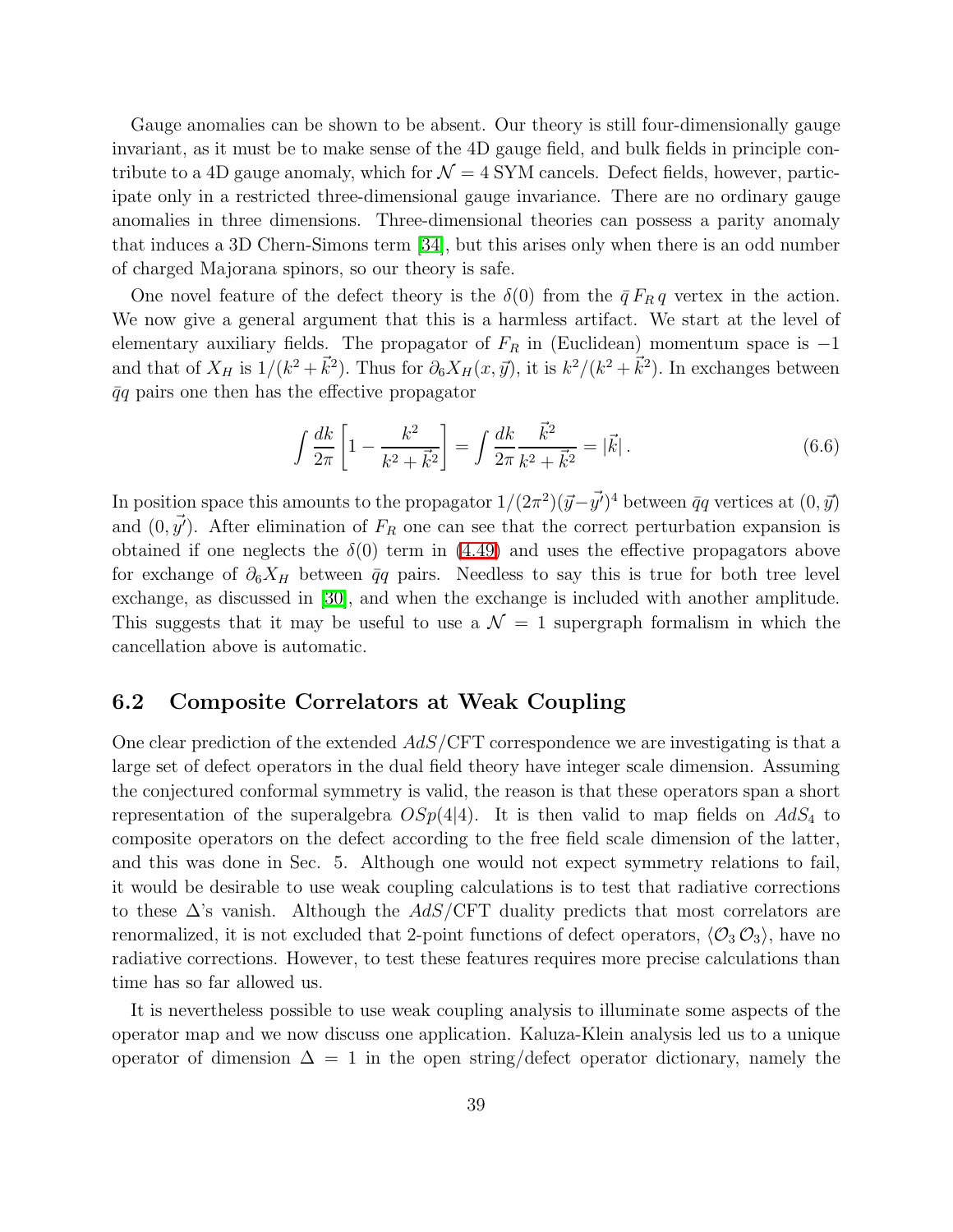

<span id="page-40-0"></span>Figure 1: Feynman diagrams through one-loop order for the correlators  $\langle \bar{q} M q(\vec{y}_1) \bar{q}(\vec{y}_2) q(\vec{y}_3) \rangle$ where M is either  $\sigma^A$  or 1.

 $SU(2)_H$  triplet  $\mathcal{C}^A \equiv \bar{q}\sigma^A q$  of [\(5.1\)](#page-33-1). The singlet  $\bar{q}q$  is not in the operator map. Generically one would expect it to have anomalous dimension, and we will show that this does happen to order  $g^2N$ .

The operator  $\bar{q}\sigma^A q$  is the primary of the multiplet containing the conserved current  $J_B^k$  of [\(5.4\)](#page-33-0), so it is fair to assume that its scale dimension is exactly  $\Delta = 1$ . Given this assumption it is not difficult to compare graphs for the 3-point functions  $\langle \bar{q} \sigma^A q(\vec{y}_1) \bar{q}(\vec{y}_2) q(\vec{y}_3) \rangle$  and  $\langle \bar{q}q(\vec{y}_1) \bar{q}(\vec{y}_2) q(\vec{y}_3) \rangle$  through 1-loop order and show that  $\bar{q}q$  acquires anomalous dimension. We work implicitly in the framework of differential regularization [\[35\]](#page-48-3) in which no counterterms are needed and renormalization data is inferred directly from the Callan-Symanzik equations

$$
\left[M\frac{d}{dM} + \beta(g)\frac{d}{dg} - 2\gamma_q - \gamma_{\mathcal{O}}\right] \langle \mathcal{O}(\vec{y}_1) \,\bar{q}(\vec{y}_2) \, q(\vec{y}_3) \rangle = 0. \tag{6.7}
$$

The two 2-point functions can be expressed as follows:

$$
\langle \bar{q}q(\vec{y}_1) \, \bar{q}_i(\vec{y}_2) q_j(\vec{y}_3) \rangle = \delta_{ij} [\Gamma + 3\Gamma_X], \qquad (6.8)
$$

$$
\langle \bar{q} \sigma^A q(\vec{y}_1) \, \bar{q}_i(\vec{y}_2) q_j(\vec{y}_3) \rangle = \sigma_{ij}^A [\Gamma + \Gamma' - \Gamma_X]. \tag{6.9}
$$

The Feynman diagrams which contribute to  $\Gamma = \Gamma^{(0)} + \Gamma^{(1)}, \Gamma', \Gamma_X$  are given in Fig. [1.](#page-40-0) The  $SU(2)_H$  algebra for these diagrams has been done and incorporated in the equations above, while color is suppressed. The analysis succeeds because the  $X_H$  exchange diagram  $\Gamma_X$  has different weights in the two amplitudes.

We have argued in Sec [6.1](#page-36-1) that  $\beta(q) = 0$ , but, even if not, the lowest order contribution is  $\beta \sim g^3$  which cannot affect the present argument. Writing  $\Gamma^{(0)}$ ,  $\Gamma^{(1)}$  to distinguish tree and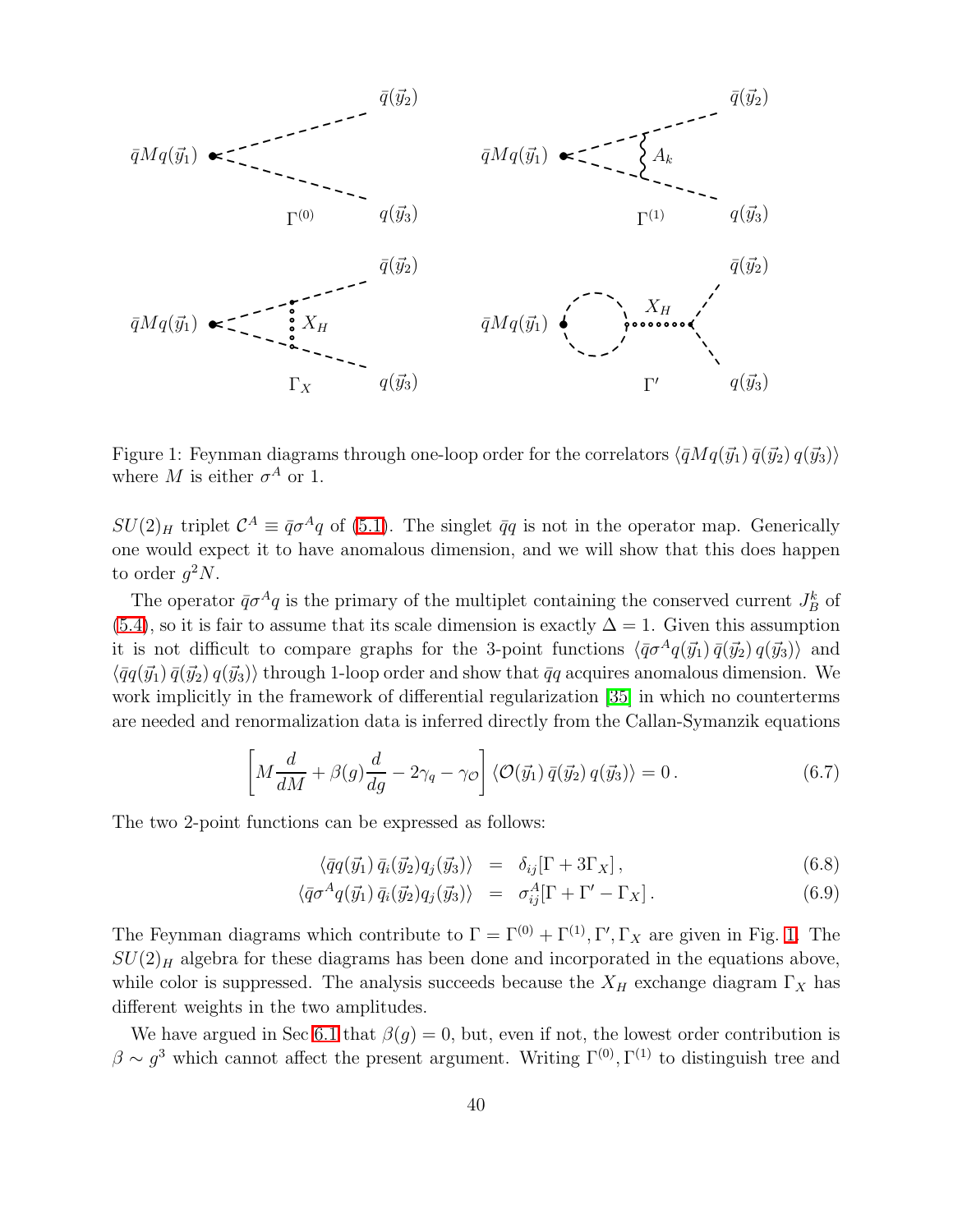1-loop contributions to Γ, the perturbative CS equations can be written as:

$$
M\frac{d}{dM}(\Gamma^{(1)} + 3\Gamma_X) = (2\gamma_q + \gamma_{\bar{q}q})\Gamma^{(0)}, \qquad (6.10)
$$

$$
M\frac{d}{dM}(\Gamma^{(1)} + \Gamma' - \Gamma_X) = (2\gamma_q + \gamma_{\bar{q}\sigma q})\Gamma^{(0)}.
$$
 (6.11)

The graph  $\Gamma'$  is UV finite (it turns out to be a numerical multiple of  $g^2\Gamma^{(0)}$ ), and its scale derivative thus vanishes. However, both  $\Gamma^{(1)}$  and  $\Gamma_X$  are log divergent. By subtraction, the two equations then give

$$
4M\frac{d}{dM}\Gamma_X = (\gamma_{\bar{q}q} - \gamma_{\bar{q}\sigma q})\Gamma^{(0)}.
$$
\n(6.12)

If  $\gamma_{\bar{q}q}$  vanishes, as we assume,  $\gamma_{\bar{q}q}$  is non-vanishing. Thus  $\bar{q}q$  has radiatively corrected scale dimension  $\Delta_{\bar{q}q} = 1 + \gamma_{\bar{q}q}$ .

Another application of perturbative analysis to the operator map is studying the two candidate operators discussed in Sec. [5](#page-32-0) whose multiple products might appear as field theory duals of higher D5-brane KK fluctuations on  $AdS_4$ . The chiral primary fields of the KK multiplets are modes of  $(b+z)^{(-)}$  with  $SU(2)_H$  quantum number  $\ell$  (with  $\ell \geq 2$ ) and scale dimension  $\Delta = \ell$ . The two families of candidate dual operators are the isospin  $\ell$  components of  $(\bar{q}\sigma^A q)^{\ell}$  and those of  $\bar{q}\sigma^A (X_H^B)^{(\ell-1)} q$ . In Sec. [5](#page-32-0) we presented an argument based on the Tduality invariance of the defect D3/D5 action suggesting that the latter family is the correct choice. We will now outline an argument based on the Callan-Symanzik equation which shows that the former set of operators has no anomalous dimension to lowest order. The virtue of this argument, which is similar to that for  $\bar{q}q$  above, is that a precise evaluation of the diagrams is not required. This is not true for the operator family  $\bar{q}\sigma^A(X_H^B)^{(\ell-1)}q$  since there are more contributing diagrams, so the question of anomalous dimension for these is not yet settled.

We choose highest weight component of the  $\ell = 2$  projection of  $(\bar{q}\sigma^A q)^2$  and study all tree and 1-loop graphs for the 5-point function  $\langle \bar{q}^1 q^2 \bar{q}^1 q^2 (\vec{y}) q^1 (\vec{y}_1) \bar{q}^2 (\vec{y}_2) q_1 (\vec{y}_3) \bar{q}^2 (\vec{y}_4) \rangle$ . There are 1-loop graphs with gluon and  $\partial_6X_H$  exchange between the q-lines at  $\vec{y}_1$  and  $\vec{y}_2$ . These graphs contribute no anomalous dimension in the CS equation since they enter in the same way as for the protected operator  $\bar{q}\sigma^A q$ . The same is true for exchanges between lines at  $\vec{y}_3$  and  $\vec{y}_4$ . There are additional UV finite graphs as in  $\Gamma'$  above. There remain 4 graphs with gluon exchange between  $\vec{y}_1$  or  $\vec{y}_2$  and  $\vec{y}_3$  or  $\vec{y}_4$  and 4 more graphs with exchange of  $\partial_6X_H$ . The amplitudes of the graphs are not the same space-time functions, but their contribution to the scale derivative is proportional to the same local tree amplitude in all cases. There are two gluon exchanges between  $q\bar{q}$  and two between  $q\bar{q}$ . Coefficients are equal and opposite and the sum cancels. One can examine the  $SU(2)_H$  flavor algebra and find a similar cancellation among the 4  $\partial_6X_H$  exchange graphs. In this way we have shown that the 5-point function satisfies the CS equation with no order  $g^2N$  anomalous dimension for the  $\ell = 2$  components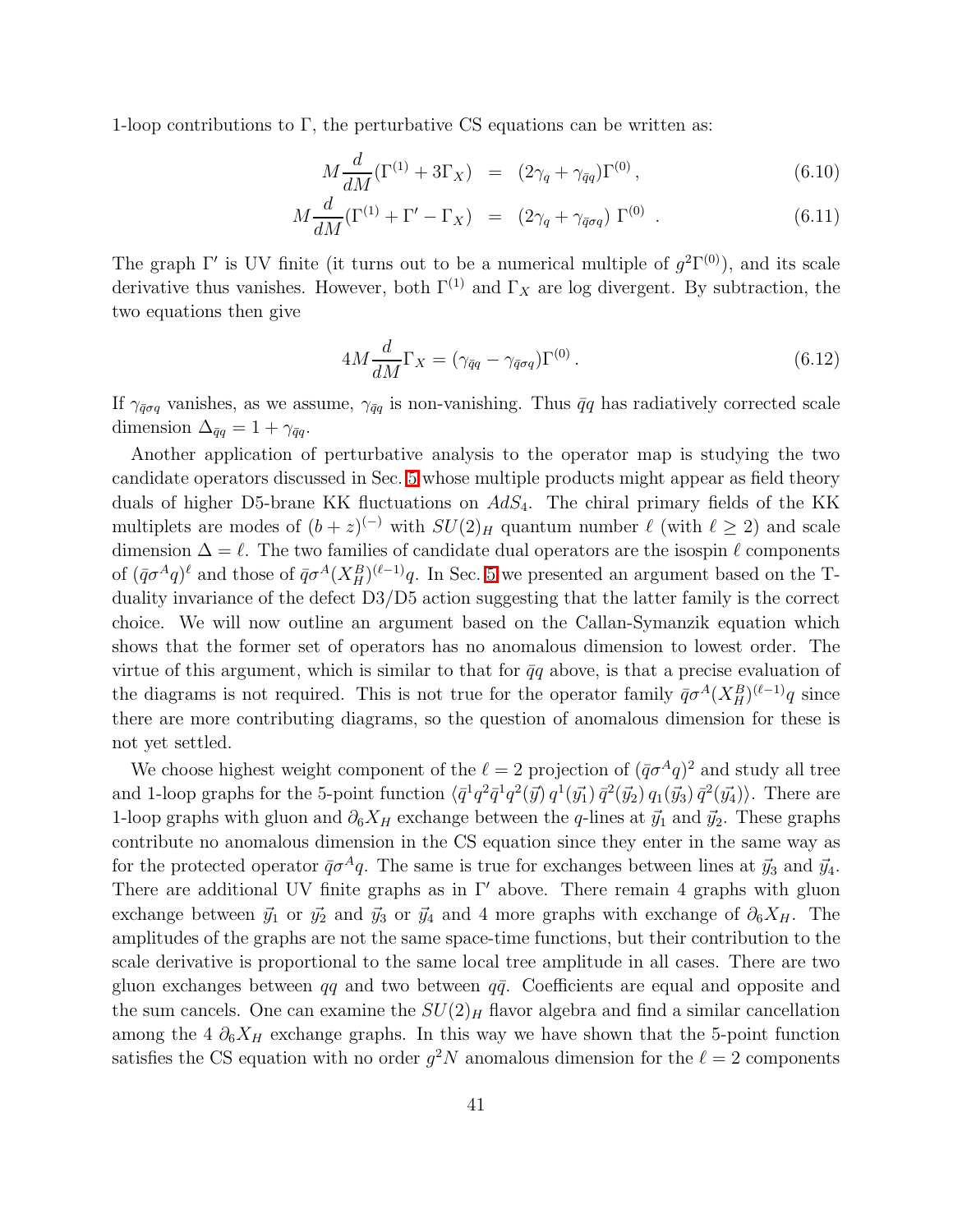

<span id="page-42-0"></span>Figure 2: The generic contribution to the one point function  $\langle \text{Tr} (X_V)^k \rangle$  with all k  $X_V$  lines pinned to the defect (vertical line), depicted here for  $k = 3$ .

of the operator  $({\bar q}\sigma^A q)^2$ . The same argument fails for  $\ell = 0, 1$  components because there are inequivalent color contractions.

It is a matter of simple combinatorics to extend the argument to the highest weight  $\ell = n$  components of  $(\bar{q}\sigma^A q)^n$ . One first separates graphs with interactions on q-lines which terminate at a single  $\bar{q}\sigma^4q$  factor in the product. These graphs do not contribute to the anomalous dimension, as above. There remain  $2(n-1)$  gluon exchanges between  $q\bar{q}$  and  $2(n-1)$  between qq. Their contribution to the scale derivative cancels as above. Finally, there are  $4(n-1)$   $\partial_6 X_H$  exchanges. Within groups of 4 one can study the flavor algebra and find complete cancellation.

We conclude our survey of perturbative results with a discussion of the field theory interpretation of poles that appeared in the gravity calculations of section [3.](#page-6-3) In the computation of  $\langle \mathcal{O}_4 \rangle$  from the D5-brane action, we noted a divergence for  $\Delta_4 \leq 3$  which comes from the boundary region of the integration over  $AdS_4$ . In the conventional  $AdS/\text{CFT}$  correspondence similar infinities can be interpreted as UV divergences in the dual field theory. A parallel interpretation seems plausible here. For  $\mathcal{O}_4 = \text{Tr}(X_V)^k$  some Feynman diagrams contain a generic sub-amplitude with k pinned  $X_V$  lines (as shown in Fig. [2](#page-42-0) for  $k = 3$ ). The degree of divergence is  $\delta = 3 - k$ . Thus the diagram has a subdivergence (as all interaction points  $\vec{y}_I$ on the loop come together) for  $k \leq 3$  in perfect correspondence with the gravity result. Of course the divergence on the gravity side is present for generic  $AdS<sub>4</sub>$  action, but cancels due to symmetry in our specific case. In field theory as well, the divergence predicted by generic power counting also violates symmetry and cancels. For the case  $k = 2$  the field theory amplitude is linear divergent, but the gravity result is finite. However, in low order examples, the divergence cancels due to symmetric integration leaving a finite remainder. One may also apply similar power counting to field theory amplitudes for  $\langle O_4 O_3 \rangle$  and find that a subdivergence is formally predicted when  $\Delta_3 - \Delta_4 \geq 0$  in agreement with the calculation in supergravity.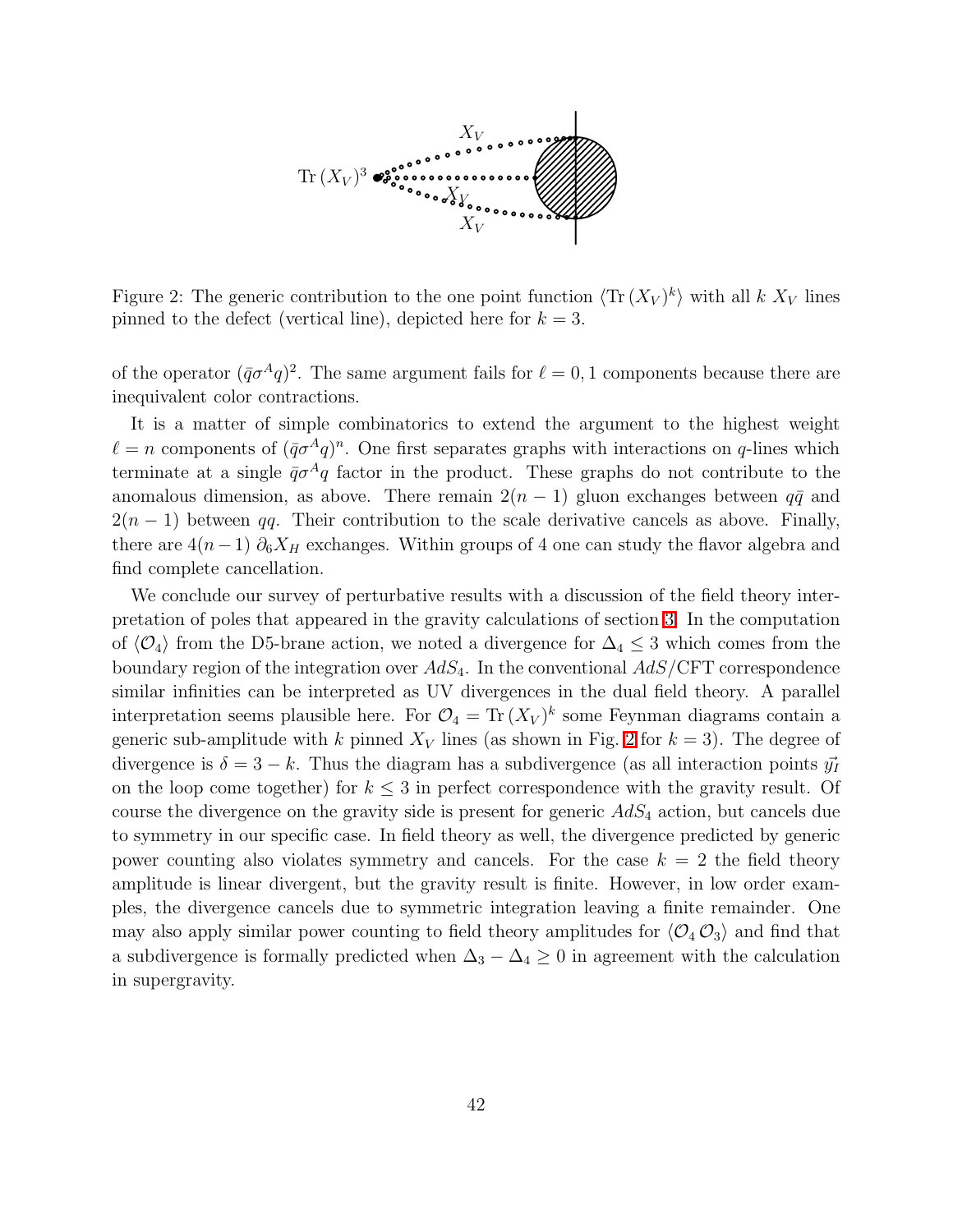# 7 Open questions

Many avenues remain for further exploration. The most pressing issue is the proof of conformality for  $SU(N)$  gauge group. Assuming that the theory is conformal, one is naturally led to wonder about the existence of other dSCFTs. Simple generalizations include changing the gauge group, the defect matter representation, or promoting  $U(1)_B$  to a nonabelian symmetry; this last possibility may be holographically related to a theory with multiple D5-branes. Completely different dSCFTs in other dimensions likely exist as well, and may have holographic duals.

A more detailed study of the correlation functions of the field theory described in the present paper would also be interesting, including a precise matching with results from the D5-brane action containing KK reduced bulk modes. The question of the existence of nonrenormalization theorems for correlators with two defect operators should be investigated. There also remains the more general understanding of how the presence of the defect corrects the closed string/ambient operator map and the related correlation functions. Whether the gravity coupling vanishes for "extremal" correlators  $\langle \mathcal{O}_4 \mathcal{O}_3 \rangle$  is a test of our reasoning concerning the pole structure.

The importance of determining the supergravity solution taking account of the backreaction of many D5-branes, as emphasized by [\[7\]](#page-46-1), remains. Such a geometry must produce all the physics of the dSCFT through closed string excitations alone, presumably by means of local localization. Finally, it would be fascinating to deform this correspondence away from the conformal limit, and to study the holographic duality between the much broader class of defect field theories that run with scale and more intricate brane geometries.

Note added A demonstration of the conformality of the full non-Abelian theory has recently appeared in [\[27\]](#page-47-7).

# Acknowledgments

We are grateful for conversations with Allan Adams, Costas Bachas, Alex Buchel, Jan de Boer, Robbert Dijkgraaf, Noah Graham, Ami Hanany, Petr Hoˇrava, Andreas Karch, Igor Klebanov, Andrei Mikhailov, Joe Polchinski, Kostas Skenderis, Witek Skiba, Jan Troost and Wati Taylor. We also thank Sergey Frolov and Massimo Porrati for pointing out minor errors in the first version. The work of O.D. was supported by the NSF under grant PHY-99-07949. The work of D.Z.F. was supported by the NSF under grant PHY-00-96515. The work of H.O. was supported in part by DOE grant DE-AC03-76SF000098. D.Z.F. and H.O. would also like to thank ITP, Santa Barbara for hospitality.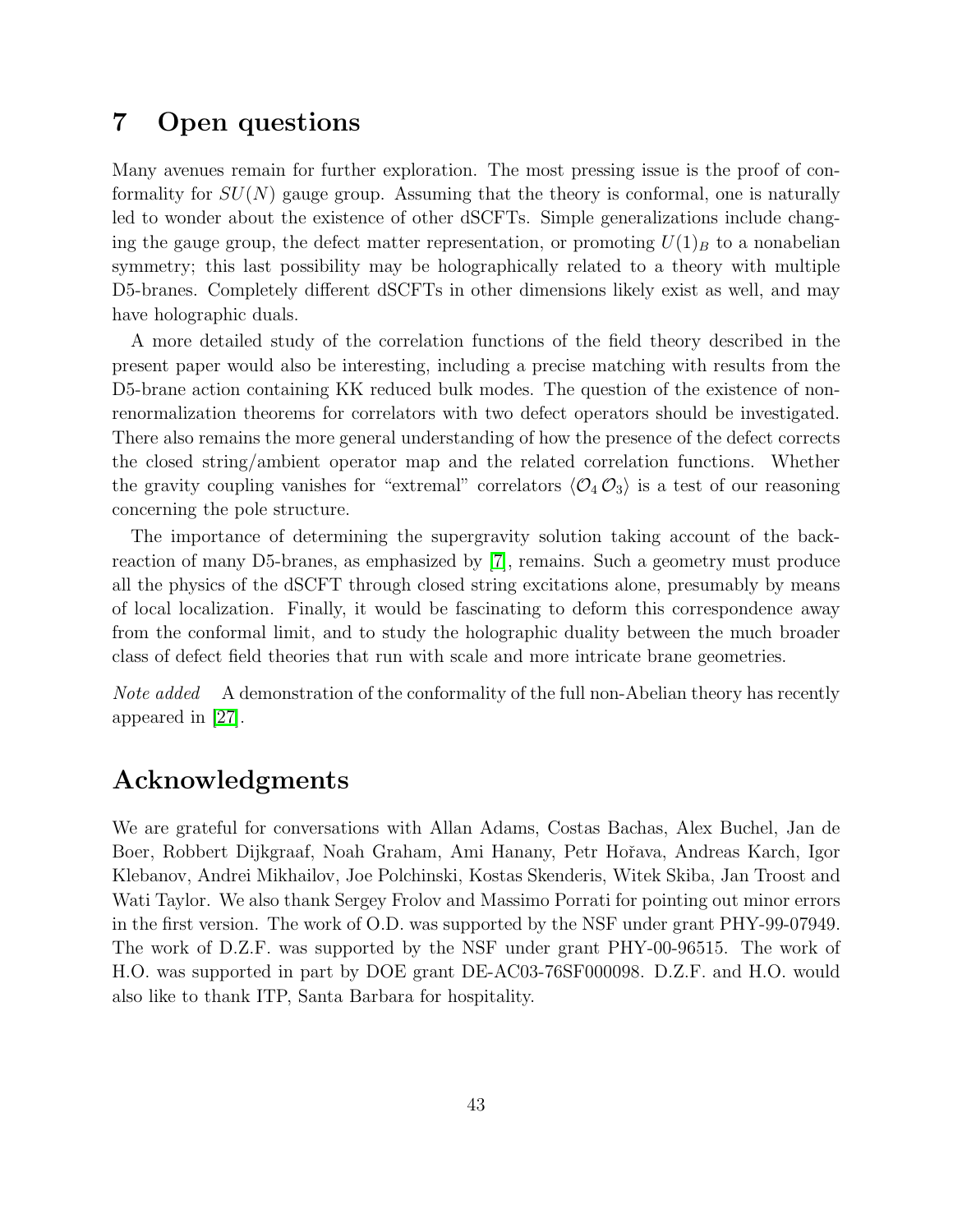# Appendix A: Spherical Harmonics on  $S^5$  and  $S^2$

Bulk fields are expanded in spherical harmonics on the  $S<sup>5</sup>$ . For example, for scalar harmonics, we can write the  $S^5$  harmonics in terms of products of standard harmonics  $Y_m^{\ell}(\theta, \varphi), Y_{m'}^{\ell'}(\chi, \varsigma)$ on each  $S^2$  and functions of the fifth coordinate  $\psi$ :

$$
Y_{\ell m \ell' m'}^k(\psi, \theta, \varphi, \chi, \varsigma) = Y_m^{\ell}(\theta, \varphi) Y_{m'}^{\ell'}(\chi, \varsigma) Z_{\ell \ell'}^k(\psi) , \qquad (7.13)
$$

<span id="page-44-0"></span>The  $S<sup>5</sup>$  Laplacian in the coordinates [\(2.4\)](#page-4-0) is

$$
\Box_{S^5} = \frac{1}{\sin^2 \psi \cos^2 \psi} \frac{\partial}{\partial \psi} \sin^2 \psi \cos^2 \psi \frac{\partial}{\partial \psi} + \frac{1}{\cos^2 \psi} \Box_{\theta, \varphi} + \frac{1}{\sin^2 \psi} \Box_{\chi, \varsigma} . \tag{7.14}
$$

A scalar spherical harmonic  $Y^k$  on  $S^q$  transforms in the k-fold symmetrized traceless product of fundamentals of  $SO(q + 1)$ . It is an eigenvalue of the Laplacian on  $S<sup>q</sup>$  with eigenvalue

$$
\Box_{S^q} Y^k = -k(k+q-1)Y^k, \qquad (7.15)
$$

and using [\(7.14\)](#page-44-0) we can obtain an ordinary differential equation for  $Z_{\ell\ell'}^k(\psi)$ ,

<span id="page-44-1"></span>
$$
\left(\frac{1}{\sin^2 \psi \cos^2 \psi} \frac{\partial}{\partial \psi} \sin^2 \psi \cos^2 \psi \frac{\partial}{\partial \psi} - \frac{\ell(\ell+1)}{\cos^2 \psi} - \frac{\ell'(\ell'+1)}{\sin^2 \psi}\right) Z_{\ell\ell'}^k(\psi) = -k(k+4) Z_{\ell\ell'}^k(\psi) (7.16)
$$

Since there are interactions between closed-string and D5-brane fields on the D5 worldvolume, we are interested in the behavior of the spherical harmonics at  $\psi = 0$ . To leading order in  $\psi$ , the equation for  $Z_{\ell\ell'}^k(\psi)$  [\(7.16\)](#page-44-1) reduces to

$$
\left(\frac{\partial^2}{\partial \psi^2} + \frac{2}{\psi} \frac{\partial}{\partial \psi} - \frac{\ell'(\ell'+1)}{\psi^2} + k(k+4) - \ell(\ell+1)\right) Z_{\ell\ell'}^k(\psi) = 0.
$$
\n(7.17)

<span id="page-44-2"></span>We perform a standard Frobenius analysis by expanding  $Z_{\ell\ell'}^k(\psi)$  near  $\psi = 0$  as  $Z(\psi) =$  $\psi^{\alpha} \sum_{n=0}^{\infty} x_n \psi^n$ , where we are always free to take  $x_0 \neq 0$  by redefining  $\alpha$  if necessary. The leading order term in [\(7.17\)](#page-44-2) then leads to the requirement

<span id="page-44-3"></span>
$$
\alpha = \ell' \qquad \text{or} \qquad \alpha = -\ell' - 1. \tag{7.18}
$$

Requiring the regularity of the spherical harmonics over the complete  $S<sup>5</sup>$  selects the former. We are then led to the conclusion that  $Z_{\ell\ell'}^k(\psi=0) = 0$ , and by extension  $Y_{\ell m\ell'm'}^k(\psi=0) = 0$ , unless  $\ell' = 0$ . We conclude that only the closed-string modes invariant under  $SU(2)_V$  couple directly to the D5-brane fields.

Another conclusion we can draw is that given  $\ell$  and  $\ell'$ , there no more than one harmonic with a fixed choice of k. This is because according to  $(7.18)$ , the second-order differential equation [\(7.16\)](#page-44-1) has only one solution regular at  $\psi = 0$ . This uniqueness implies that for given k, there is no more than one  $SU(2)_H \times SU(2)_V$  representation labeled by  $(\ell, \ell')$ .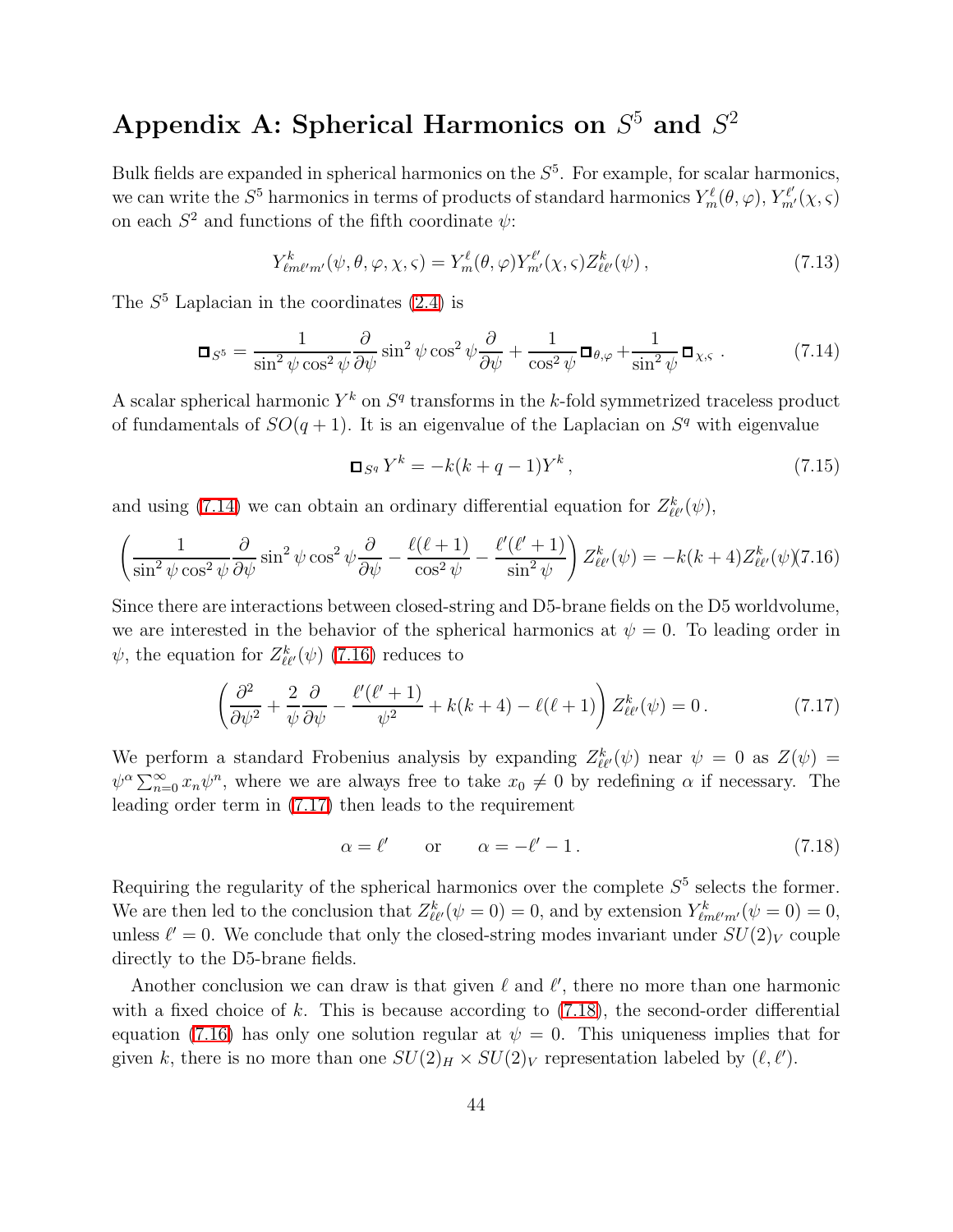We can furthermore show that only  $SU(2)_H \times SU(2)_V$  representations with  $\ell + \ell' \leq k$  will appear inside the  $SO(6)$  representation labeled by k. Recall that the  $SO(6)$  representation is the k-fold symmetric product of the fundamental  $6$ . This decomposes into representations  $(3, 1) \oplus (1, 3)$ , i.e. into a sum of  $(\ell, \ell') = (1, 0)$  and  $(\ell, \ell') = (0, 1)$ . We easily see that the k-fold product of this sum contains only representations satisfying  $\ell + \ell' \leq k$ , with equality only when the factors in each  $SU(2)$  are completely symmetrized.

## Appendix B: Field Theory Conventions

We work in mostly-minus signature. Minimal three-dimensional spinors are Majorana, so it is convenient for us to use Majorana notation in four dimensions as well. A convenient Majorana basis for 3D (2  $\times$  2) and 4D (4  $\times$  4) Clifford matrices  $\rho^k$  and  $\gamma^{\mu}$  is

$$
\rho^0 = -\sigma^2, \qquad \rho^1 = i\sigma^1, \qquad \rho^2 = i\sigma^3, \tag{7.19}
$$

$$
\gamma^0 = \rho^0 \otimes \sigma^3, \qquad \gamma^1 = \rho^1 \otimes \sigma^3, \qquad \gamma^2 = \rho^2 \otimes \sigma^3, \qquad \gamma^3 = I \otimes i\sigma^1, \qquad . \tag{7.20}
$$

with  $\sigma^k$  the Pauli matrices. These matrices are all imaginary, and  $\rho^0$  and  $\gamma^0$  are hermitian while the rest are antihermitian. In this basis, Majorana spinors are real in both three and four dimensions. We define the 4D chirality and projection matrices as

$$
\gamma \equiv -i\gamma^0 \gamma^1 \gamma^2 \gamma^3 = I \otimes \sigma^2, \qquad L \equiv \frac{1}{2}(1+\gamma), \quad R \equiv \frac{1}{2}(1-\gamma), \tag{7.21}
$$

with  $\gamma$  pure imaginary and hermitian and as usual satisfying  $\gamma^2 = 1$ ,  $\{\gamma, \gamma^{\mu}\} = 0$ .

# <span id="page-45-0"></span>References

- [1] J. Maldacena, "The large N limit of superconformal field theories and supergravity," Adv. Theor. Math. Phys. 2, 231 (1998) [Int. J. Theor. Phys. 38, 1113 (1998)] [\[arXiv:hep-th/9711200\]](http://arXiv.org/abs/hep-th/9711200).
- <span id="page-45-2"></span><span id="page-45-1"></span>[2] S. S. Gubser, I. R. Klebanov and A. M. Polyakov, "Gauge theory correlators from non-critical string theory," Phys. Lett. B 428, 105 (1998) [\[arXiv:hep-th/9802109\]](http://arXiv.org/abs/hep-th/9802109).
- <span id="page-45-3"></span>[3] E. Witten, "Anti-de Sitter space and holography," Adv. Theor. Math. Phys. 2, 253 (1998) [\[arXiv:hep-th/9802150\]](http://arXiv.org/abs/hep-th/9802150).
- <span id="page-45-4"></span>[4] O. Aharony, S. S. Gubser, J. Maldacena, H. Ooguri and Y. Oz, "Large N field theories, string theory and gravity," Phys. Rept.  $323$ ,  $183$  (2000) [\[arXiv:hep-th/9905111\]](http://arXiv.org/abs/hep-th/9905111).
- [5] J. L. Cardy, "Conformal Invariance And Surface Critical Behavior," Nucl. Phys. B 240, 514 (1984).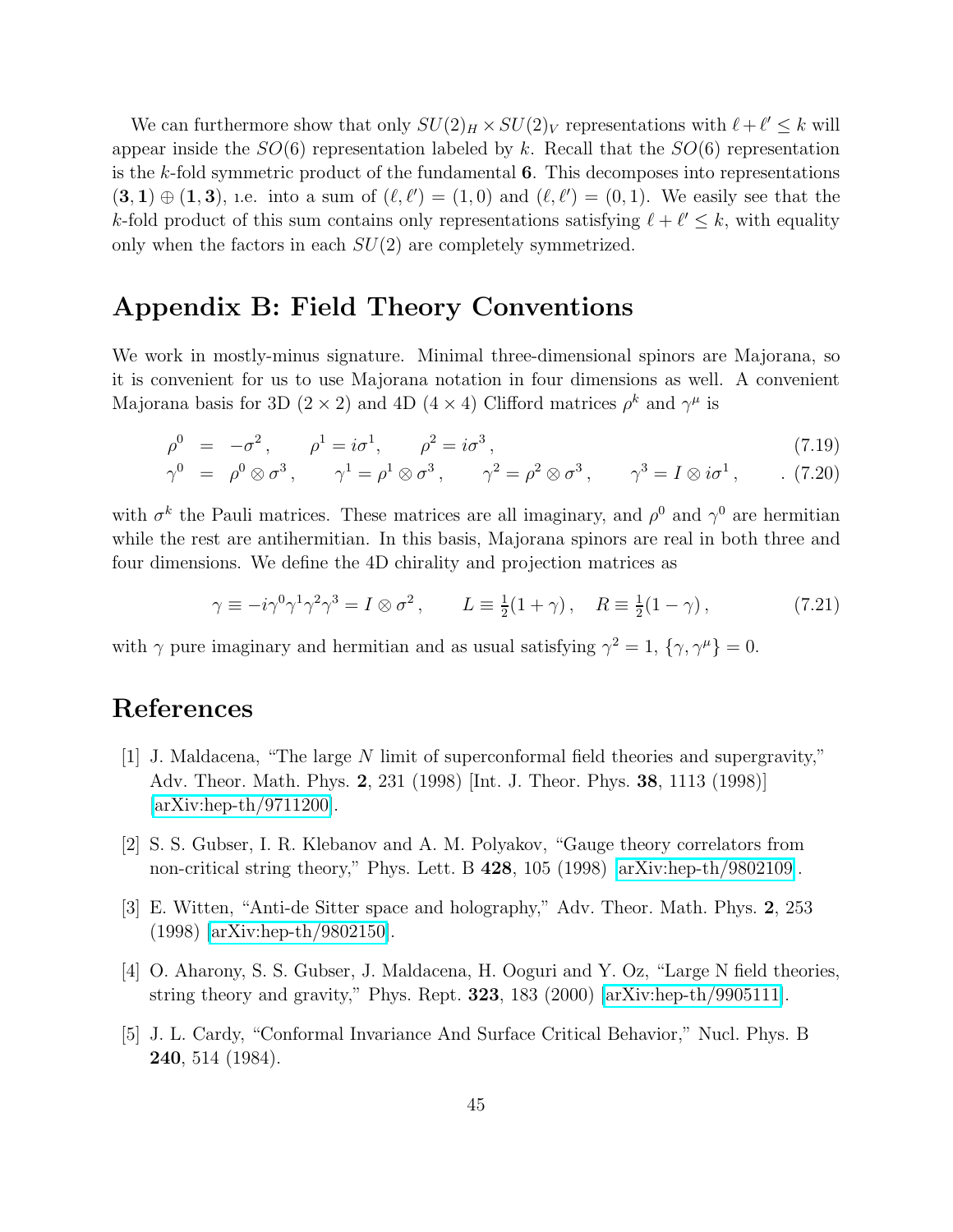- <span id="page-46-1"></span><span id="page-46-0"></span>[6] D. M. McAvity and H. Osborn, "Conformal field theories near a boundary in general dimensions," Nucl. Phys. B 455, 522 (1995) [\[arXiv:cond-mat/9505127\]](http://arXiv.org/abs/cond-mat/9505127).
- [7] A. Karch and L. Randall, "Localized gravity in string theory," Phys. Rev. Lett. 87, 061601 (2001) [\[arXiv:hep-th/0105108\]](http://arXiv.org/abs/hep-th/0105108); A. Karch and L. Randall, "Open and closed string interpretation of SUSY CFT's on branes with boundaries," JHEP 0106, 063 (2001) [\[arXiv:hep-th/0105132\]](http://arXiv.org/abs/hep-th/0105132).
- <span id="page-46-3"></span><span id="page-46-2"></span>[8] A. Karch and L. Randall, "Locally localized gravity," JHEP 0105, 008 (2001) [\[arXiv:hep-th/0011156\]](http://arXiv.org/abs/hep-th/0011156).
- [9] K. Hori, "Linear models of supersymmetric D-branes," [arXiv:hep-th/0012179.](http://arXiv.org/abs/hep-th/0012179)
- <span id="page-46-4"></span>[10] S. Sethi, "The Matrix Formulation of Type IIB Five-Branes," "The matrix formulation of type IIB five-branes," Nucl. Phys. B 523, 158 (1998) [\[arXiv:hep-th/9710005\]](http://arXiv.org/abs/hep-th/9710005).
- <span id="page-46-5"></span>[11] A. Kapustin and S. Sethi, "The Higgs Branch of Impurity Theories," "The Higgs branch of impurity theories," Adv. Theor. Math. Phys. 2, 571 (1998) [\[arXiv:hep-th/9804027\]](http://arXiv.org/abs/hep-th/9804027).
- <span id="page-46-7"></span><span id="page-46-6"></span>[12] C. Bachas, J. de Boer, R. Dijkgraaf, and H. Ooguri, "Permeable conformal walls and holography," [arXiv:hep-th/0111210.](http://arXiv.org/abs/hep-th/0111210)
- <span id="page-46-8"></span>[13] C. Bachas and M. Petropoulos, "Anti-de-Sitter D-branes," JHEP 0102, 025 (2001) [\[arXiv:hep-th/0012234\]](http://arXiv.org/abs/hep-th/0012234).
- [14] A. Hanany and E. Witten, "Type IIB superstrings, BPS monopoles, and three-dimensional gauge dynamics," Nucl. Phys. B 492, 152 (1997) [\[arXiv:hep-th/9611230\]](http://arXiv.org/abs/hep-th/9611230).
- <span id="page-46-10"></span><span id="page-46-9"></span>[15] A. Karch, E. Katz and L. Randall, "Absence of a VVDZ discontinuity in AdS(AdS)," [arXiv:hep-th/0106261.](http://arXiv.org/abs/hep-th/0106261)
- <span id="page-46-11"></span>[16] M. Porrati, "Mass and gauge invariance. IV: Holography for the Karch-Randall model," [arXiv:hep-th/0109017.](http://arXiv.org/abs/hep-th/0109017)
- <span id="page-46-12"></span>[17] H. J. Kim, L. J. Romans and P. van Nieuwenhuizen, "The Mass Spectrum Of Chiral  $N=2$  D = 10 Supergravity On  $S^5$ ," Phys. Rev. D **32**, 389 (1985).
- <span id="page-46-13"></span>[18] J. Polchinski, "String Theory," Cambridge Univ. Press, 1998.
- [19] H. J. Boonstra, K. Skenderis and P. K. Townsend, "The domain wall/QFT correspondence," JHEP 9901, 003 (1999) [\[arXiv:hep-th/9807137\]](http://arXiv.org/abs/hep-th/9807137).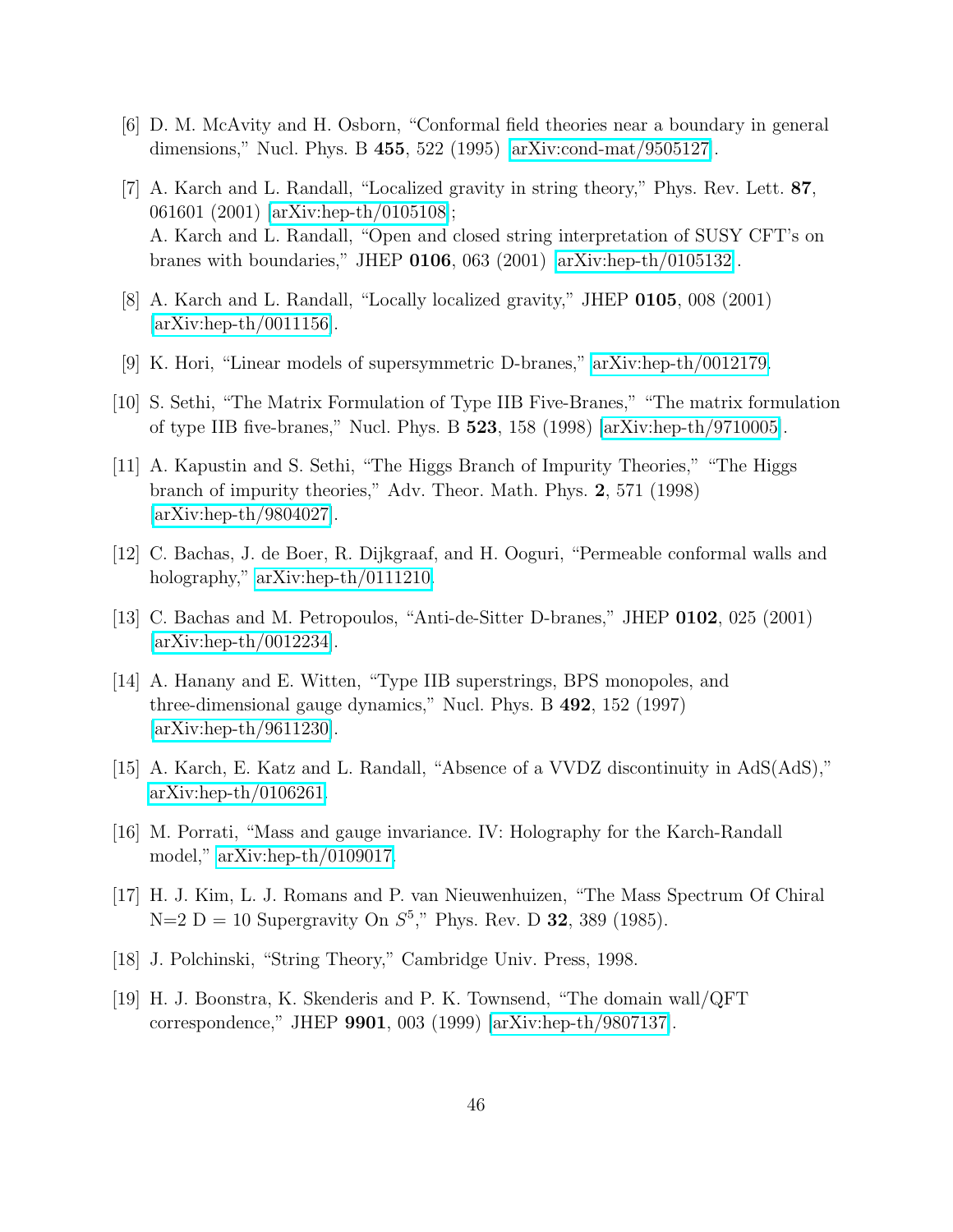- <span id="page-47-0"></span>[20] S. M. Lee, S. Minwalla, M. Rangamani and N. Seiberg, "Three-point functions of chiral operators in  $D = 4$ ,  $\mathcal{N} = 4$  SYM at large N," Adv. Theor. Math. Phys. 2, 697 (1998) [\[arXiv:hep-th/9806074\]](http://arXiv.org/abs/hep-th/9806074).
- <span id="page-47-1"></span>[21] D. Z. Freedman, S. D. Mathur, A. Matusis and L. Rastelli, "Correlation functions in the  $CFT_d/AdS_{d+1}$  correspondence," Nucl. Phys. B 546, 96 (1999) [\[arXiv:hep-th/9804058\]](http://arXiv.org/abs/hep-th/9804058).
- <span id="page-47-3"></span><span id="page-47-2"></span>[22] J. Maldacena, and H. Ooguri, "Strings in  $AdS_3$  and the  $SL(2, R)$  WZW model. III: Correlation functions," Phys. Rev. D 65, 106006 (2002), [\[arXiv:hep-th/0111180\]](http://arXiv.org/abs/hep-th/0111180).
- [23] P. Breitenlohner and D. Z. Freedman, "Positive Energy In Anti-De Sitter Backgrounds And Gauged Extended Supergravity," Phys. Lett. B 115, 197 (1982); P. Breitenlohner and D. Z. Freedman, "Stability In Gauged Extended Supergravity," Annals Phys. 144, 249 (1982).
- <span id="page-47-4"></span>[24] O. DeWolfe, D. Z. Freedman, S. S. Gubser, G. T. Horowitz and I. Mitra, "Stability of  $AdS_p \times M_q$  compactifications without supersymmetry," to appear in Phys. Rev. D, [\[arXiv:hep-th/0105047\]](http://arXiv.org/abs/hep-th/0105047).
- <span id="page-47-5"></span>[25] V. Kac, "Representations of classical Lie superalgebras", Lecture Notes in Math 676 (1978), 597-626, Springer Verlag; V. Kac, "Highest weight representations of conformal current algebras," in Symposium on topological methods in field theory, World Sci, 1986 3-15.
- <span id="page-47-6"></span>[26] D. Z. Freedman and H. Nicolai, "Multiplet Shortening In Osp(N—4)," Nucl. Phys. B 237, 342 (1984).
- <span id="page-47-8"></span><span id="page-47-7"></span>[27] J. Erdmenger, Z. Guralnik and I. Kirsch, "Four-dimensional superconformal theories with interacting boundaries or defects," [arXiv:hep-th/0203020.](http://arXiv.org/abs/hep-th/0203020)
- <span id="page-47-9"></span>[28] S. J. Gates, "Superspace Formulation Of New Nonlinear Sigma Models," Nucl. Phys. B 238, 349 (1984).
- [29] S.J. Gates, M. T. Grisaru, M. Roček and W. Seigel, "Superspace, or one thousand lessons in supersymmetry," Reading: Benjamin/Cummings Publishing Co., Inc. (1983) [\[arXiv:hep-th/0108200\]](http://arXiv.org/abs/hep-th/0108200).
- <span id="page-47-10"></span>[30] E. A. Mirabelli and M. E. Peskin, "Transmission of supersymmetry breaking from a 4-dimensional boundary," Phys. Rev. D 58, 065002 (1998) [\[arXiv:hep-th/9712214\]](http://arXiv.org/abs/hep-th/9712214).
- <span id="page-47-11"></span>[31] P. Horava and E. Witten, "Heterotic and type I string dynamics from eleven dimensions," Nucl. Phys. B 460, 506 (1996) [\[arXiv:hep-th/9510209\]](http://arXiv.org/abs/hep-th/9510209);